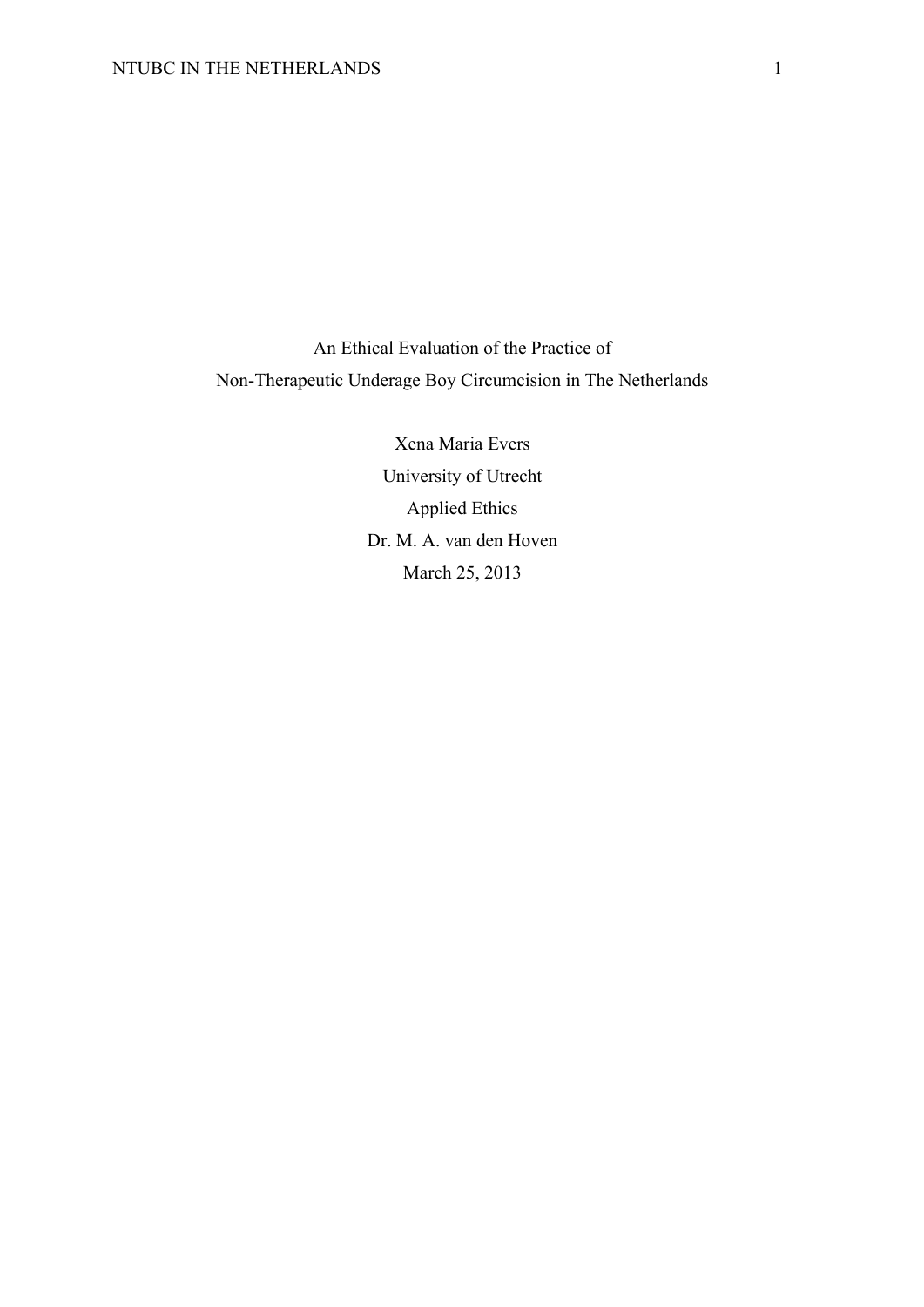### Abstract

In the last decade, various religious rituals have been heavily discussed, which for some led to prohibition of corresponding practice. In 2004, France enacted a law that forbids wearing a headscarf in public schools. Another example of this tendency is the fact that ritual slaughtering is a hot topic of debate in several Western countries. Freedom of religion on the other hand is considered as one of the historical roots of liberalism. Recently, June 2012, The German Regional Court of Cologne ruled that religious circumcision of boys who are unable to give their medical consent constitutes bodily harm. In light of this ruling, the research question of this thesis reads as follows: Is non-therapeutic underage boy circumcision (NTUBC) morally justifiable in a liberal democratic society such as the Netherlands? In order to give a comprehensive answer to this question, the case of NTUBC is investigated from three different perspectives: a medical ethical, a parental, and a policy perspective. Despite the fact that the development of religious tolerance is considered to be one of the historical roots of liberalism, elementary individual rights – including those of children – have gained, and as I will argue should gain, more and more importance in liberal societies. Therefore the conclusion of this thesis is that it is difficult, if not impossible, to morally justify the practice of NTUBC.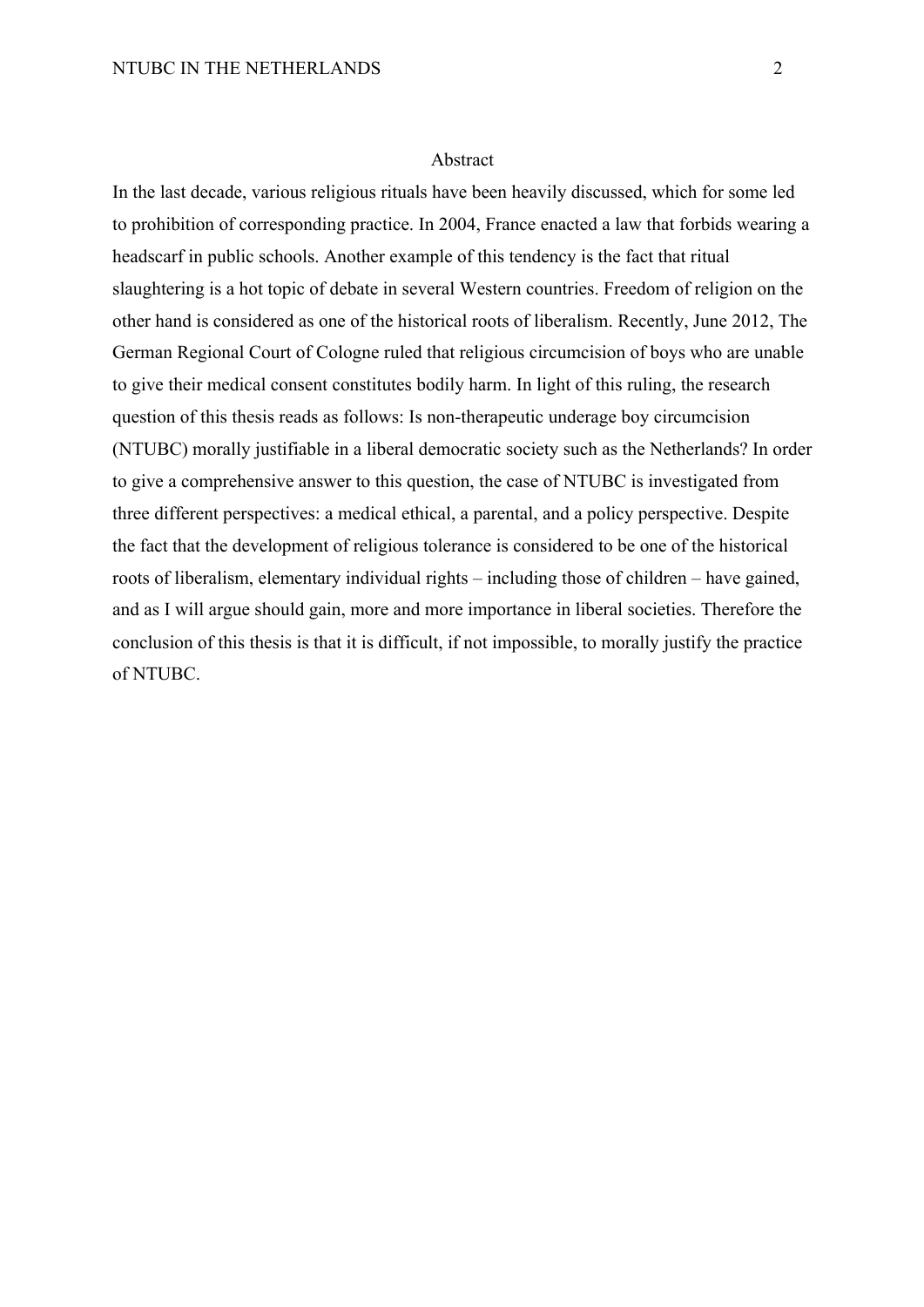| <b>Table of contents</b>                                 |                |
|----------------------------------------------------------|----------------|
| Abstract                                                 | $\overline{2}$ |
| Introduction                                             | 5              |
| Chapter 1: A medical ethical perspective                 | 10             |
| 1.1 Introduction                                         | 10             |
| 1.2 The position of the KNMG regarding NTUBC             | 10             |
| 1.3 Scientific basis for medical position                | 13             |
| 1.3.1 Therapeutic reasons for performing circumcision    | 13             |
| 1.3.2 Does circumcision have medical benefits?           | 14             |
| 1.3.3 What are the possible risks of circumcision?       | 17             |
| 1.4 AAP versus KNMG                                      | 19             |
| 1.5 Different medical ethical concepts - an introduction | 23             |
| 1.5.1 Bodily integrity                                   | 24             |
| 1.5.2 Informed consent                                   | 27             |
| 1.6 Conclusion                                           | 32             |
| Chapter 2: A parental perspective                        | 35             |
| 2.1 Introduction                                         | 35             |
| 2.2 Why should parents be granted extensive rights       |                |
| to direct their children's lives?                        | 36             |
| 2.3 What are the restrictions on parental rights?        | 39             |
|                                                          |                |

| 2.4 Right to an open future     | 41 |
|---------------------------------|----|
| 2.5 Conclusion                  | 42 |
| Chapter 3: A policy perspective | 44 |
| 3.1 Introduction                | 44 |
| 3.2 Why tolerate NTUBC?         | 45 |
| 3.2.1 Introduction              | 45 |
| 3.2.2 A legal defence of NTUBC  | 46 |
| 3.2.3 Philosophical support     | 47 |
| 3.2.3.1 Unwanted interference?  | 47 |
| 3.2.3.2 Principled toleration   | 48 |
| 3.2.3.3 Religion                | 51 |

| 3.3 Why should a liberal society forbid the practice of NTUBC? |    |  |  |
|----------------------------------------------------------------|----|--|--|
| 3.3.1 Introduction                                             | 52 |  |  |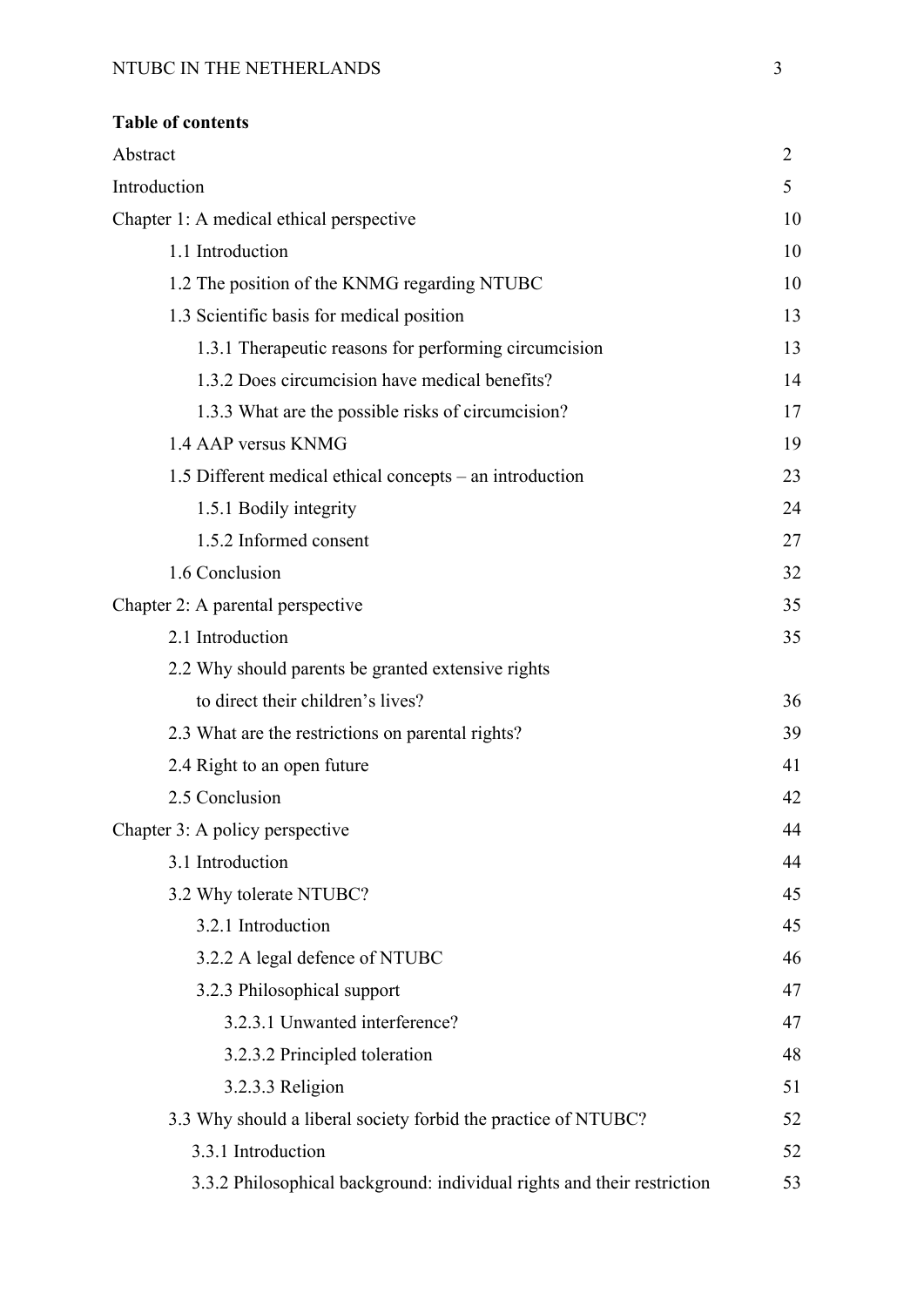| 3.4 Conclusion | 57 |
|----------------|----|
| Conclusion     | 59 |
| Reference list | 64 |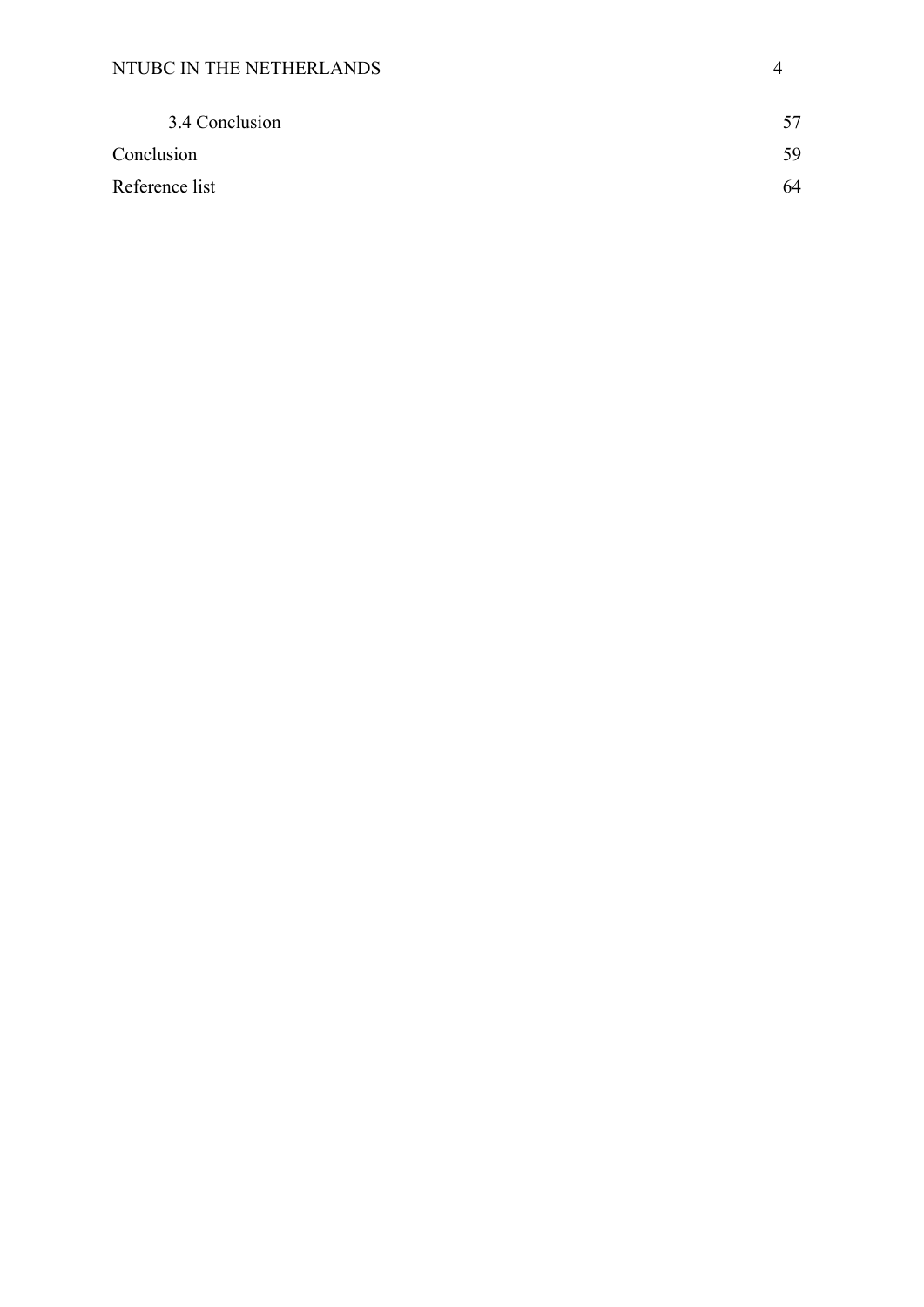#### **Introduction**

In the last decade, various religious practices have been criticized and banned in the Western world. In 2004, France enacted a law that forbids wearing a headscarf in public (governmentoperated) primary and secondary schools (Wing & Smith, 2006). Ritual slaughtering is a hot topic of debate in Germany, Denmark, The UK, and The Netherlands (Bergeaud-Blacker, 2007). Recently the German Regional Court of Cologne ruled that circumcision of underage boys is a form of child abuse (Günzel, 2013). Other religious habits or practices like building mosques, arranged marriages, polygamy, and female discrimination (the latter being part of the political program of the Dutch political party called SGP) are also heavily criticized and debated.

This tendency is notable, especially when considering what the well-known political philosopher John Rawls once stated: we should draw lessons from our political history following the Reformation and the European wars of religion. The plurality of conflicting, and indeed sometimes incommensurable conceptions of the good held by the members of existing democratic societies should be recognized. According to Rawls, the development of religious tolerance is one of the historical roots of liberalism (Rawls, 1985, p. 230). Due to the above considerations, the thought is that the legal order in a liberal society (not a totalitarian one), should have a neutral character. The state should not force people into a specific morality. It is up to the citizens – within the boundaries of the law – to live in accordance with their own morals (Galenkamp, 2002, p. 76).

Another political philosopher, Isaiah Berlin, stated in his book called *Two concepts of liberty* the following: "If, as I believe, the ends of men are many, and not all of them are in principle compatible with each other, then the possibility of conflict – and tragedy – can never wholly be eliminated from human life, either personal or social." (Berlin, 1969, p. 30) Berlin distinguishes between two different concepts of liberty, positive and negative liberty. "Liberty in the negative sense involves an answer to the question: What is the area in which the subject – a person or group of persons – is or should be left to do or be what he is able to do or be, without interference by other persons?" Berlin was a passionate advocate of this socalled negative liberty. Now the questions remains: What would these advocates of state tolerance towards different conceptions of the good, hence also different religions, like Rawls and Berlin think of this tendency in Western Europe to curtail religious practices?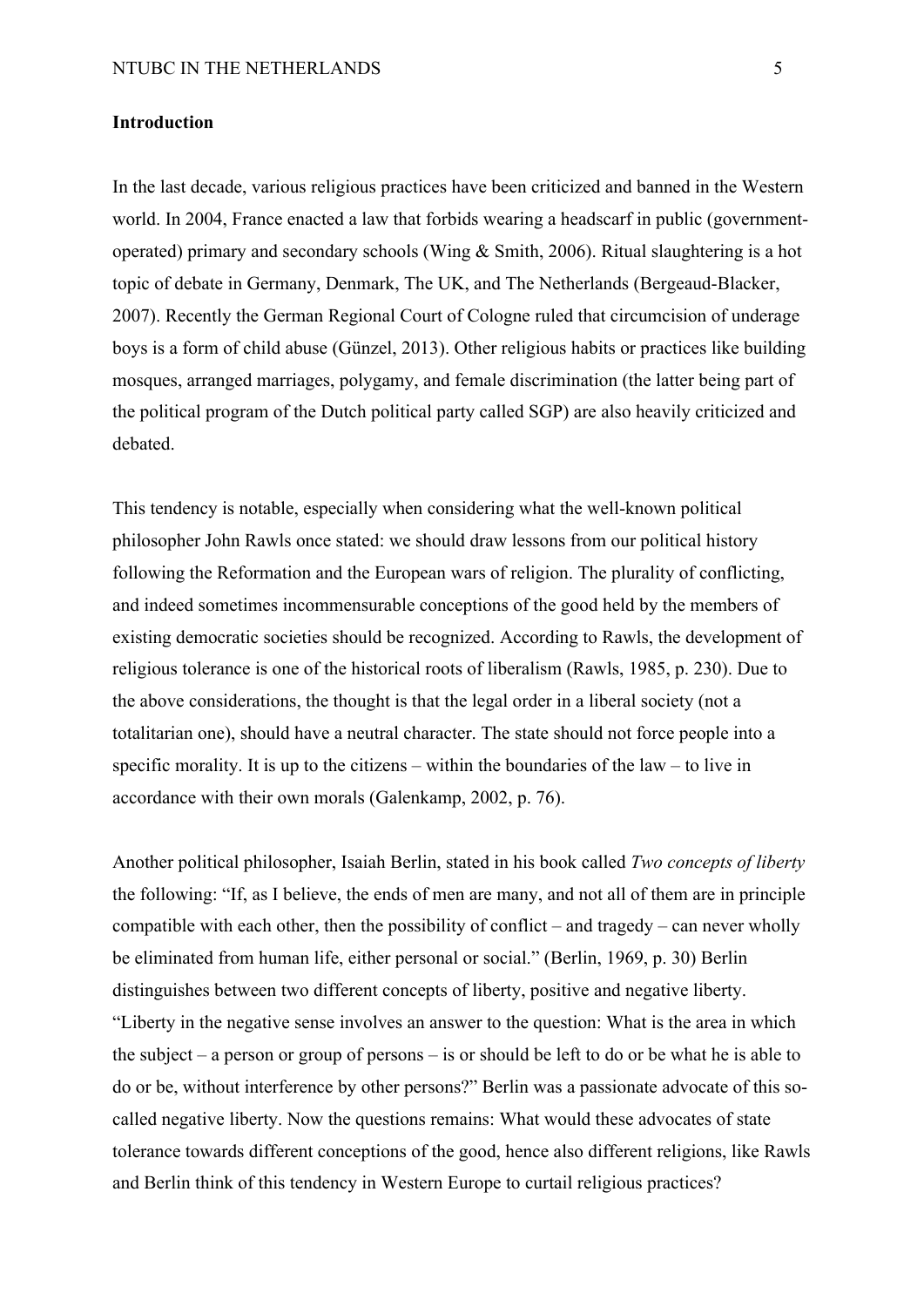Recently (June 2012) the German Regional Court of Cologne ruled that the practice of nontherapeutic underage boys circumcision constitutes bodily harm and violates the right to choose a religion later in life. The court took three articles from the basic law into consideration – the rights of parents, the freedom of religious practice and the right of the child to bodily integrity – before coming to the conclusion that the procedure was not in the child's interest (The Guardian, 27 June). The Royal Dutch Medical Association (KNMG) also maintains a discouraging policy towards non-therapeutic underage boy circumcision (from now one referred to as NTUBC), even though 10 to 15 thousand boys are circumcised in The Netherlands each year. Islamic and Jewish people feel attacked by this ruling. Representatives of the two religious communities called the ruling insensitive and discriminatory, stating it was an attack on centuries of religious tradition. The main question of this thesis therefore is the following: is non-therapeutic underage boy circumcision morally justifiable in a liberal-democratic society like The Netherlands or not?

The starting point of this thesis will be the recent rejection of non-therapeutic underage boy circumcision. First, the position of the KNMG, which is the authority in The Netherlands regarding medicine, will be elaborated. In this first chapter the focus is mainly on the medical-ethical perspective of NTUBC and will give an answer to the research question of this thesis from that point of view. But in order to give a more comprehensive answer to the research question, the case of NTUBC will also be considered from a parental perspective; why do parents have power over their children and what limits this power? And from a policy perspective; what kind of responsibility has the state towards religious groups and towards children?

There are different reasons why people decide to circumcise their child. One could distinguish between medical-therapeutic, medical preventive, religious and cultural reasons. These reasons, however, do not exclude one another (Dekkers et al., 2006, p. 40). Circumcision is a central feature of Islam and Judaism. In early Christianity, circumcision was a topic of much discussion. Opposition to circumcision was a crucial element for the identity of the early Christians (Dekkers et al., 2005). In The Netherlands circumcision is mainly performed on male children of Islamic or Jewish parents for religious reasons. A change in the policy regarding NTUBC will mainly affect these religious groups. For Jewish people circumcision expresses a covenant between God and man, as described in the Torah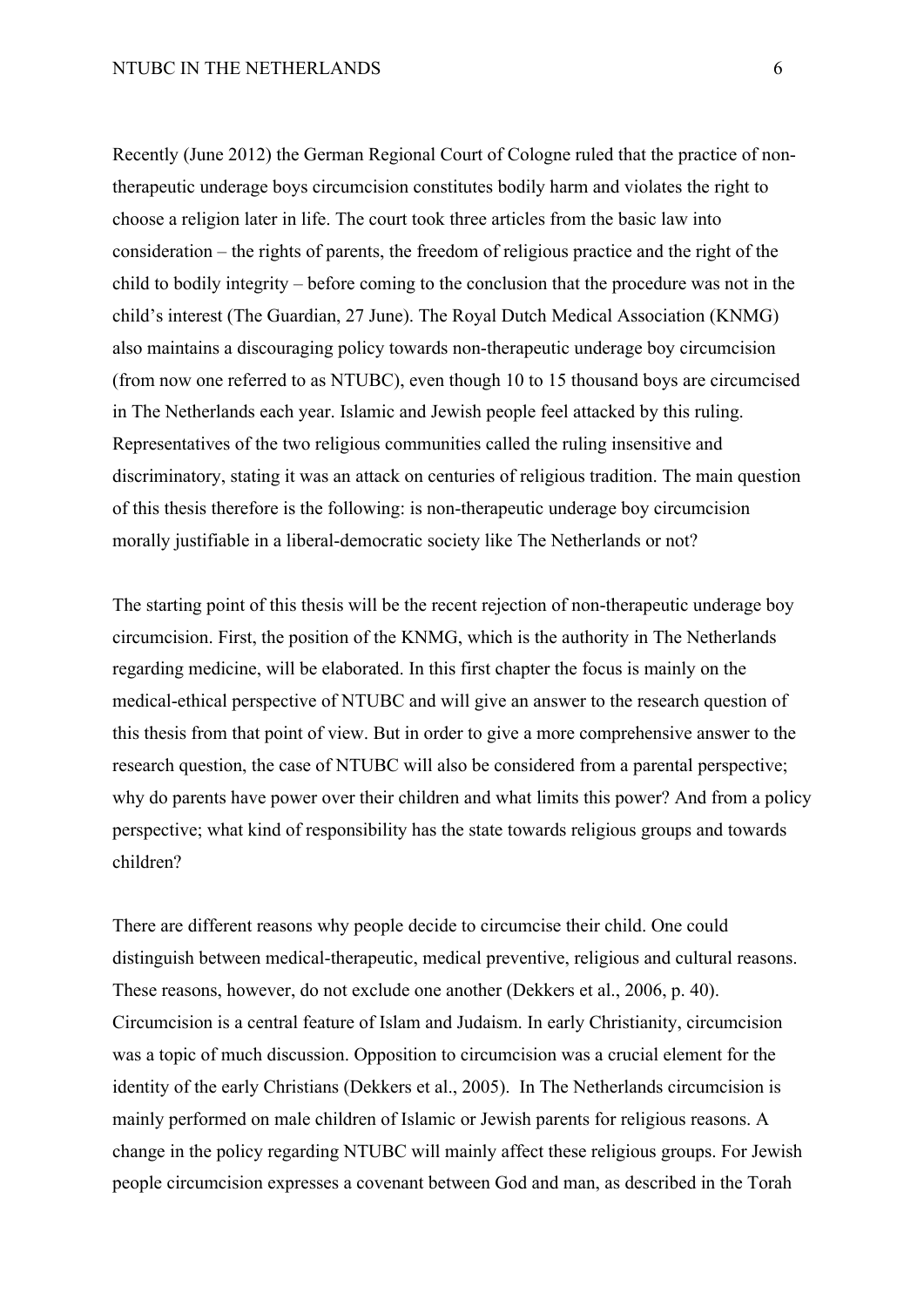#### (Gollaher, 2000):

*"This is my covenant with you and your descendants after you, the covenant you are to keep: Every male among you shall be circumcised. You are to undergo circumcision, and it will be the sign of the covenant between me and you. For the generations to come every male among you. You shall circumcise the flesh of your foreskin, and it shall be the sign of the covenant between us. Every male among you who is eight days old must be circumcised, including those born in your household or bought with money from a foreigner—those who are not your offspring. Whether born in your household or bought with your money, they must be circumcised. My covenant in your flesh is to be an everlasting covenant." Genesis 17:10-13*

Historical anthropologist Howard Eilberg-Schwartz points out that the Hebrew word to characterize between the circumcision and the covenant is *'ôt*, meaning that the two words are integrally connected. Circumcision was not merely a sign of the covenant; it constituted a vital part of the covenant itself. One could say that circumcision, in a sense, *was* the covenant (Eilberg-Schwartz, cited by Gollaher, 2000).

Almost all Islamic boys are circumcised. However, circumcision is not mentioned once in the Quran. In Muslim societies circumcision is attributed to the Prophet of Islam, Muhammad. Circumcision has therefore the status of 'Sunnah' prophetic tradition. Circumcision is mentioned under 'Tahara', which means cleanliness, together with clipping of the nails, the use of toothpicks, the cutting of moustaches etc. In this sense circumcision is in Islam culture also performed for hygienic reasons (Rizvi et al., 1999).

Circumcision for medical preventive reasons originates from the nineteenth century. It was thought to be a hygienic procedure with medical preventive effects. It was grounded on the belief that it would decrease masturbation and thereby associated diseases like tuberculosis, cancer, polio, idiocy, etc., with the argument that the penis, and the foreskin in particular, were pathogenically dirty (Hodges, 1999, p. 37). Since nowadays the procedure is still performed almost routinely without medical indication, it has evolved into a cultural norm (Dekkers, 2006, p. 48). This type of circumcision does not occur very often in The Netherlands. The focus of this thesis is on religious and cultural motivated circumcision. In Judaism, as in Islam, circumcision is a religious ritual. But in Judaism circumcision is obligatory and in Islam it is recommended. But, as already mentioned, almost all Islamic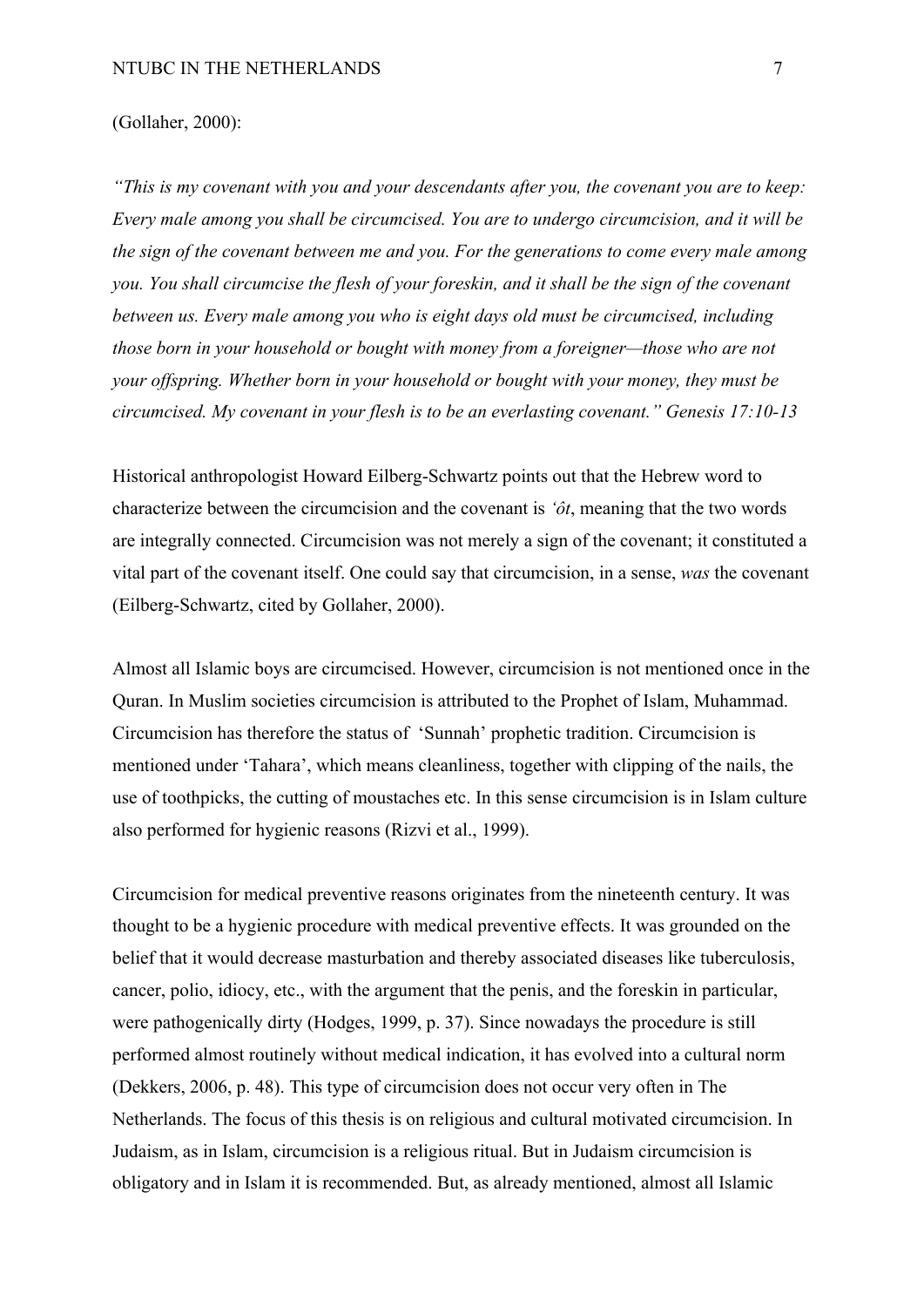groups circumcise their underage boys. In the first chapter circumcision will be considered from a medical ethical perspective and will become clear why the KNMG holds a discouraging policy towards NTUBC.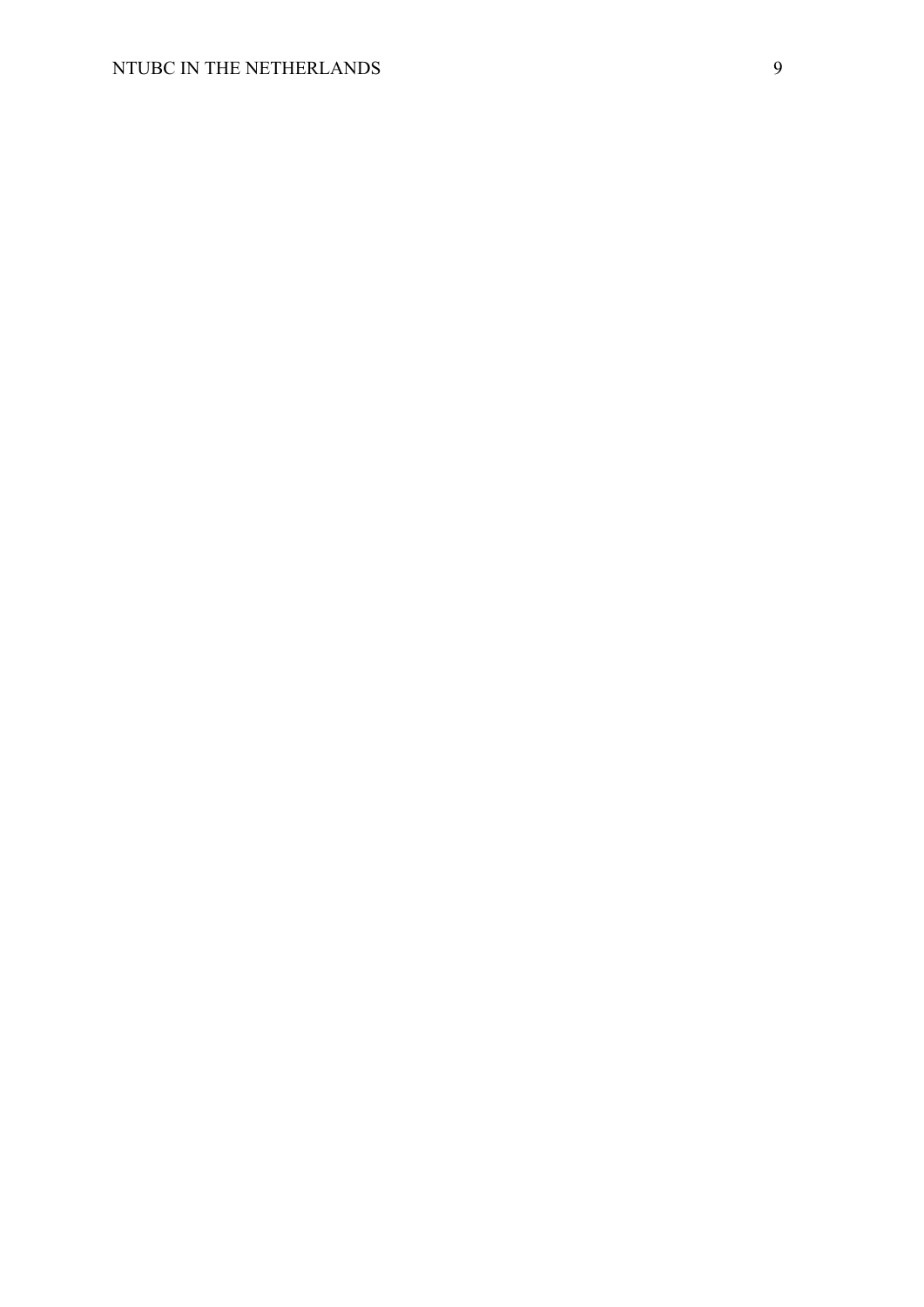#### **Chapter 1: A medical ethical perspective**

### **1.1 Introduction**

In this chapter, I consider NTUBC from a 'purely' medical ethical perspective. A parental request for NTUBC may confront the physician with a moral dilemma. He may have the feeling that he is acting against the oath he took as a physician: "I will use treatments for the benefit of the ill in accordance with my ability and my judgment, but from what is to their harm and injustice I will keep them " (Hippocratic oath, Sokol, 2013). He may also feel that this type circumcision reaches beyond his duties as a doctor, especially if he thinks that his main task is to make people healthy and not performing religious rituals (Medisch Contact, 20 August 2004, p. 1295). In light of these types of moral intuitions, the main question of this chapter is therefore whether circumcision without medical indication is ethical justifiable for a physician to perform? In order to answer that question I am going to distinguish between two different views. I will start by illuminating the current view of the Dutch Medical Association (KNMG) on the basis of their position paper on NTUBC, which appeared in 2010. I will compare their point of view with that of the American Academy for Paediatricians (AAP), from which also appeared a position paper on NTUBC in 2012. Since the KNMG and the AAP disagree on different medical facts, these facts will be closer examined. After that I will try to unravel and explain the different normative assumptions supporting their perspectives.

## **1.2 The position of the KNMG regarding NTUBC**

Each year 13 billion male circumcisions take place over the whole world, of which 10 to 15 thousand in The Netherlands. That is around 40 to 50 circumcisions a day, mostly performed because of religious or cultural reasons (see table 1 for different countries and their circumcision rate). Jewish people have their sons circumcised by a Mohel. A Mohel is a specially trained person to perform the *brit milah* (covenant of circumcision)*,* who is not a physician. The procedure happens at home without anaesthesia, which is financed by the Jewish community. However, most of the circumcisions performed in The Netherlands are on Islamic boys. The Islamic community does not have, in contrast with to Jewish community, a unified regulation. Circumcision of Islamic boys happens mostly in special circumcision clinics under local anaesthesia and cost between 250 and 350 euros. In case of a medical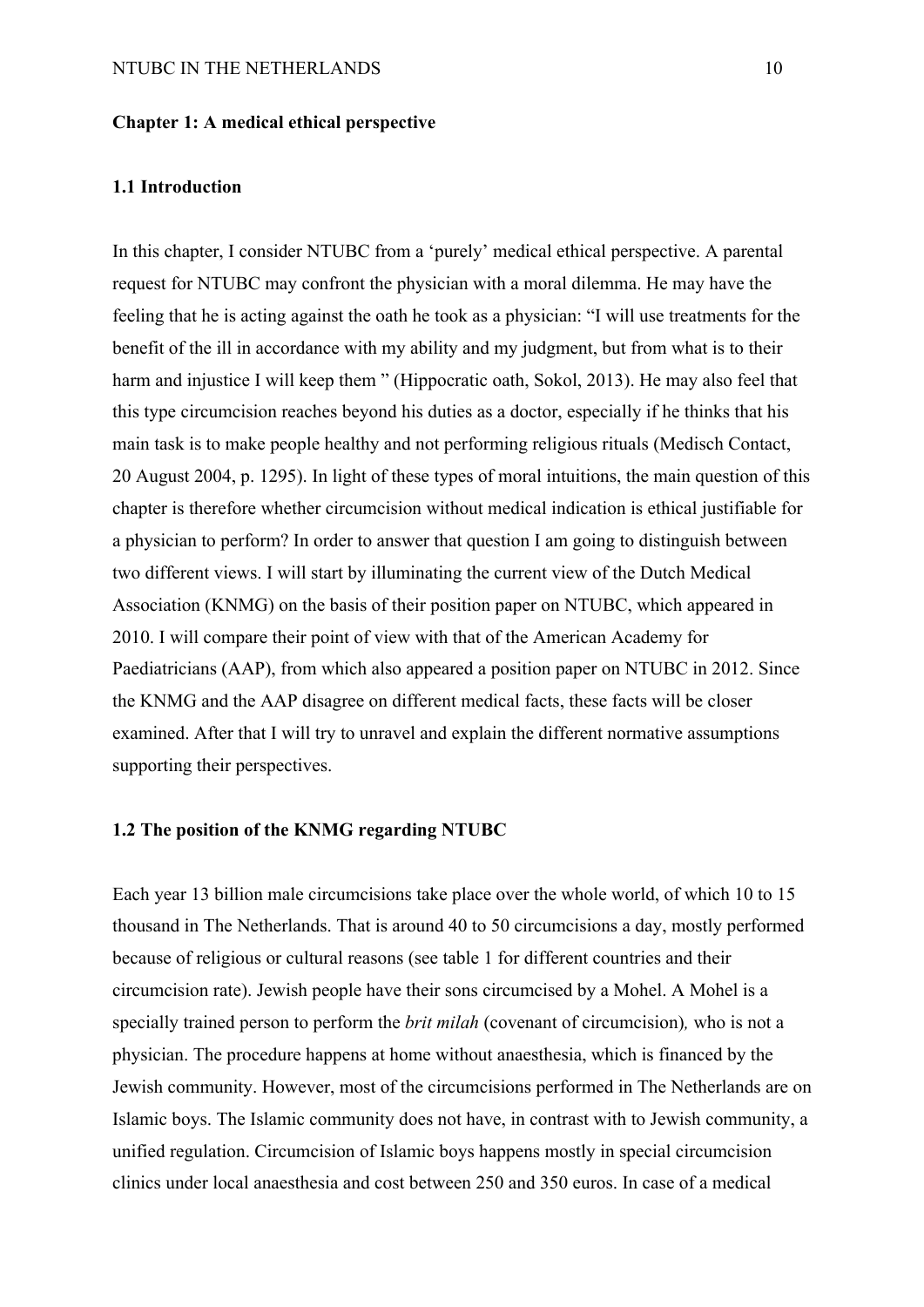indication, circumcision happens in a hospital under general anaesthesia.

In 2010 a position paper of the KNMG appeared in which they formulated their point of view towards non-therapeutic under age boy circumcision. One of the reasons why the KNMG published the paper in the first place, was because they felt the need to formulate a position towards NTUBC, since there is almost a worldwide opposition against Female Genital Mutilation (FGM) and FGM and NTUBC are at some points similar. The KNMG concluded after consulting with different relevant scientific associations that circumcision is a violation of the bodily integrity of the human body. According to the KNMG the right to bodily integrity is a fundamental human right and it exists to protect people against unwanted interference to their body. The KNMG holds the conviction that underage children should only be subjected to medical treatment when a child has a disease or a disorder, or when it can be justified that it is in the child's best interest (like vaccinations) to do so. The reasoning behind the KNMG's stance includes recognition of the child's right to be protected against non-therapeutic medical treatments as formulated in the Convention of the Child (ref). The KNMG also emphasizes that circumcision on children sometimes has severe complications like bleedings, inflammation or penile amputations. Therefore the KNMG has at this moment a strong discouraging policy towards non-therapeutic circumcision for underage boys and they urge physicians to inform parents (which are considering the surgery) about the potential risks and the fact that there is a lack of evidence to proof any medical advantage of the surgery. The KNMG hopes to start a social debate about NTUBC. Their ultimate goal is to reduce the non-therapeutic surgery as much as possible. Other authoritative associations of medical professions in the Netherlands support this standpoint (KNMG, 2010, p. 3).

| Table 1: Circumcised males by country (the following rates are based on estimation, as the |  |  |
|--------------------------------------------------------------------------------------------|--|--|
| real rate is unknown since circumcision is not registered)                                 |  |  |

| Country     | <b>Muslim</b> | Jewish $(\% )$ | <b>Circumcised</b> | <b>Total males</b> | <b>Total</b> |
|-------------|---------------|----------------|--------------------|--------------------|--------------|
|             | $(\%)$        |                | (%)                | in country         | circumcised  |
|             |               |                |                    |                    | males        |
| Netherlands | 5.7           | 0.2            | 5.9                | 8338418            | 490299       |
| United      | 2.7           | 0.5            | 15.8               | 31032523           | 4903139      |
| Kingdom     |               |                |                    |                    |              |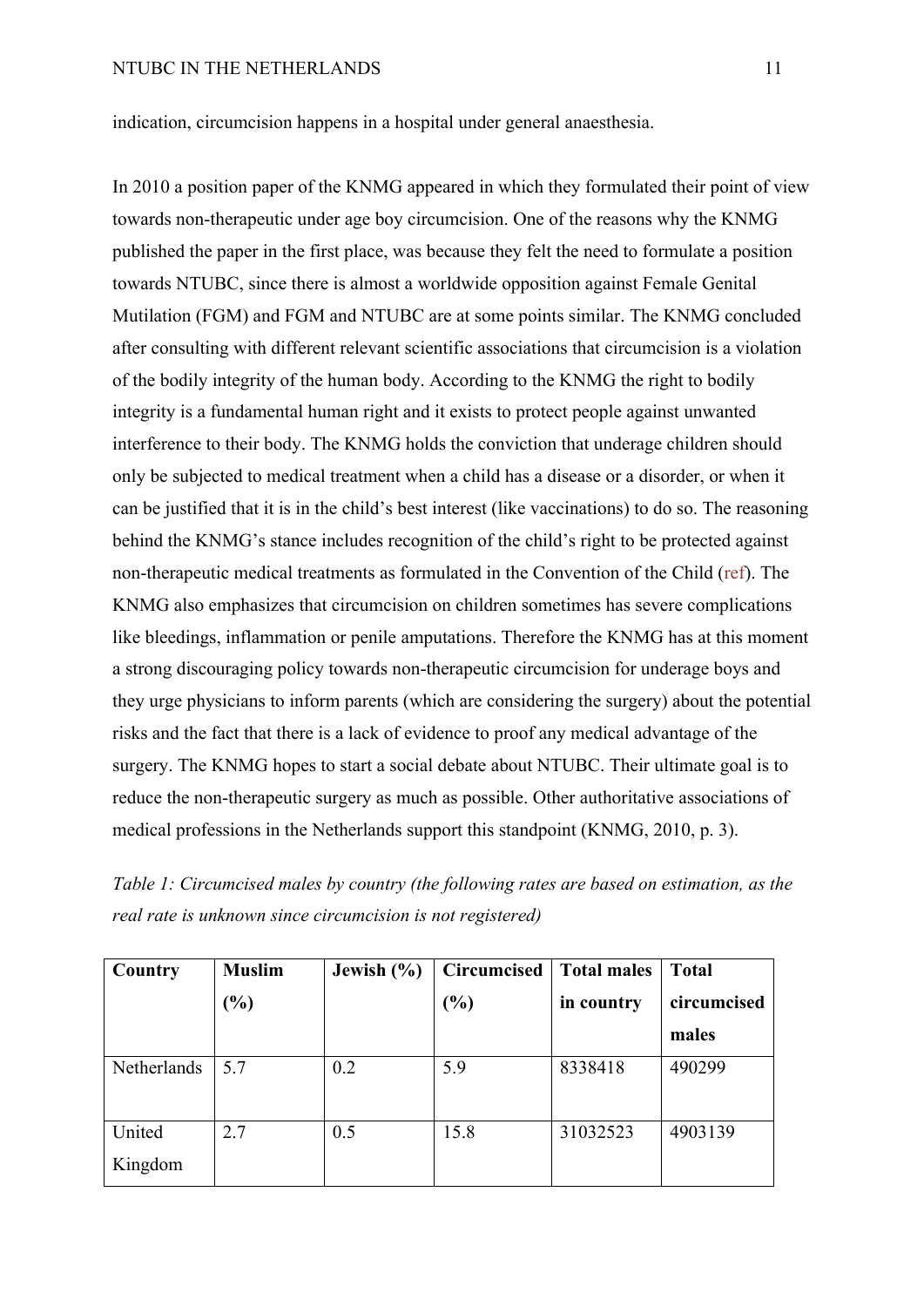| United          | 0.8  | 1.8 | 79.0 | 154231006 | 121842495 |
|-----------------|------|-----|------|-----------|-----------|
| <b>States</b>   |      |     |      |           |           |
| Canada          | 2.0  | 1.2 | 43.6 | 16843423  | 7343732   |
| Australia       | 1.7  | 0.5 | 58.7 | 10883356  | 6388530   |
| Saudi<br>Arabia | 97.0 | 0.0 | 97.0 | 14089444  | 13666761  |

*Source: http://www.circs.org/index.php/Reviews/Rates/Global*

# **Box 1**

# *Criticism*

After publication of the KNMG position paper, the RVZ, the Council for Public Health, published an article "Not all circumcisions are the same. A response on the KNMG stance towards boy circumcision" (June, 2012). In this article the KNMG is accused of being superannuated and too simplistic in her stance, because emphasizes is too much made on the value of bodily integrity. This doesn't do right to the freedom of religion of the parents and their right to raise their children according to their own (religious) view. According to the author, religious male circumcision should not be viewed as a medical procedure, but as a religious practice. The view that boy circumcision and female circumcision are 'at some points similar' is according to the author also false. The practices are not comparable: the two practices are in most respects not comparable because of the extent and the severity of the violation of bodily integrity in almost all forms of female circumcision. Besnijdenisinfo.nl, a Dutch site about circumcision that offers information for people, who are considering a circumcision either for themselves or their children, has reacted critical to this standpoint. According to the site, parents attach great value to circumcision while it is an age-old and in general safe and simple surgery. Further more they also add that the KNMG attaches too much value to the risks associated with the procedure.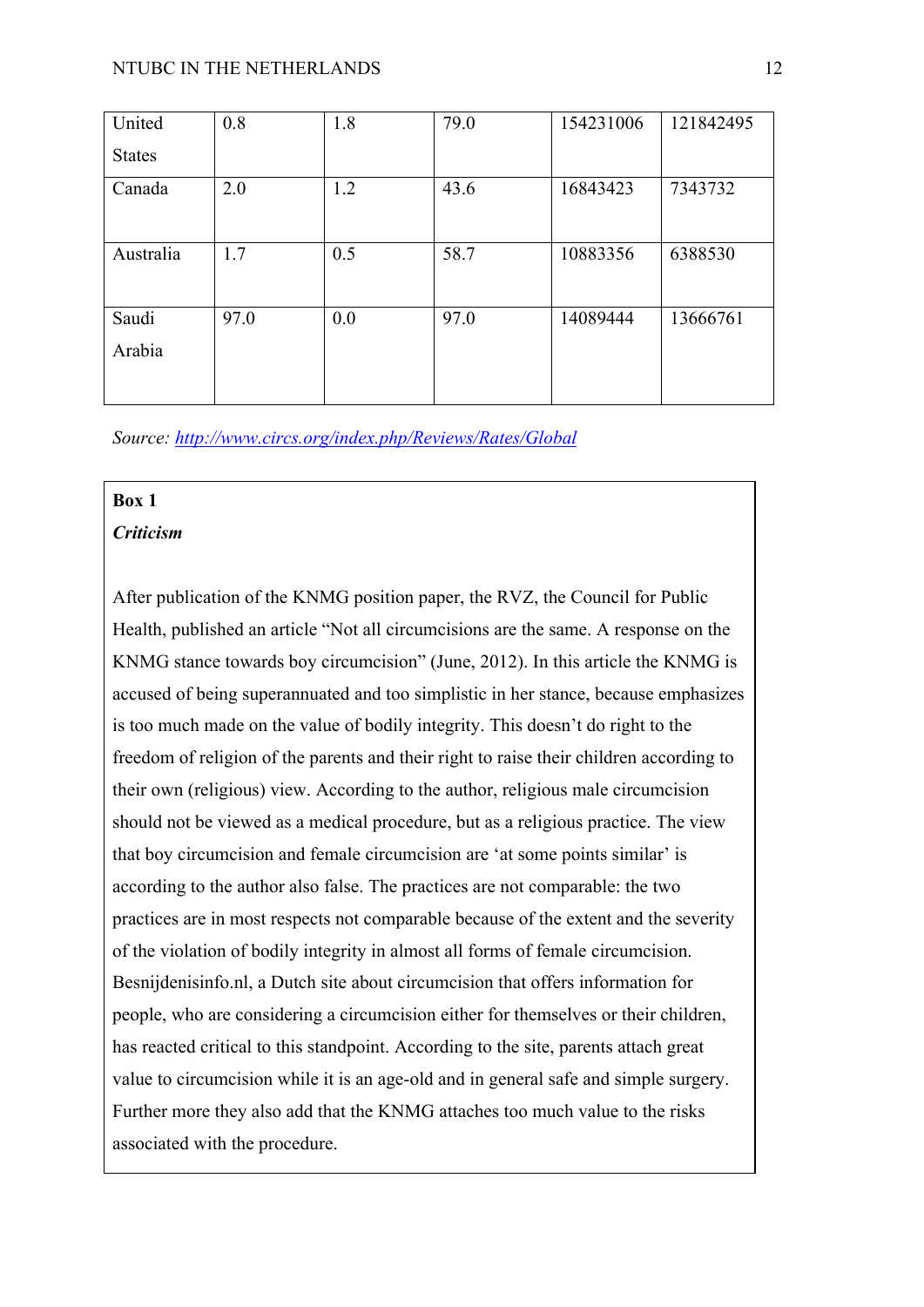Was the KNMG right in formulating their point of view? Or do they attach too much value on the fact that there are some complications, one of the criticism that has been formulated after publication of the position paper (see Box 1). In order to determine the answer to these questions the scientific facts regarding circumcision will be further investigated.

## **1.3 Scientific basis for medical position**

The KNMG is a medical organisation, which mainly grounds its view on medical facts. These facts and other medical facts found in medical literature about circumcision will be presented in this paragraph. Questions like: When is circumcision medically needed? Are there medical benefits to circumcision and what are the risks? How should these facts be interpreted? Are examples of questions, which will be elaborated in the next subsections.

## **1.3.1 Therapeutic reasons for performing circumcision**

Until the age of seven or ten the foreskin of a boy is physiologically unable to be fully retracted. First of all, the inner skin is still attached to the glans and second, the outer skin is still narrow. Because of the natural production of liposomes produced by the skin glands around the corona of the glans, the skin will get separated from the adhesion with the glans. Certain medical conditions like phimosis (foreskin cannot fully be retracted) will be solved naturally through time. In the case that the foreskin is so narrow that it gives complaints, there are several options for treatment. One example of treatment is retraction dilatation combined with local steroid cream. If the results of this treatment are not sufficient one can consider a foreskin expanding surgery. In this surgery much foreskin will remain spared and has good esthetical results as well. The option of complete circumcision of the foreskin is more radical and has more complications (Klijn, 2012).

In the guideline 'diagnostics and treatments of foreskin pathology' for urologists formulated in 1996, balanitis (inflammation of the glans), paraphimosis (foreskin is trapped behind the glans) and phimosis (foreskin cannot fully be retracted) are mentioned as medical indications for radical circumcision. That is also why the KNMG states that for these conditions circumcision is an accepted treatment (KNMG, p. 6, 2010). Klijn (2012) even disagrees with this conclusion and points out that this guideline is out-dated and nowadays there are good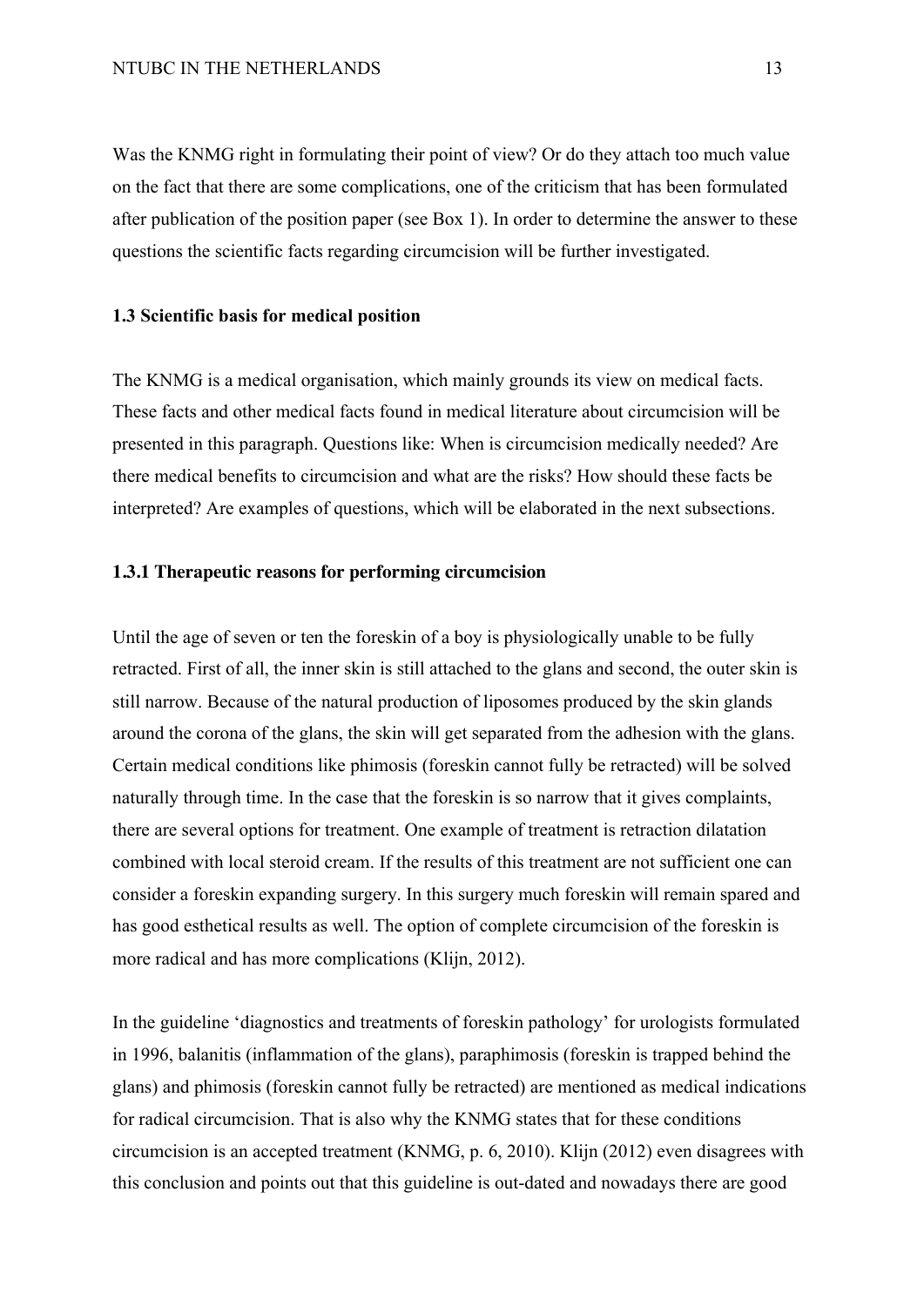alternative treatments for these conditions, which give fewer complications than a radical circumcision. The only conditions where radical circumcision is medically necessary are balanitis xerotica obliterans (hardened tissue is formed on the foreskin) and lichen sclerosus et atrophicus (scarring on and around the genital skin) (Malone & Steinbrecher, 2008).

It is very hard to separate data of circumcision performed because of medical reasons or because of religious reasons. Islamic and Jewish parents will opt faster and more easily for circumcision when foreskin related trouble appear under the name of phimosis (Dekkers, 2005, p. 67). According to Klijn circumcision performed because of phimosis is mostly an 'unnecessary and costly overtreatment of incompetent children'. And because circumcision centers do not registrar their patients (or their religious background) it is impossible to separate and give an exact overview of the amount of circumcisions performed purely because of religious and or cultural reasons or because of medical reasons.

## **1.3.2 Does circumcision have medical preventive effects?**

Besides medical therapeutic reasons there are also scientists and paediatricians who believe that circumcision has preventive health effects. For some the underlying assumption is that, if circumcision has medical benefits, it will make the procedure a morally justifiable medical practice. The main reason why circumcision became so popular in the United States in the first place, was because of the alleged medical benefits. Lewis Sayre, a prominent surgeon and teacher in the nineteenth century, published in 1870 an article in which he claimed that circumcision could cure (partial) paralysis. According to him there was also a causal relation between genital irritation and mental disturbance (Dekkers et al., 2006, p. 50). During this Victorian period people were obsessed with hygiene. Physicians started to associate the foreskin with potential risks factors for diseases. This idea became stronger with the arrival of the science of bacteriology that came up around the end of the nineteenth century. Smegma was considered as infectious material, which could cause diseases. Not long after that it was thought that circumcision could prevent: gout, syphilis, epilepsy, headaches, osteoarthritis, alcoholism, groin rupture, asthma, bad digestion, eczema and excessive masturbation (KNMG, 2010, p. 6). The idea came into existence that circumcision could be beneficial for every boy or man, regardless whether he has any condition or not. Along with these ideas the arrival of antisepsis and anaesthesia took place. Circumcision rapidly became a routine, preventive, hygienic measure, which could, when applied widely, significantly increase the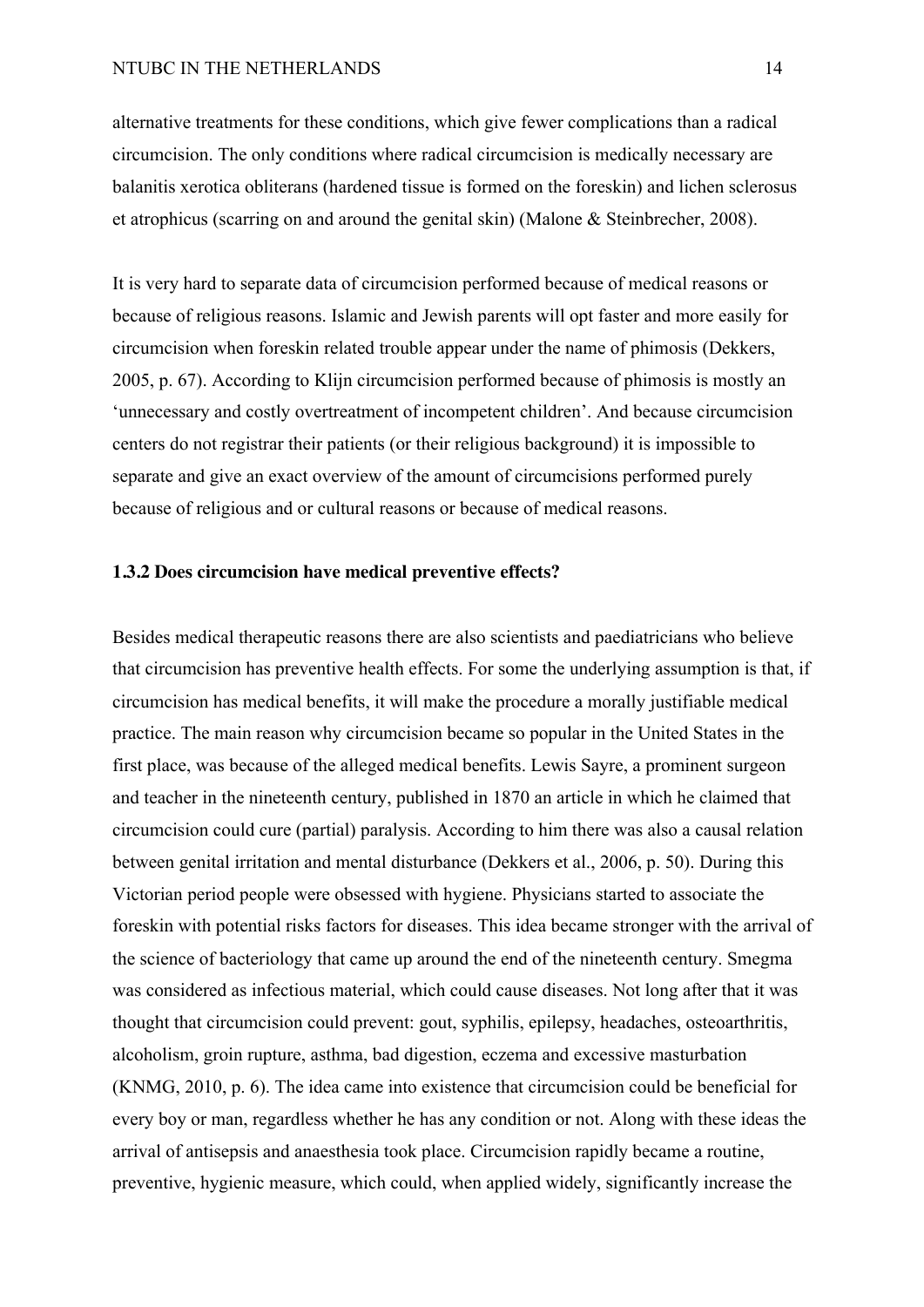public health. It was also considered to be a simple routine procedure (like vaccinations) instead of a chirurgical procedure (Dekkers et al., 2006, p. 52).

Nowadays most of the former assumed benefits have proven to be wrong. It was therefore for a long time said that 'circumcision is a procedure in need for justification' (KNMG, 2010, p. 6). However, nowadays circumcision is still believed to have health benefits. In an article, published by the 'Official Journal of the American Academy of Pediatrics' written by Schoen (2006), several medical benefits are mentioned in one paragraph. Schoen claims that circumcision would benefit man against infant Urinary Tract Infection (UTI), HIV acquisition, penile cancer and penile dermatoses. It also seems to have medical benefits for women against cervical cancer and against chlamydia. The technical report of the American Academy of Pediatrics (AAP) on circumcision, which appeared in 2012, also supports different medical benefits: protection for men against HIV/AIDS, syphilis, UTI, a possibly small contribution of protection against cervical cancer, but no protection for women against chlamydia.

However – as one already can note – Schoen claims that circumcision protects women against chlamydia and the AAP report disagrees. The results of different studies towards the risks and benefits of circumcision seem to conflict (Dekkers et al., 2006, p. 52). The most debated topic concerning circumcision at this moment is whether the procedure has protective effects in acquiring HIV/AIDS. In 2007 the WHO/UNAIDS organisation recommended male circumcision as a HIV-preventive measure in Africa based on three sub-Saharan African randomised clinical trials (Boye & Hill, 2011). The outcome of the discussion whether circumcision protects against acquiring HIV/AIDS or not has far reaching implications since NTUBC might be a widely and systematically used instrument in sub-Saharan Africa against HIV/AIDS. Several medical reviews do in fact conclude that circumcision does have a positive effect in decreasing the chance on acquiring HIV/AIDS. Results from randomised controlled trials conducted in Africa show evidence that male circumcision prevents men in the general population from acquiring HIV from heterosexual sex (Larke, 2010; Siegfried et al., 2009). Lerman & Lia (2001) therefore conclude that arguments can be made that in populations in which safe sexual practices are not adhered to, routine circumcision may provide future medical benefit. Malone & Steinbrecher (2008) on the other hand conclude that even though 'circumcision seems to have a protective effect against HIV acquisition in countries where HIV is endemic, it cannot be said that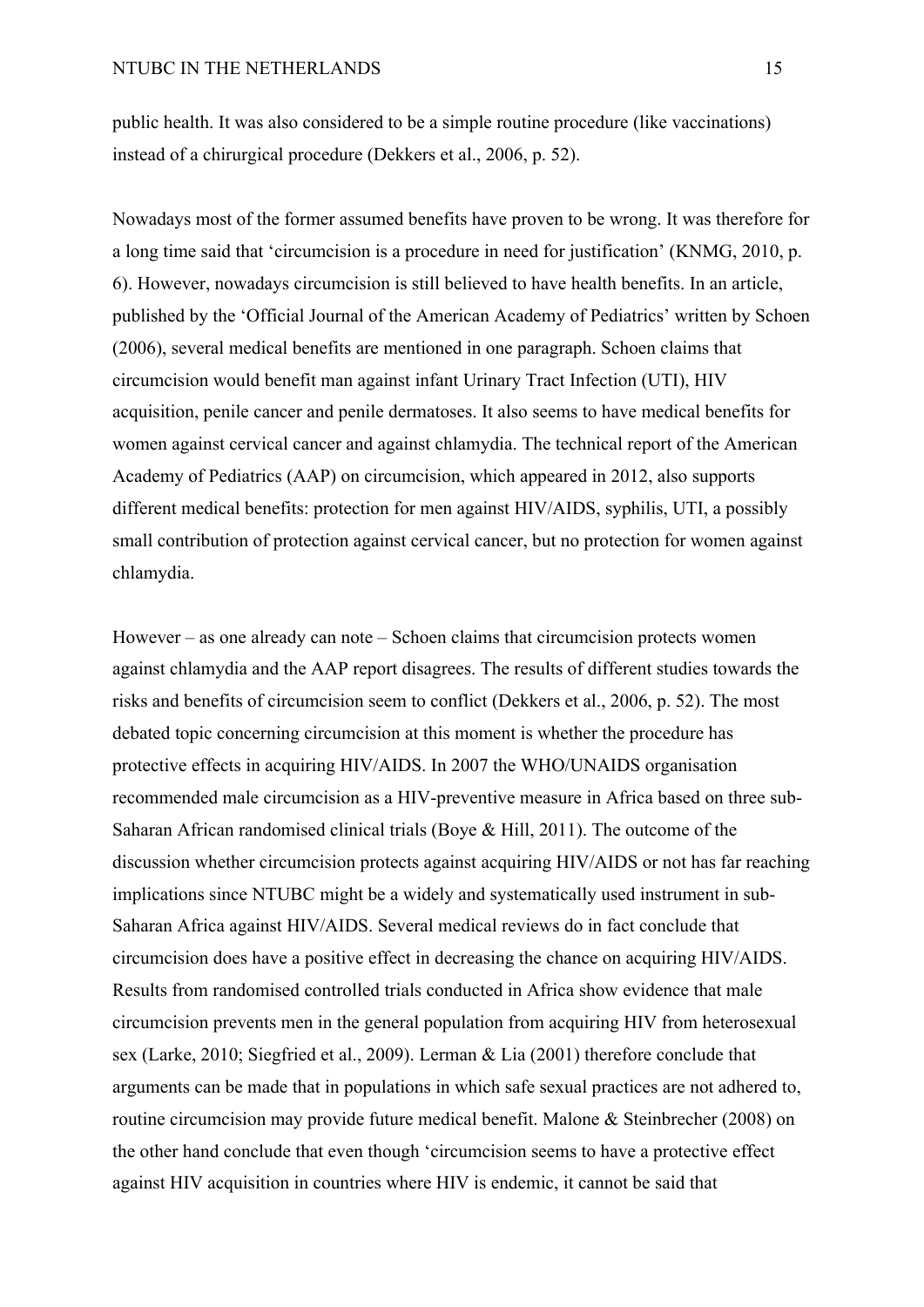Cameroon Rv

Lesotho

Malawi

Tanzania

Ghana

circumcision would show the degree of benefit in societies where the prevalence of HIV and its pattern of spread are different.' One could indeed conclude with Malone & Steinbrecher (2008) that the relationship between HIV/AIDS and circumcision is obscure. This appears when comparing the situation in the United States, where a high prevalence of HIV/AIDS infections occur in combination with a high percentage of routine circumcision whereas in The Netherlands it is exactly the contrary, a low prevalence of HIV/AIDS in combination with a relative low percentage of circumcisions. Boye & Hill (2011) argue against the idea that circumcision has preventive effects on acquiring HIV/AIDS. They have methodological concerns towards studies that show circumcision to be beneficial for men against HIV/AIDS. Their first point is that almost all studies focus on men in the population. It is reported that male circumcision reduces female-to-male sexual transmission of HIV. In contrast, a parallelrandomised clinical trial into male-to-female sexual transmission of HIV/AIDS done in Uganda, demonstrated that male circumcision increases male-to-female transmission of HIV/AIDS (Boye & Hill, 2011, p. 317). According to them examination of epidemiological data of circumcised men in sub-Saharan Africa doesn't support the claim that circumcision protects against sexual transmission of HIV/AIDS (see FIGURE 1).



From http://www.circumstitions.com viewed 23 October 2011; reproduced with permission from the author, Hugh Young (email: hugh@buzz.net.nz).

waziland Ethiopia

Country, sorted by HIV (intact/circumcised)

Uganda

Cote<br>d'Ivoir

**Burkina** 

Kenya

Boye & Hill therefore conclude that the decision by WHO/UNAIDS to recommend male circumcision was unwarranted (Boye & Hill, 2011, p. 317). Behavioural conduct seems to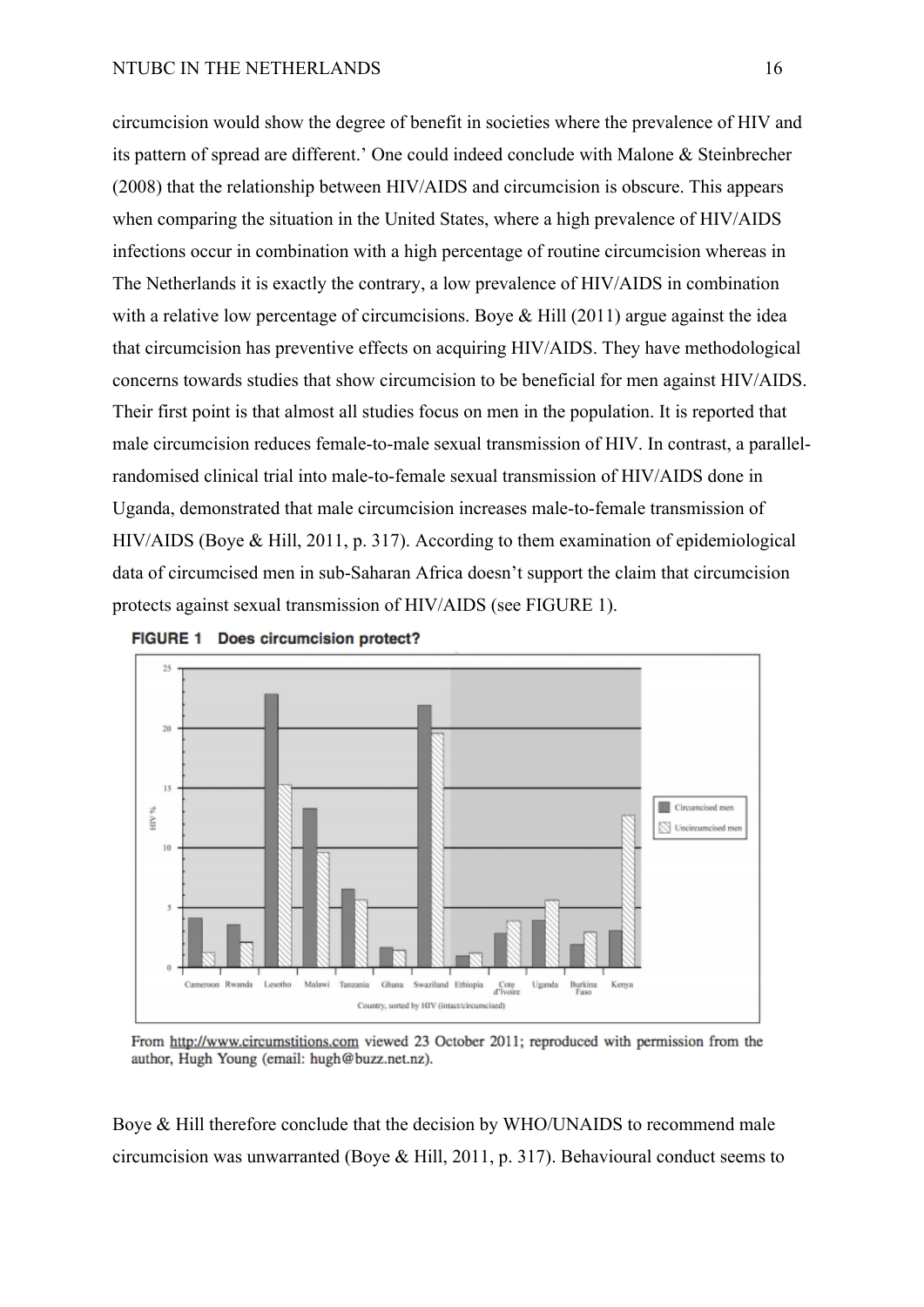play a more important role than having a foreskin or not (KNMG, 2010, p. 6). Another argument is that, even if circumcision has a positive effect in decreasing the chance of acquiring HIV/AIDS and other sexual transmitted diseases, then it is reasonable to postpone the procedure to an age in which this chance is relevant and the boy is able to decide for himself whether to circumcise or to choose for other alternatives (KNMG, 2010, p. 4). The AAP report however states that 'one study with fair evidence found that male circumcision before puberty (specifically before 12 years of age) is more protective than circumcision occurring at a later age' (AAP report, 2012, p. 764). I consider this argument irrelevant since the AAP refers to one study done in rural Uganda, and because the relationship between circumcision and HIV/AIDS is obscure and inconclusive plus the fact that this thesis focuses on religious or cultural based circumcision performed in liberal societies.

## **1.3.4 What are the possible risks of circumcision?**

Some people consider neonatal circumcision a minor surgery, which most of the times succeeds without any trouble. Circumcision is therefore sometimes compared with getting one's tonsils out (Dekkers et al., 2006, p. 52). But the fact that circumcision – in fact any procedure – has medical risks, plus the fact that it is not a medically necessary procedure, make it for some scientists or paediatricians a morally unjustifiable medical practice. Until around the eighties NTUBC was commonly performed without anaesthesia. It was thought that new-borns could not experience pain or that they would forget the pain very fast (Dekkers et al., 2006, p. 52). However, infants undergoing circumcision without anaesthesia demonstrate physiological responses suggesting that they are experiencing pain. It has also been reported that circumcised infants exhibit a stronger pain response to subsequent routine vaccination than uncircumcised infants (Taddio et al., 1997). Nowadays we know that newborns can experience pain and that circumcision without anaesthesia is painful and traumatic for a baby (Dekkers et al., 2006, p. 53). In The Netherlands most boys are circumcised under local or general anaesthesia. Only the Jewish infants are not. Pain therefore is one the most direct consequences of circumcision performed without anaesthesia. The most common complications just after the procedure – regardless whether used anaesthesia or not – are bleedings and local infections. Sometimes more severe complications are reported like urinary tract infection, meatal stenosis (urethral stricture) and fibrosis. Rare complications are sepsis, meningitis and severe local complications like necrosis, which can lead to partial or complete penile amputations. Deaths are reported as well, the American Academy of Family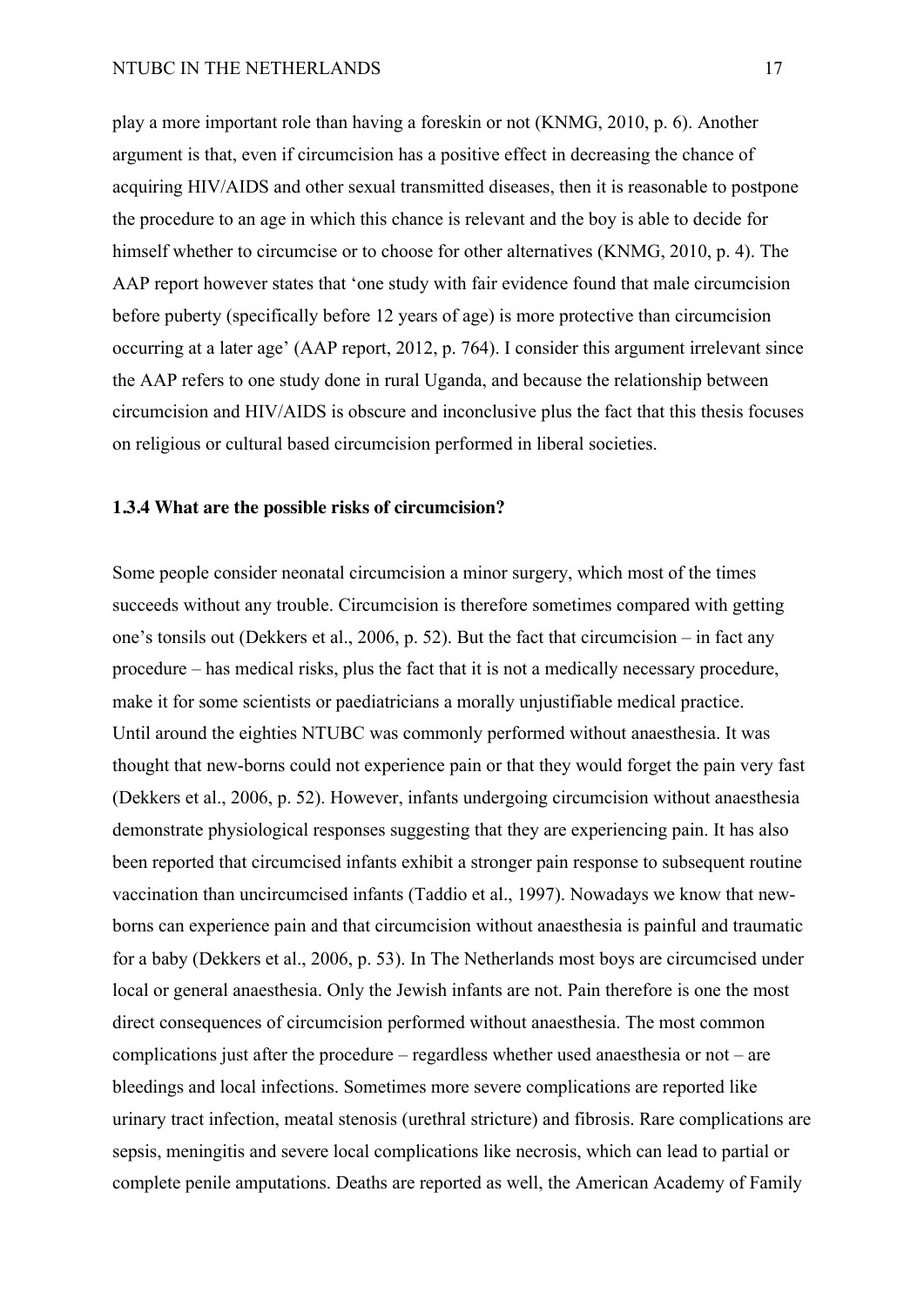Padetricians (AAFP) estimated that 1 child out of 500.000 dies after circumcision. This means that in the United States annually two children die as a consequence of circumcision (KNMG, 2010, p. 6). Long-term effects of circumcision are reported as well. Later on in life a stricture of the urethra develops in up to 20% of circumcised boys, causing bladder and urination problems (Joudi et al., 2010). Upon reaching the age of sexual activity, circumcised men develop sexual problems three times as often as non-circumcised men, due to decreased sensitivity of the penis (Frisch et al., 2011). Not only physical complications occur, also psychological problems and difficulties in sexual behaviour as a result of circumcision are reported. As well as extreme sensations of pain in new-borns, which can, even years later, lead to behavioural changes (KNMG, 2010, p. 7). Negative psychological long-term effects of circumcision, are mainly reported by men that were circumcised when they were a child, and which later in maturity contacted the Circumcision Resource Center (CRC). They feel themselves a victim, affected in their bodily integrity. They report feelings of anger, loss, shame, but also jealousy towards men, which are uncircumcised. This group of men are however not representative for all circumcised man. Most men circumcised do not seem to *feel* harmed by it. But, as the Moroccan Dutch writer Said El Haji wrote, one can be harmed by it, without knowing it. He wrote an opinion article in 'de Volkskrant' titled 'Why I do not circumcise my son'. In this article he states that even though his circumcision does personally not damage him, he does not want to circumcise his son (he considers circumcision to be a ritual, which has lost its meaning). But just a couple of months later he wrote an opinion article titled 'How afraid my circumcision made me', in which he stated that his circumcision did damage him, but that he did not know until recently. After a conversation he had with his mother, he came to the conclusion that his circumcision made him into an unsociable person (de Volkskrant, 6-10-2012). This is just one personal story, and unfortunately there are not yet systematic studies conducted towards the psychological impact of NTUBC. Connections between neonatal circumcision and psychological problems are therefore vague.

In the last two sections the potential medical risks and benefits have been elaborated. I have to conclude that most facts are still disputed. Schoen (2006) and the AAP (2012) claim several benefits like protection against UTI, HIV/AIDS acquisition, penile cancer and penile dermatoses and protection for women against cervical cancer and against chlamydia. The risks of NTUBC can be divided in different categories. First, there is the direct effect of pain, which boys feel when they are circumcised without anaesthesia. Subsequently there are the postoperative risks like bleedings and infections. Then there are the possible long-term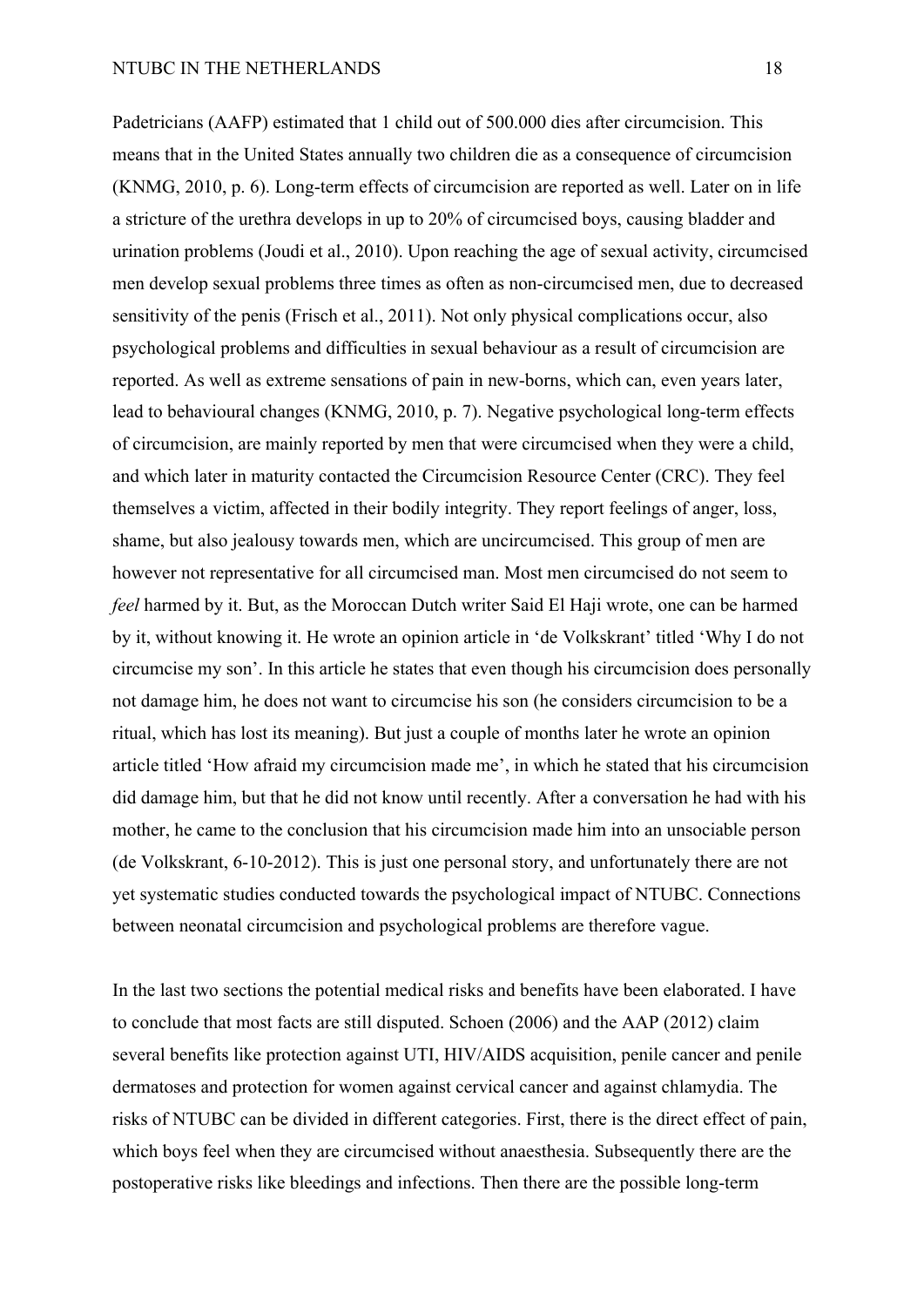physical effects of NTUBC like bladder and urination problems, and sexual problems plus the possible psychological problems. Medical facts are important in the circumcision debate, but these facts only get meaningful when they are interpreted. One could consider a 0,0002% chance on death as a very small, hence acceptable risk. Someone else could think that every death for a medically unnecessary operation is one death too many. In the next paragraph I will try to unfold the different normative assumptions of the AAP and the KNMG behind their standpoint regarding NTUBC.

### **1.4 AAP versus KNMG**

Beauchamp & Childress (2007) developed a set of four principles suitable for biomedical ethics. The principles can be grouped under four general categories: (1) respect for autonomy, a principle requiring respect for the decision-making capacity of autonomous persons. (2) Nonmaleficence, a principle requiring not causing harm to others. (3) Beneficence, a group of principles requiring that we prevent harm, provide benefits and balance benefits against risks and costs. (4) Justice, a group of principles requiring appropriate distribution of benefits, risks and costs fairly (Beauchamp, 2007, p. 4). Sometimes these principles can come into conflict. How does one respect the patient's autonomy, while doing what one believes (knows) is medically best for the patient (beneficence)? Or how does one resolve the conflict between doing what is medically best for the patient (beneficence) versus what is best for the patient's family or society at large (justice)? The case of circumcision is precisely so difficult because there are more people involved. When one speaks of autonomy – whose autonomy? – That of the child or that of the parents? When one deals with beneficence – beneficence towards whom? – The child, the parents or the whole religious community?

The standpoint of the AAP at this moment can be summarized as follows:

*"Evaluation of current evidence indicates that the health benefits of newborn male circumcision outweigh the risks and that the procedure's benefits justify access to this procedure for families who choose it [...] Although health benefits are not great enough to recommend routine circumcision for all male newborns, the benefits of circumcision are sufficient to justify access to this procedure for families choosing it and to warrant thirdparty payment for circumcision of male newborns. It is important that clinicians routinely inform parents of the health benefits and risks of male newborn circumcision in an unbiased*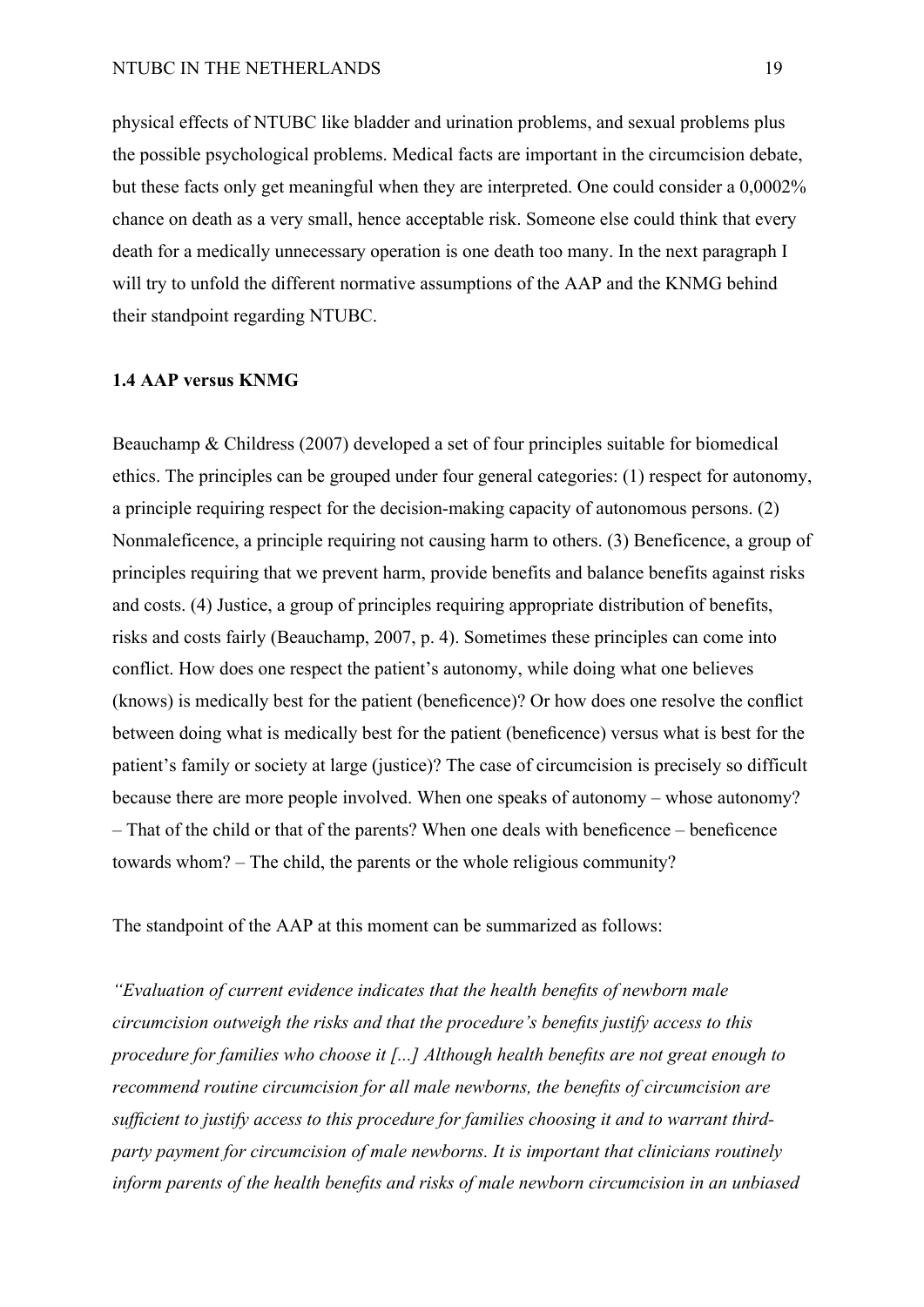*and accurate manner."* (Circumcision Policy Statement AAP, 2012, p. 585)

The AAP thinks that the procedure of NTUBC meets up to the principle of beneficence, nonmaleficence, and justice and therefore the autonomy of the parents should be respected by allowing them access to the procedure. If the AAP would have to answer the research question of this thesis they would probably say that NTUBC is a medically justifiable surgery and therefore an ethical justifiable procedure in a liberal society.

The main premise of the KNMG is one of beneficence; children should *only* be subjected to medical treatments when they suffer a disease or an anomaly and this moral principle can only be overruled when it can be argued that it is in the child's best interest to do so. Because NTUBC is a surgery performed on a healthy child, it is according to the KNMG very hard to argue that the procedure is in the child's best interest. One general moral rule in medicine is not to operate a healthy human: the principle of non-maleficence. Removing a healthy part of the body (and thereby causing pain) is doing harm according to the KNMG. The analysis of possible medical risks against the possible medical benefits doesn't even matter that much to the KNMG. Circumcision is a surgery and every surgery has risks, *the greatest harm of circumcision is in performing an operation without a clear indication on an infant, which also means that it is a surgery without consent.* This makes the KNMG come to the conclusion that only the consent of the parents is not enough to operate on a healthy child. If the KNMG would answer the research question of this thesis, they would say that the procedure is not medically justifiable; hence the freedom of religion of the parents should not rightfully overrule the freedom to bodily integrity of the child.

How come that two medical organisations work according to different moral principles? The AAP acknowledges that self-determination and informed consent are important values in medicine. However, minors are not considered competent to provide legally binding consent regarding their healthcare, and parents are empowered to make healthcare decisions on their behalf. Parents are in most situations granted wide latitude in terms of decisions they make on behalf of their children, and the law respects those decisions except where they are clearly contrary to the best interest of the child or place the child's health, well-being, or life at significant risk of serious harm (AAP report on circumcision, 2012, p. 759). The AAP also considers the principle of autonomy as important, but applies this principle to the parents, not to the child, as the KNMG does. The principle of beneficence is satisfied and the principle of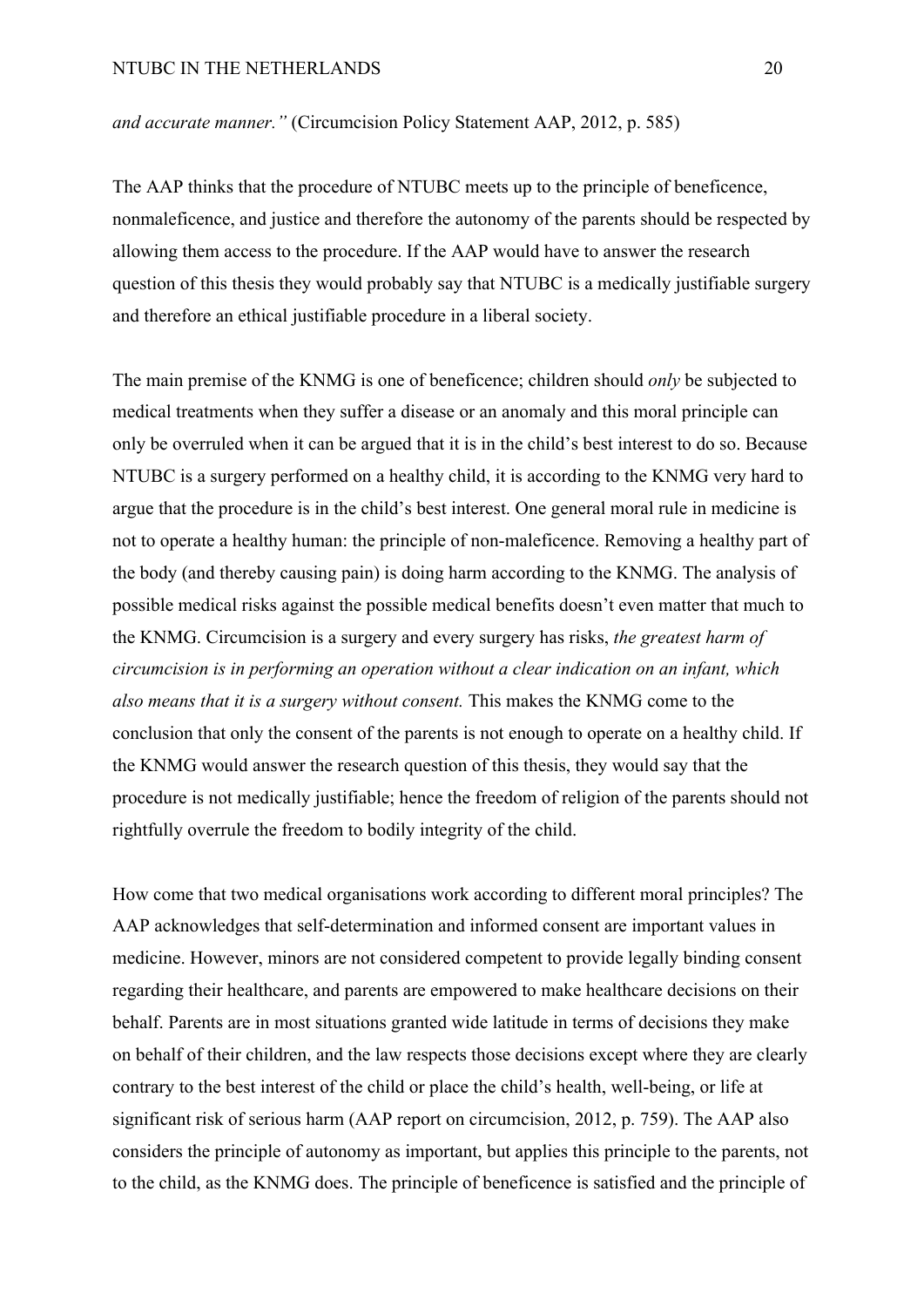non-maleficence is not at stake, since the AAP concludes that the medical benefits of the procedure slightly outweigh the risks.

At this point the most crucial difference between the AAP and the KNMG becomes visible. The AAP applies the principle of autonomy to the parents and argue that parents should be able to make decisions regarding their children. The only case in which the state should intervene is in the case where parents make decisions *contrary to the best interest* of their child. Since the AAP does not consider circumcision contrary to the best interest of the child, or as serious harm, NTUBC should remain a family choice. The basic assumption is that parents should be able to make decisions for their children and this right can only be declined when it can be proven that a parental decision is contrary to the best interest of the child. The KNMG thinks parents should only be able to authorize whether their children get operated, when this is *in the best interest of the child*. They appeal to the Convention of the Right of the Child, 'the best interest of the child should be the primary consideration in all actions concerning children.' (Blachfield, 2009). Furthermore, since the KNMG doesn't think it can be argued that NTUBC is in the best interest of the child – they consider NTUBC to harm a child – they conclude that it is not morally justifiable for parents to make this decision for the child. The KNMG argues from the point of view of the child. Since the child is healthy, it must be argued that circumcision is in the best interest of (beneficence), or at least does not harm (nonmaleficence), the child. Whereas the AAP thinks that parents should have the freedom to take decisions concerning their children with the limitation that this decision is not *contrary to the best interest* of their child.

Could these different positions be explained by the different historical context of NTUBC in the United States and in The Netherlands? In the US circumcision is mostly performed because of the alleged medical preventive benefits. From this point of view it is more natural to weigh the risks against benefits than in the case of religious circumcision. Religious circumcision is namely not performed because of possible medical benefits. It is mainly therefore that the KNMG thinks that the possible medical complications might be acceptable when it concerns a medical surgery, but not when it concerns a surgery with only a religious motive. However, In March 2013 a European study appeared in the Official Journal of the American Academy of Pediatrics titled 'Cultural Bias in the AAP's 2012 Technical Report and Policy Statement on Male Circumcision'. In this European commentary the AAP's report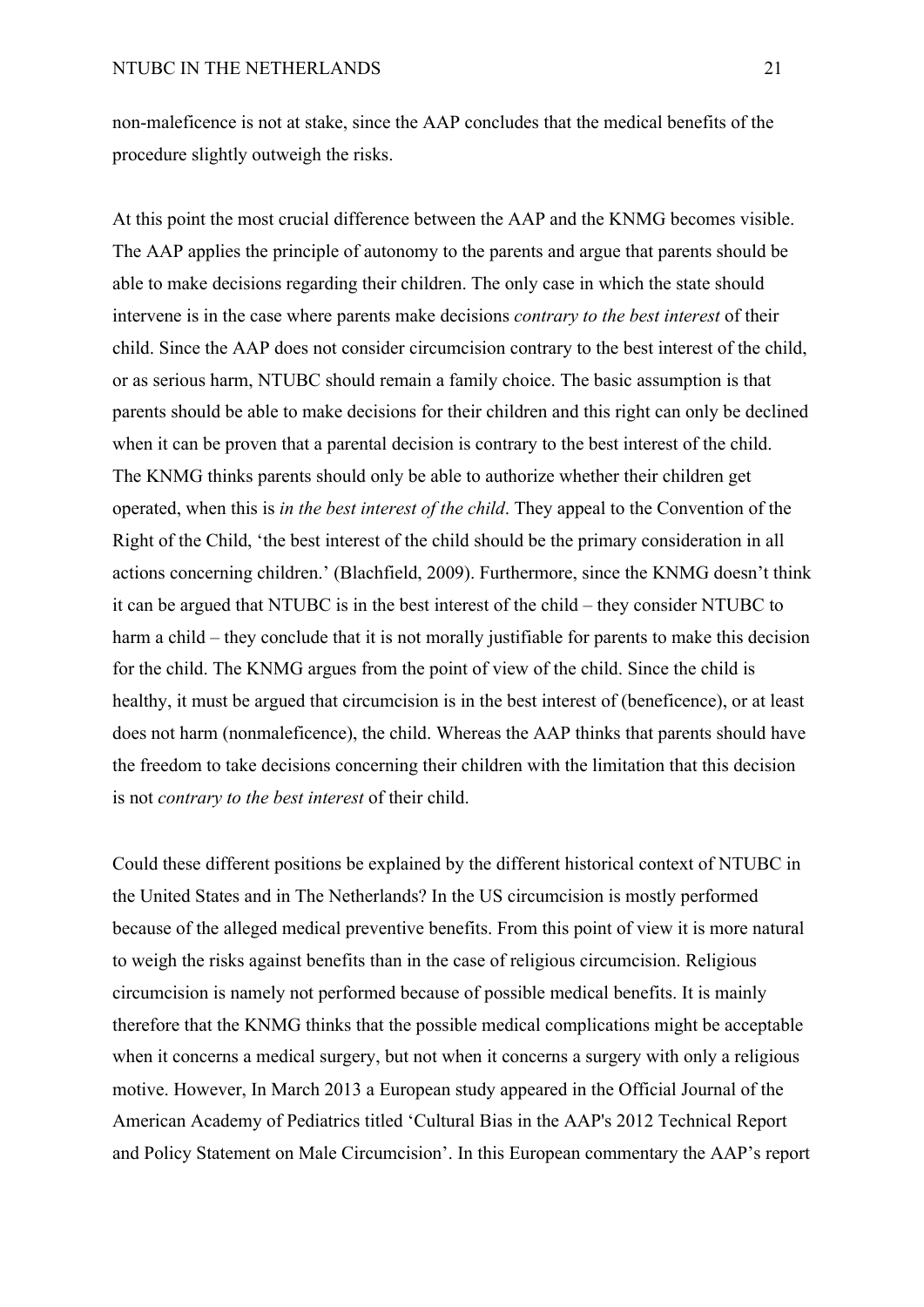is accused of cultural bias. Medical procedures always need to be justified because of their invasive nature and possible damaging effects. Preventive medical procedures need more and stricter justification than therapeutic medical procedures, as they are aimed at people who are generally free of medical problems. Even stricter criteria apply for procedures in children, who cannot weigh the evidence themselves and cannot legally consent to the procedure (Frisch et al., 2013, p. 797). The AAP report points to 4 health-related arguments in favor of circumcision: the reduced risk of UTIs, penile cancer, some sexually transmitted diseases (STDs), and HIV/AIDS infection. According to the commentary this claimed health benefits are questionable, weak, and likely to have little public health relevance in a Western context, and they do not represent compelling reasons for the surgery before boys are old enough to decide for themselves (Frisch et al., 2013, p. 798). The conclusion of the commentary therefore is that the practice of NTUBC doesn't meet up to the criteria of a medical preventive procedure in children: *"[…] the procedure must effectively lead to the prevention of a serious medical problem, that there is no less intrusive means of reaching the same goal, and that the risks of the procedure are proportional to the intended benefit. In addition, when performed in childhood, it needs to be clearly demonstrated that it is essential to perform the procedure before an age at which the individual can make a decision about the procedure for him- or herself."* (Frisch et al., 2013, p. 797) According to this European study circumcision cannot be justifiably viewed as preventive health measure.

# **Financial considerations**

In an interview I had with Gert van Dijk (17-01-13), ethicist of the KNMG, he told me that the difference in standpoint between the AAP and the KNMG could best be explained on the basis of money. Circumcision of men is a big industry in America. A ban on circumcision would mean a great loss for this specific industry. Gert van Dijk thinks that in the AAP report on circumcision not only medical ethical facts play a role, but financial considerations as well. This might be true since in the AAP report on circumcision is also stated that: "[…] the benefits of circumcision are sufficient to justify access to this procedure for families choosing it and *to warrant third-party payment for circumcision of male newborns*." (Circumcision Policy Statement AAP, 2012, p. 585)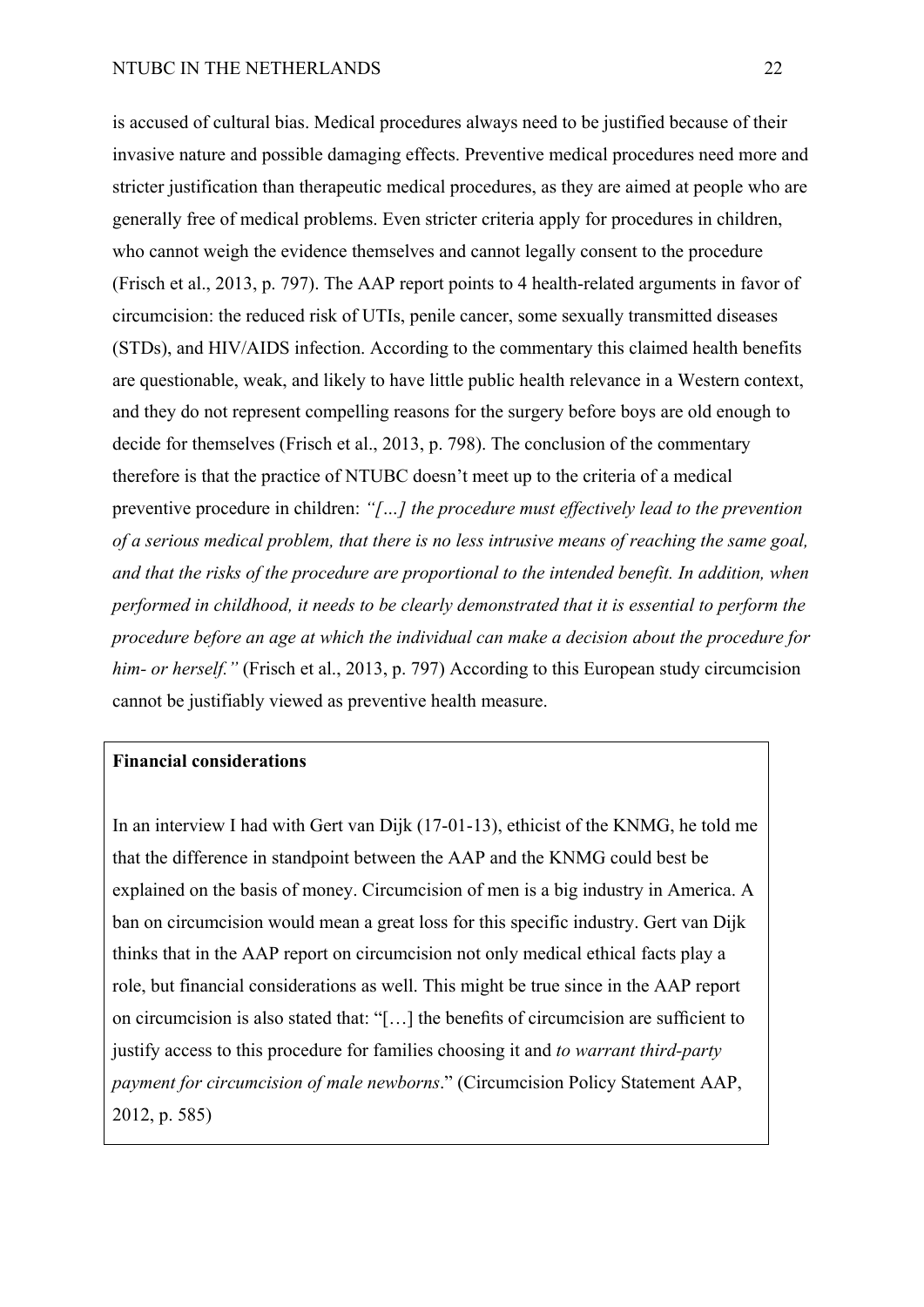## NTUBC IN THE NETHERLANDS 23

So far it can be concluded that there is written a lot about the possible medical benefits and the possible risks, and not without any bias. Even if I could at this point conclude that the procedure of NTUBC is not justifiable as preventive health measure, this doesn't mean I can give an answer to the question whether circumcision with religious motive is justifiable in a liberal-democratic society (since the religious practice is not performed because of possible medical health benefits). However, to some opponents in the medical world of the procedure, risks and benefits are not important at all. There are people who fundamentally object to operate on a healthy child. The KNMG – even though they do emphasize on the risks of circumcision – could be considered as a party, which holds that view. In article 2 (non discrimination) of the Convention of the Right of the Child is stated the following:

"*The Convention applies to all children, whatever their race, religion or abilities; whatever they think or say, whatever type of family they come from. It doesn't matter where children live, what language they speak, what their parents do, whether they are boys or girls, what their culture is, whether they have a disability or whether they are rich or poor. No child should be treated unfairly on any basis."*

The KNMG interpreted this non-discrimination article as the duty to safeguard all children against non-therapeutic surgeries, not just the non-religious children. The KNMG holds this view because they attach high value to bodily integrity in combination with informed consent. In order to determine whether the medical ethical concepts of bodily integrity and informed consent indeed will constitute a fundamental objection against the practice of NTUBC, these concepts will be elaborated in more detail.

# **1.5 Different medical ethical concepts – an introduction**

The concept of harm is an important principle since it is often *the justification* of restriction of one's freedom. The scope of one's freedom is namely limited by harm to others (Mill, 2002 (1859), p. 79). The 'harm principle', formulated by John Stuart Mill, will be further elaborated in chapter 3 (A policy perspective). The question whether circumcision harms is therefore an important question but until now I can still from a medical ethical view not give an unambiguous answer to this question (since medical facts are still disputed). To recapitulate: the KNMG considers circumcision as harm to a child, the AAP thinks the benefits slightly outweigh the risks and thinks it should remain a family matter, where Jewish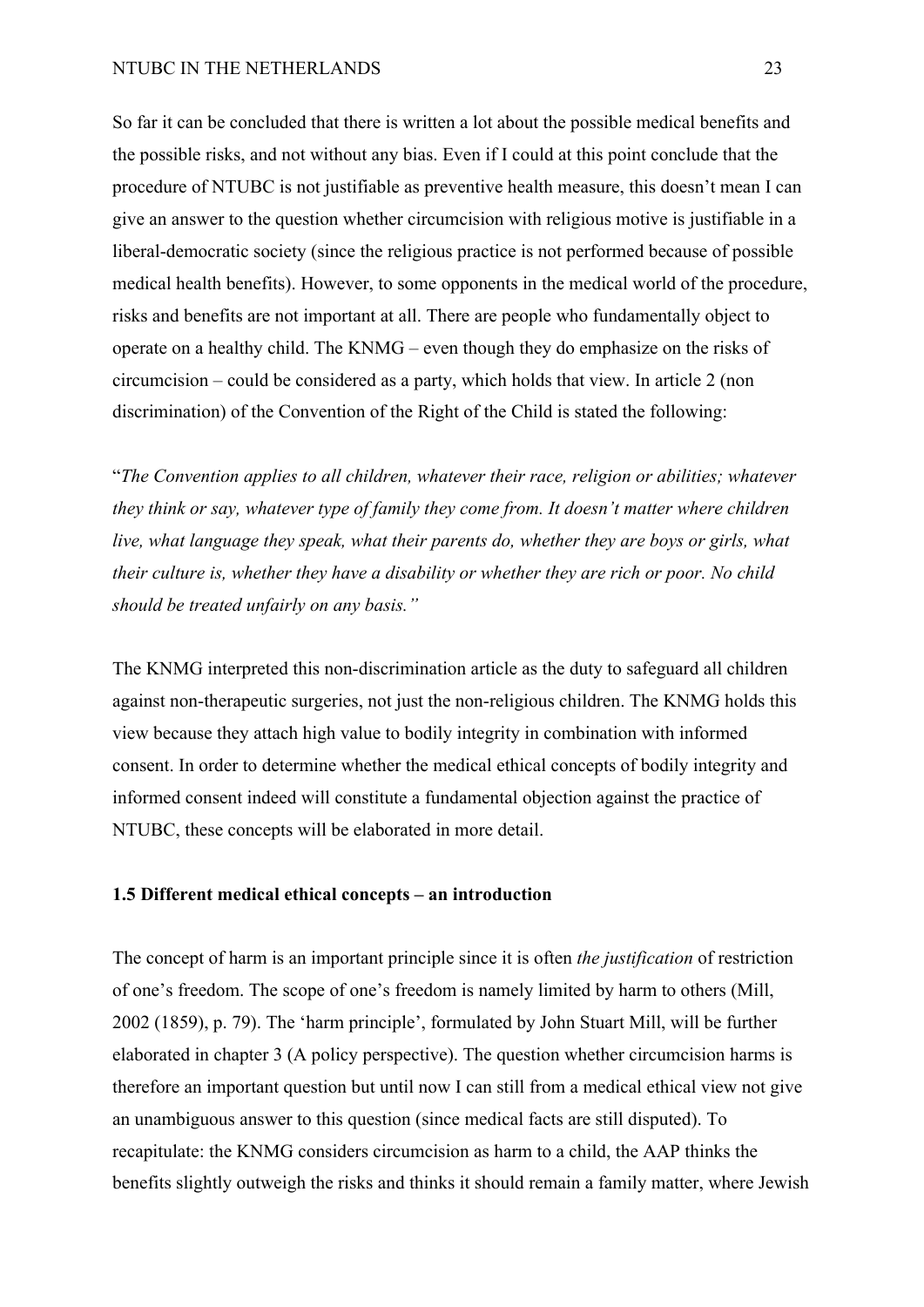and Islamic parents might from a religious point of view even consider not circumcising their child as doing harm, since circumcision for them is a positively valued physical mark, a sign of honour, adjusted for the better of the child. As already mentioned, to some the medical ethical moral concepts of bodily integrity and informed consent are at stake in the case of NTUBC. In the next section I will try to determine whether bodily integrity is violated in the case of NTUBC and whether this is justifiable or not.

### **1.5.1 Bodily integrity**

*"The term integrity is derived from the Latin verb integrare and literally means wholeness, completeness, intactness. Intactness is closely connected with the verb tangere, to touch. Thus, intactness simply means untouched. Integrity refers to an intact (untouched) totality, something which ought not to be touched, hurt, damaged or altered, but respected and protected." (Zwart, 2000)*

If you consider bodily integrity to be related with the concept of 'wholeness' (see quotation of Zwart (2000)) than it may seem paradoxical that bodily integrity represents a central notion in both Islam and Judaism (as in Christianity), while both these religions prescribe circumcision. Dekker et al. (2005) investigated how this intuitively inconsistency can be explained. They try to unfold this seemingly paradox on the basis of four different interpretations of the notion of bodily integrity. They make an initial distinction between person-oriented and bodily-oriented integrity. This distinction is made because bodily integrity should not be confused with the notion of personal autonomy and control over one's own body. Bodily integrity is an ethical principle in it's own right, closely connected with personal autonomy but still fundamentally different from it.

The person-oriented approach is very common in modern medical ethics and has generally been accepted by law. Article 11 of the Dutch law concerns bodily integrity and is connected with article 10, which concerns the right of privacy. The explanation of Article 11 states that:

*"Everybody is the ruler of his or her own body. The state is not allowed to use your body if you do not consent, as well as others are not. Nobody is allowed to hurt you. Also nobody is allowed to give you any medication if you do not consent. Even a medical test or cutting your hair is not allowed before you consent to it."*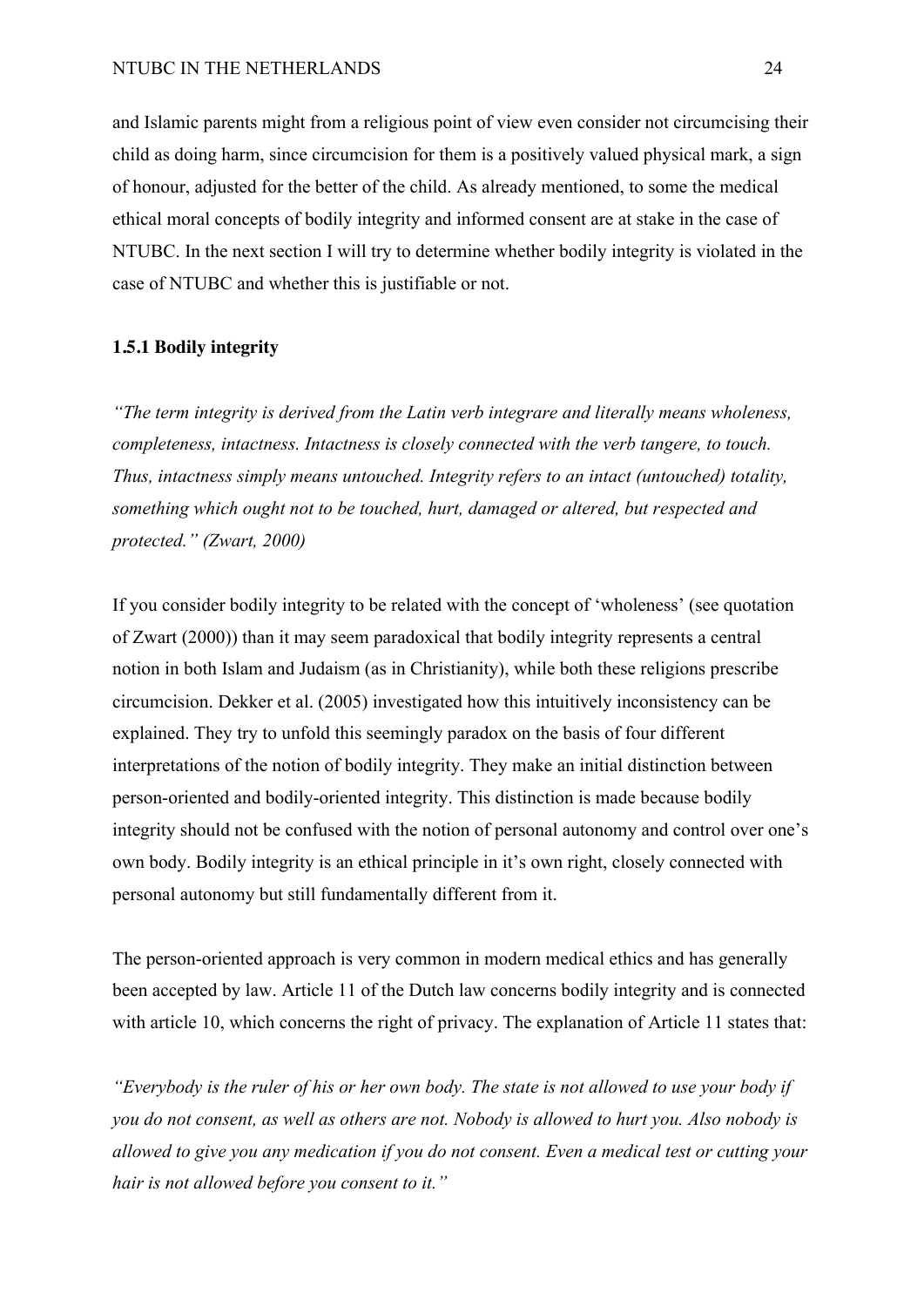Two interpretations of this right exist, (1) the right to be safeguarded against violations by others and (2) the right of self-control over the body. Both interpretations are based on the idea of a personal right to bodily integrity and remain in the context of a (neo) liberal society, because emphasis is made on the individual's right (Dekkers et al., 2005). From this point of view, circumcision without explicit consent may be considered to violate the individual's right to bodily integrity. The problem with circumcision from this point of view is that a vital part of the body is removed without the consent of the person who has to live the rest of his life with the consequences of that removal. The main point of this liberal view is the duty to others to respect the integrity of my body.

The body-oriented approach is central to many religious views as well as in classic Greek and Roman thought of the human body, but this line of thought can also be found in the works of Thomas of Aquinas and Kant. This tradition primarily focuses on the duties we have towards our own bodies rather than to those of others. Sometimes God is thought to be the owner of 'my' body, because he is the creator of it. From this perspective, the notion of bodily integrity can be opposed to the idea of personal autonomy and self-determination over the body. The body-orientated approach implies that the body has a moral value of its own and it therefore cannot be fully owned or controlled. People are for this reason not allowed to do everything with their body, as they want. Dekkers et al. (2005), state that the duty to maintain bodily integrity conflicts with the view that the body is the property of the person and that therefore the paradigm of bodily integrity contradicts the paradigm of personal ownership and property.

Dekkers et al., state that it follows from the idea that you are not the owner of your body that you are not allowed to do with your body, as you want. But that does not make the opposite true either: if you own your body you can do whatever you want with it. The fact that the person-oriented approach emphasis on the individual's right to bodily integrity – this notion is common in modern medical ethics and has generally been accepted by law – does not imply that the body has no value in itself. You can own an animal or a monument (or your body) this makes it is your property, but that does not mean that you can do anything with it. You cannot set a monument on fire and you may also not set your dog on fire. That you own something does not mean it has no moral value in itself. The same can be said from a personorientated view of bodily integrity. In modern medicine personal autonomy is emphasized,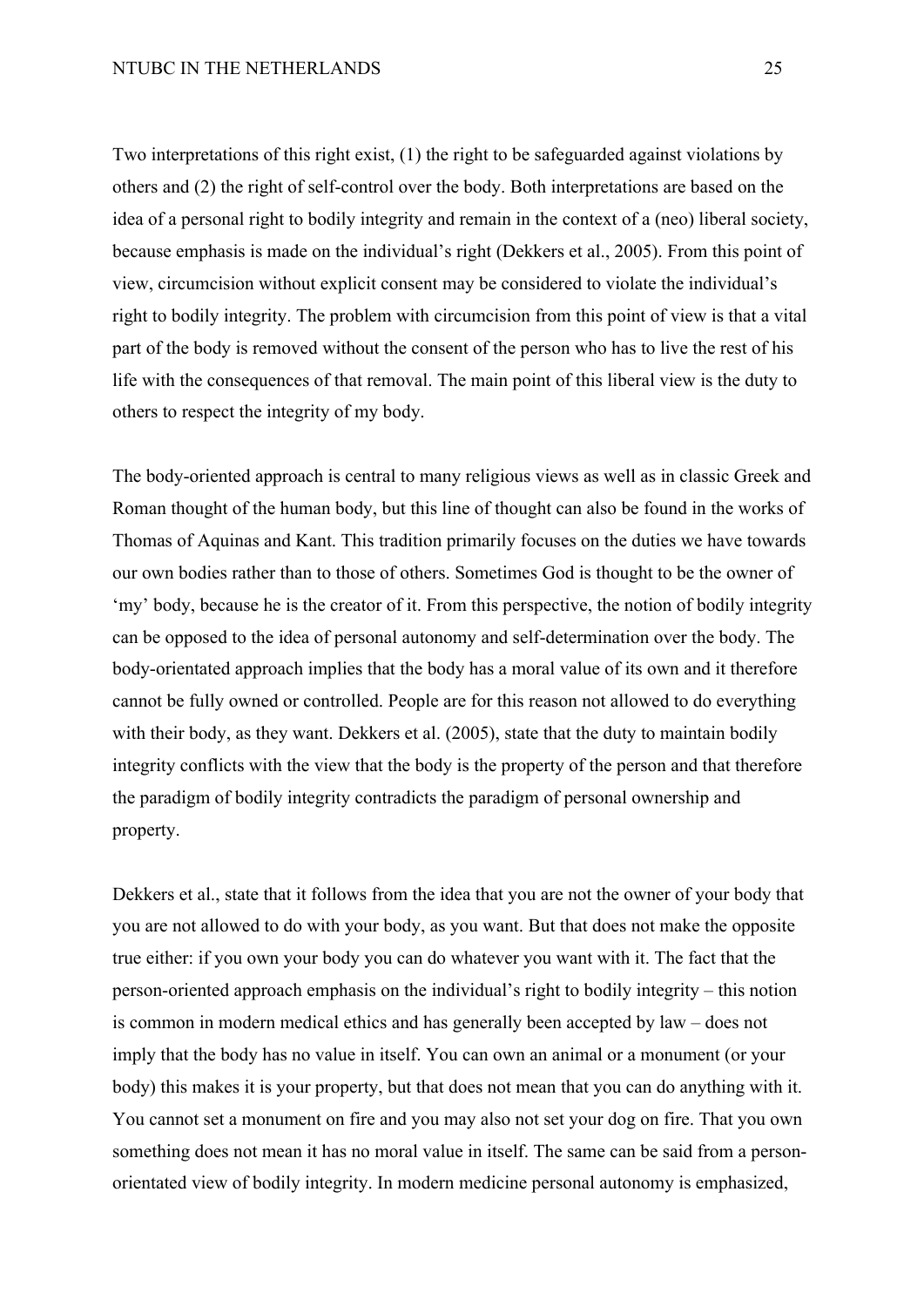## NTUBC IN THE NETHERLANDS 26

but this does not mean that a human is allowed to do whatever he wants with his body. The emphasis is more on the fact that informed consent is very important. In medicine the (healthy) body is considered to have moral value, physicians therefore operate from the moral principle 'to do no harm' (nonmaleficence). If someone wants his leg amputated just because he wants it, doctors will not do so. And if someone's leg has to get amputated in order for the patient to be alive, the patient still has to give consent. If the patient does not consent, doctors are not allowed to operate. So I would think that in modern medicine the notion of bodily integrity is a mix between the person- and body-orientated approaches. I do not think these two approaches can be entirely separated from each other. The distinction Dekkers et al. make between a person-orientated notion on the one hand and a body orientated notion on the other hand is too simplistic and doesn't match the way bodily integrity is used in medical practice. The fact that you own a body tells more about the fact that you are the one that has to give consent to a certain practice that involves your body, than the fact that the moral value of your body is dependent of you and that you can do with it whatever you want.

Common to all opponents of any form against circumcision is the appeal to bodily integrity as a concept of 'wholeness' as an argument against circumcision. According to Dekkers et al. (2005), the seemingly paradox between the fact that bodily integrity is a central notion in Islam and Judaism and the fact that in both these religions circumcision is commanded and recommended, can be explained by the fact that Jews and Muslims do not consider circumcision to be a violation of the bodily integrity. They do not consider bodily integrity as a prima facie principle that can be overruled by religious command (or by medical reasons). On the contrary, male circumcision is considered as a perfection of the human body, not as violating the human body. The foreskin is regarded as an unnecessary body part and its removal is needed in order for the body to get its ideal form. One could even think circumcision to contribute to the integrity of the body.

The fact that these different interpretations of the notion of bodily integrity are pitted against each other, does not give much clearance in the debate about the moral permissibility of NTUBC. One could debate about which interpretation of bodily integrity is the correct one, but that is always strongly normative determined. Apparently Muslims and Jews do not consider circumcision as a violation of the bodily integrity while other liberal thinkers – who consider bodily integrity to be connected with the concept of wholeness – do consider circumcision to be a violation of the bodily integrity. It can be concluded that the concept of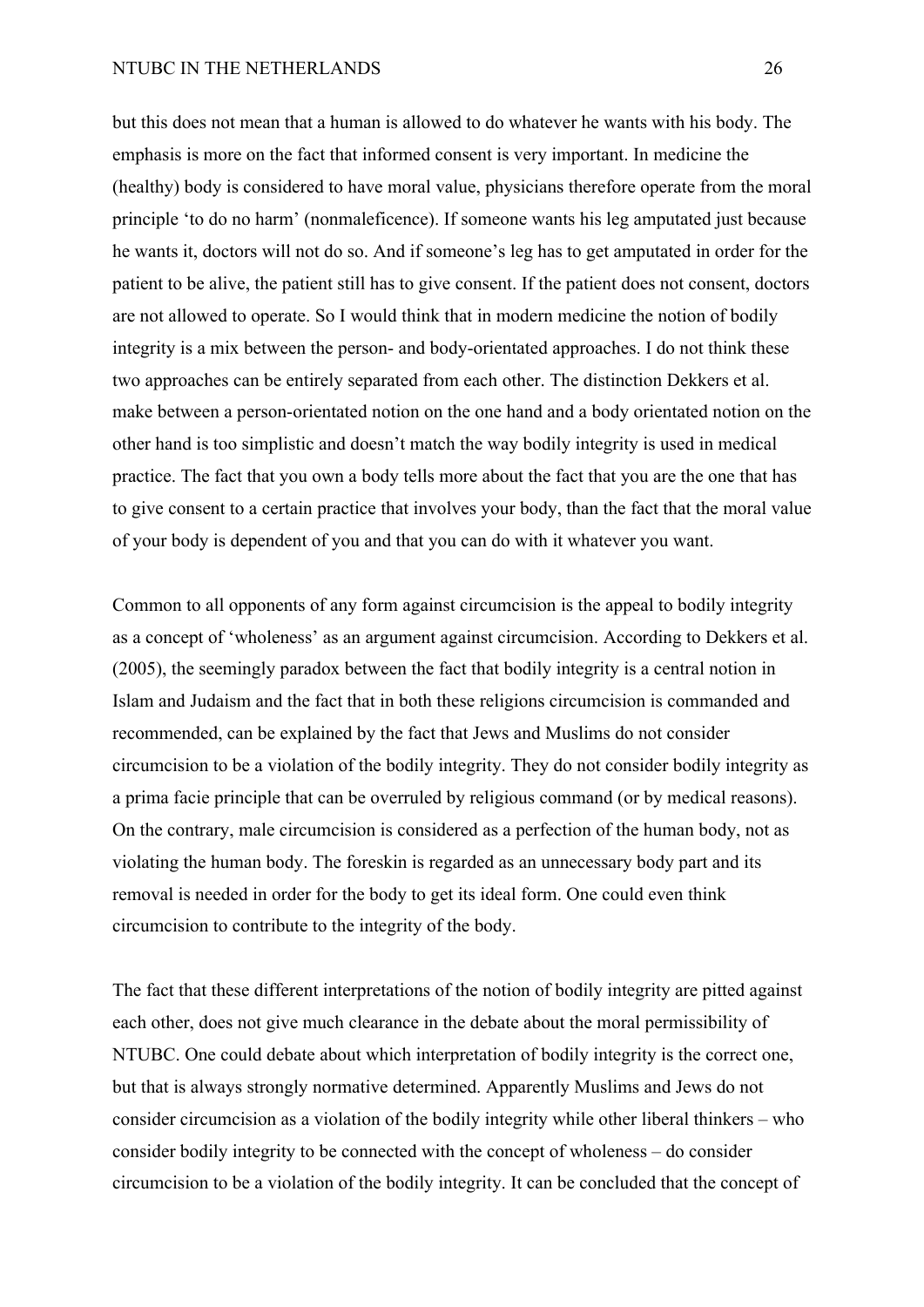bodily integrity is an ambiguous notion. It is therefore hard to conclude whether circumcision is a violation of the bodily integrity or not.

It is remarkable that the KNMG appeals to the fact that the bodily integrity of the child is violated with circumcision, since every surgery can be considered (when you relate bodily integrity with the concepts of wholeness) as a violation of bodily integrity. However, this is not considered as a problem since 'normally' this violation has as intention to promote the well-being of the patient. This violation of the bodily integrity is accepted when it promotes the well-being of the patient and if the patient gives consent to the surgery. The consenting part, which is missing in the case of circumcision, is of much more importance than the fact that the surgery is a violation of the bodily integrity (since every surgery is). Therefore the concept of informed consent will be elaborated in more detail in the next paragraph.

# **1.5.2 Informed consent**

In this paragraph I will go into the concept of informed consent. I will elaborate questions like: why is informed consent important in medicine? Is informed consent a necessary condition for a surgery to be ethically justifiable? Is informed consent a sufficient condition for a surgery to be acceptable? And finally the most important question of this paragraph: what are the moral implications of the fact that informed consent is not present, or even impossible in the case of NTUBC?

The doctrine of informed consent has been very influential in the thinking about the morally justified behaviour of healthcare professionals. It is generally considered to be one of the central concepts in modern medical ethics (Nijsingh, 2012). The origin of the concept of informed consent can be traced back to the period after WW2. Because of the 'sickening medical experiments' the Nazi's conducted on human subjects before and during the war, the Nuremberg Code was formulated in 1947. The purpose of this code was to bind medical professionals to a certain ethical standard beyond the traditional 'Hippocratic' values. The Nuremberg Code states about consent that the person involved should have sufficient knowledge and comprehension of the elements of the subject matter involved to enable him to make an understanding and enlightened decision. The underlying principle about consent in this code is the 'volenti maxim' principle. This principle holds that no injury is done when the subject is willing (Nijsingh, 2012, pp. 33-34). Informed consent is commonly viewed as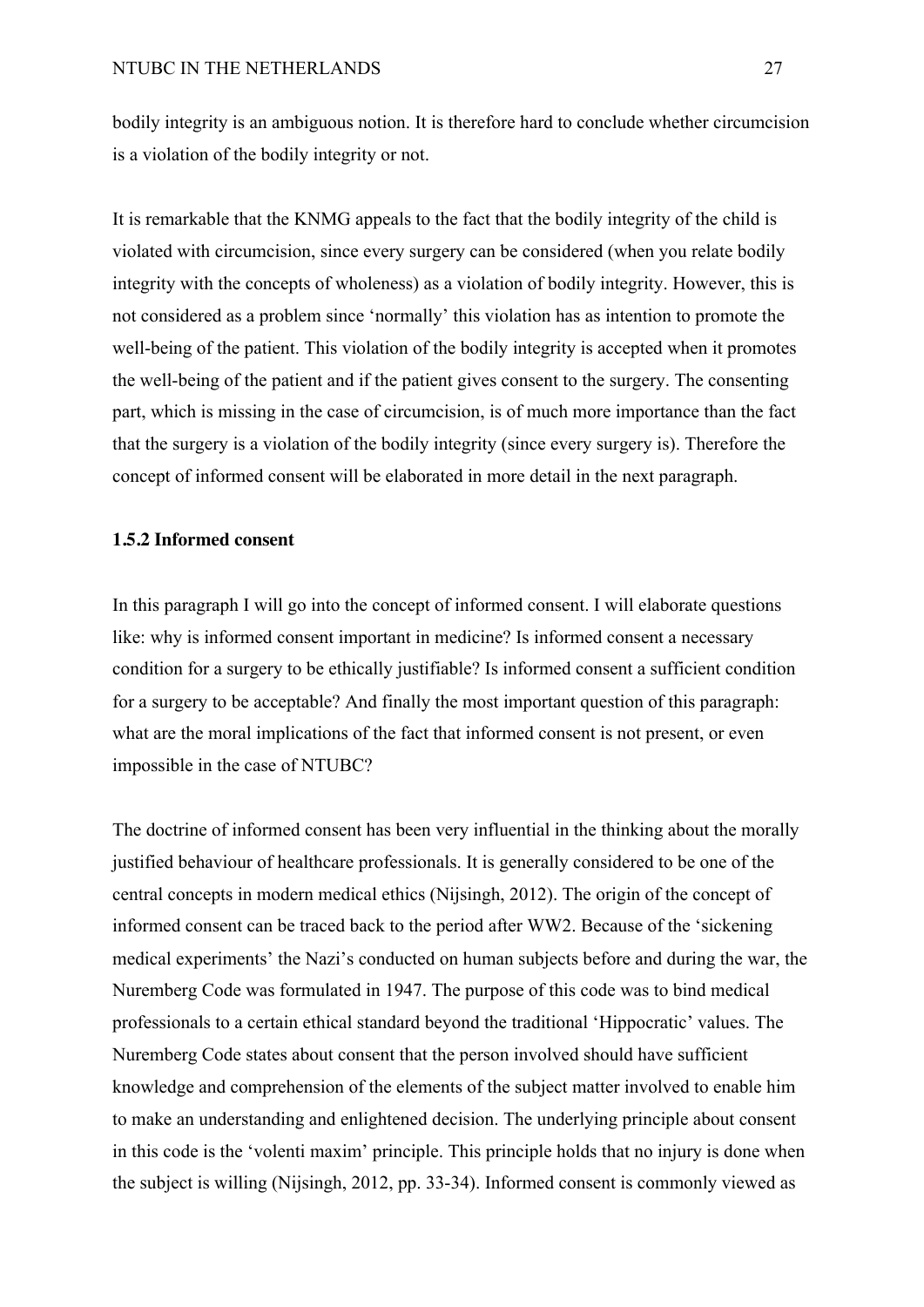the key to respect the patient's autonomy. However, about individual autonomy many different conceptions are in circulation. O'Neill (2003) noted that it has been equated with:

"Liberty (positive or negative), dignity, integrity, individuality, independence, responsibility and self knowledge, self assertion, critical reflection, freedom from obligation, absence of external causation and knowledge of one's own interests [...] privacy, voluntariness, self mastery, choosing freely, choosing one's own moral position and accepting responsibility for one's choices." According to O'Neill informed consent is not ethically important because it secures some of the just summed up forms of individual autonomy, but the ethical importance of informed consent – in and beyond medical practice – is more elementary, namely the fact that informed consent can give reasonable assurance that the patient *has not been deceived or coerced* (O'Neill, 2003, p. 5).

Only libertarian thinkers consider informed consent to be a necessary and sufficient condition before action. For libertarians everything is morally justifiable between consenting adults. Most other ethical positions do not consider informed consent as a sufficient condition for all actions. Even if there is consent, we may judge surgery without medical purpose, medical practice by the unqualified, or unnecessarily risky treatment, unacceptable (O'Neill, 2003, p. 5). This probably has to do with the earlier discussed notion of bodily integrity, namely the fact that the healthy body is considered to have value independent of the one who is valuing it.

At this moment the most important question comes forward: how should the practice of NTUBC be viewed in the light of informed consent? O'Neill states that *'evidently informed consent cannot be relevant to all medical decisions, because it cannot be provided by patients who are incompetent to consent.*'(O'Neill, 2003, p. 5). It looks likes she means by this statement that informed consent is irrelevant in the case of NTUBC. But is it? Is not the fact that someone else makes the decision to operate on your body at the time you were not able to give consent plus the fact that you have the ability to become a person, which can make these kinds of decisions, precisely what makes it morally problematic?

The son is and cannot be asked for permission, even the limited but most fundamental character of informed consent, authorisation, to participate or not ('yes' or 'no') is withheld in the case of NTUBC. The child is not the author of this choice, its parents are. If informed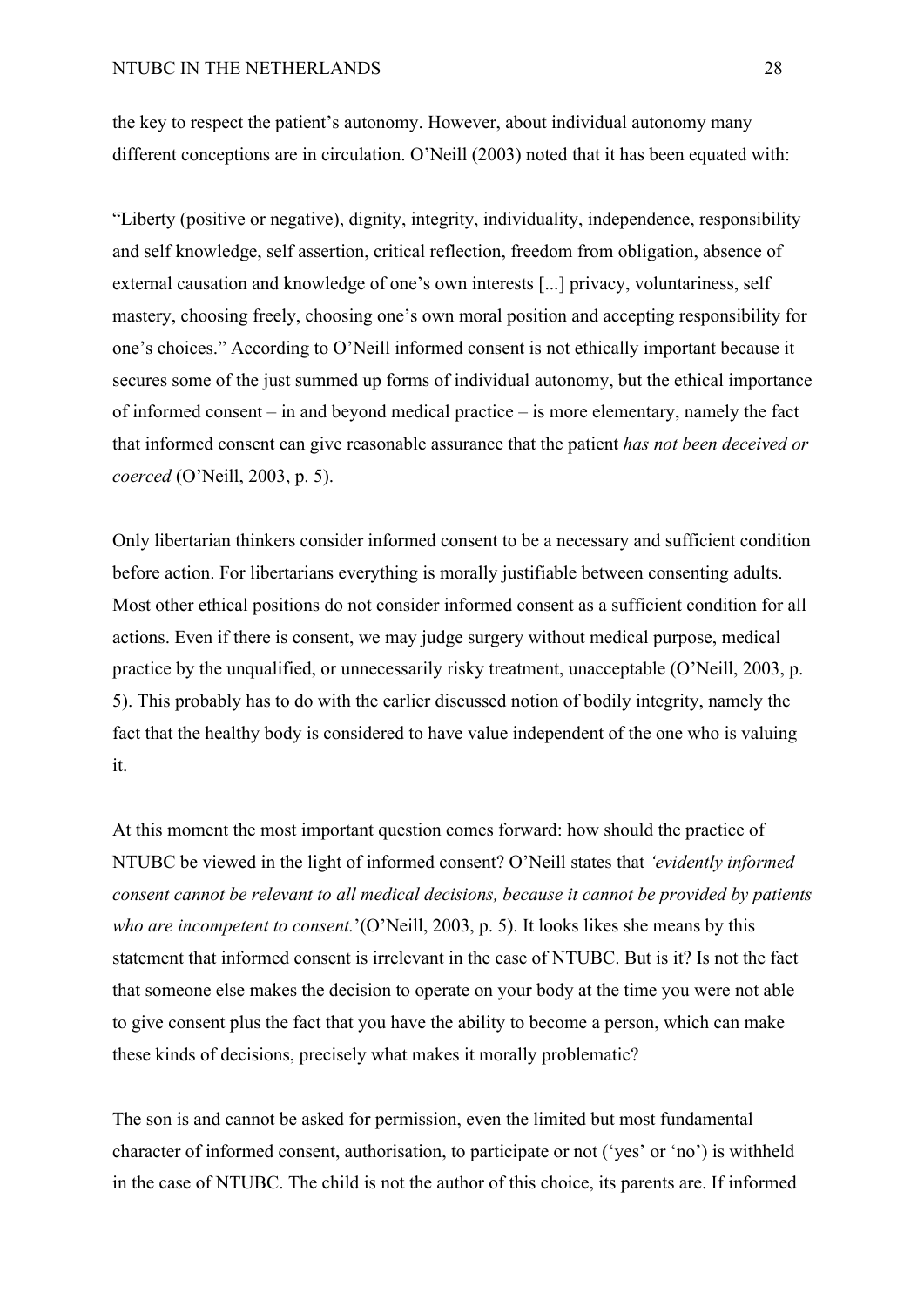consent is important because it should prevent coercion, than it follows from this fact that NTUBC is a case, which fails to achieve this goal. Parents have a religion, or have a certain cultural background, and they therefore want their sons to be circumcised. The son, in this case the patient, is inevitable coerced into the surgery.

Normally the absence of consent is all that is required in the case of competent adults – under normal circumstances – to preserve an individual's bodily integrity. For adults no affirmative withholding of consent is needed. With some exceptions like medical treatment required safeguarding the community. If informed consent is a means to respect people in their decision-making capacity and this is a requirement that applies to all, than respecting this capacity requires that I do not make decision for others (Nijsingh, 2012, p. 49). According to Povenmire (1998) the absence of consent should operate in a similar manner for minors, with the distinction that a presumption of effective consent is warranted once it is demonstrated that the medical treatment is necessary to preserve the infant's life.

If normally the absence of consent is a sufficient reason not to operate, then why do we make an exception for circumcision? If parents have their sons being circumcised, do they thereby not respect the prospective decision-making capacity of their children? Or is NTUBC justifiable because of the fact that the minor would have given consent if shown competent to do so? Or do we consider the freedom, which parents have to raise their children according to their (religious) view, of that importance in liberal societies that parents should have the freedom to circumcise their sons?

As already noted, whatever notion of informed consent one holds, in circumcision there is definitely no informed consent of the patient, that is one of the main reasons what makes it for physicians problematic. Informed consent is impossible in the case of NTUBC since the child does not have the decision-making capacity jet. One could argue however that very often consent of the child is not needed for decisions parents make which can, sometimes greatly, influence the life of their children. If we accept that authorisation is a central feature of informed consent and we accept that parents are the authorities over their children, we can also accept that the parents are the ones that have to consent before a medical procedure takes place. But circumcision is somewhat different than the normal occasions in which parents have to consent to medical interventions.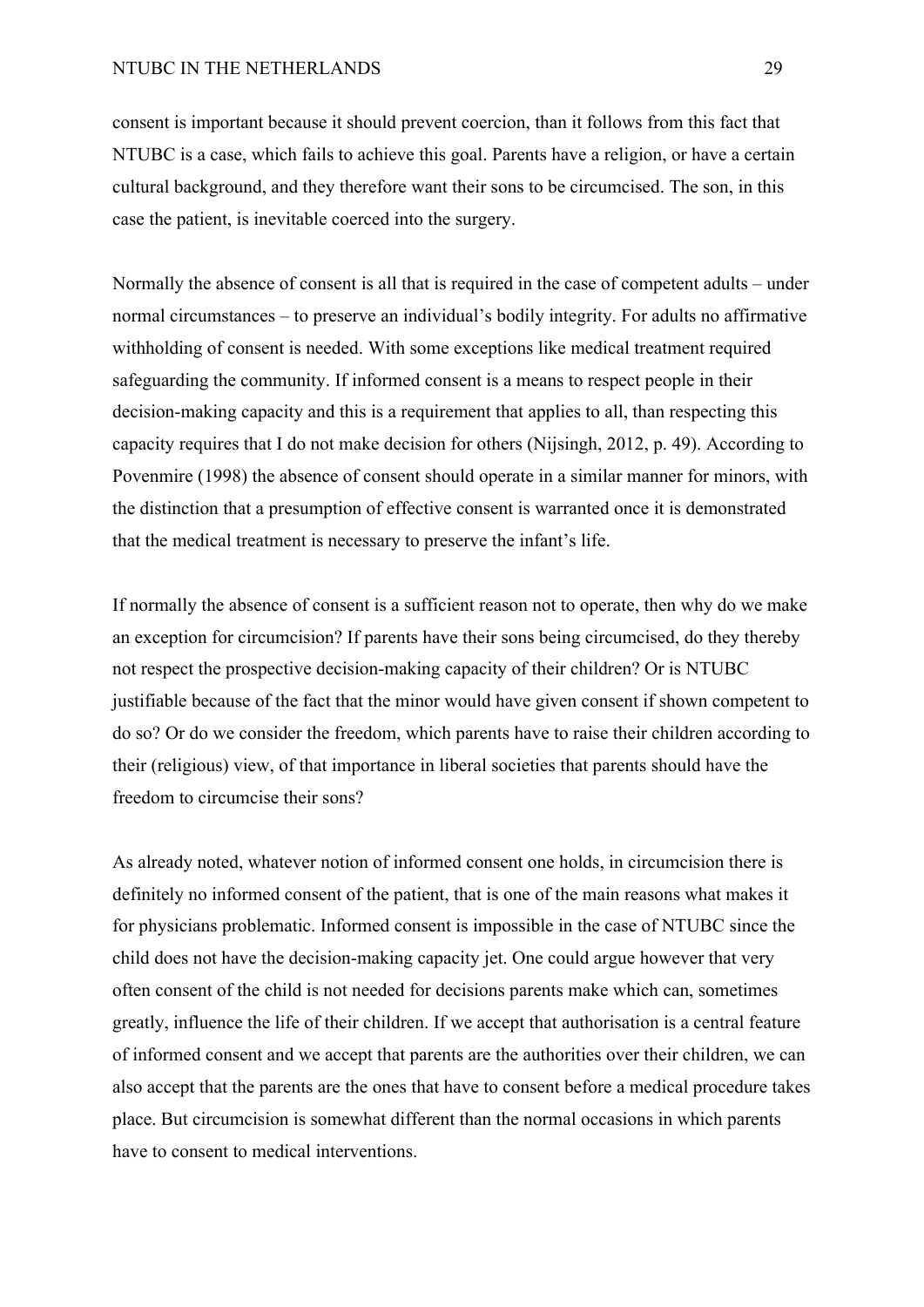Normally children are sick and a medical intervention is necessary for the child to get better. In those cases it is almost certain that the procedure is in the child's best interest, because it will promote its health and well-being. Informed consent has to be *given,* because the child *needs* the operation in order to get better. That is also the reason why the physician wants to have its patient consent so he can practice his profession: making people healthy. The parent acts in this case as a proxy decision-maker for its child. A proxy decision maker is to make decision that most faithfully reflect the patient's wishes or, if those wishes cannot be known, the best interest of the patient (Diekema, 2005, p. 245). The case of circumcision is therefore a special case since the physician does not want to do the procedure, parents request him to do it. One reason why a physician could not want to perform circumcision is because he has doubts on whether the surgery most faithfully reflects the patient wish or whether the surgery is in the best interest of the child. Other doctors do not want to be used as an instrument for religious practice (Medisch Contact, 20 August 2004, p. 1295). Since the surgery is not a medically necessary, one can even wonder whether the use of the concept of informed consent is in place. If parents request a surgery another notion like 'informed request' – in which parents declare to be aware of the potential risks and damage – would probably be a more suitable concept (O'Neill, 2002, p. 6).

One example of an exception on the principle of informed consent is vaccinations. In the case of vaccinations the general well-being and health of society prevails. The question arises which values are able to prevail over the value of informed consent. Apparently it is in medicine accepted that the health of society is able to outweigh individual consent. Should an exception also be allowed when there is clear and convincing evidence that indicates that the minor would have given consent if shown competent to do so (Povenmire, 1998, p. 102)? But this is exactly the point; we can inevitably not know whether the minor wants the surgery or not. Courts typically place a high burden on states to interfere with family life, before they will compel medical treatment over parental objections. The case of NTUBC is exactly so special because of the fact that parents request for a surgery on their healthy child for the sake of religious or cultural reasons. Should the burden in this not be reversed? Should the state not have the obligation to ensure the health of children against questionable medical procedures authorized by the parents on the child's behalf (Povenmire, 1998, p. 106)? A different question is whether medical benefits are the only benefits which count and which are able to outdo informed consent? Why would not social or cultural benefits be legitimate reasons? If education, for example, may be used for medical or cultural benefit and if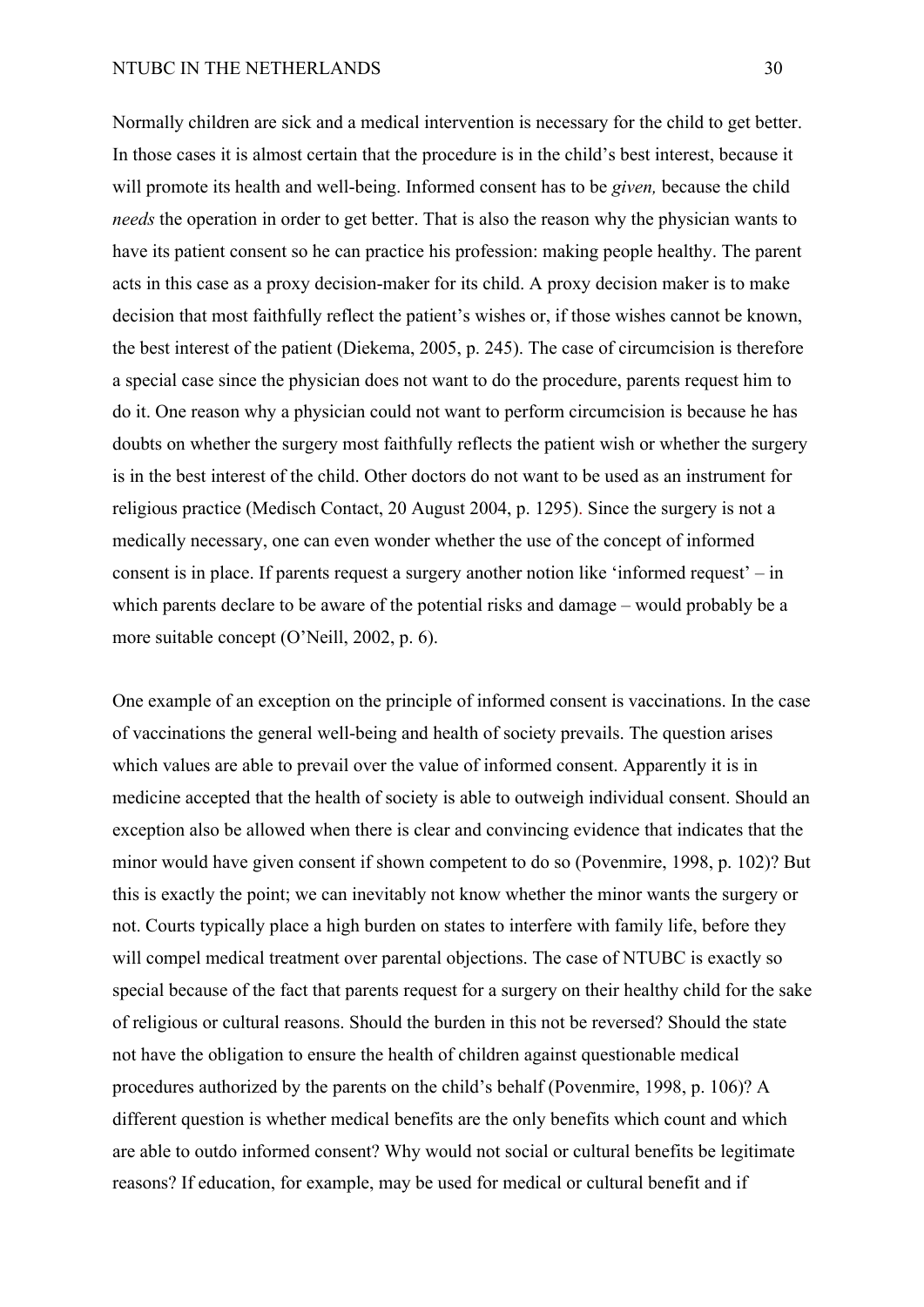engineering may be used for social benefit, why may medicine not be used (within appropriate limits) for cultural or other human benefit? If parents and the religious community attach high value to circumcision, how should this be weighed in the debate about the morally justifiability of NTUBC? These questions will get more attention in the following chapters 2 and 3.

At this moment we can conclude that informed consent is under normal circumstances considered to be an important notion in modern medical ethics. In some cases there are circumstances like life-threatening situation for the patient or the community, which can prevail above consent of the patient. Apparently there are exceptions, but there is debate on which benefits (only medical, or social/cultural as well) are morally justified to prevail above consent. For physicians, or we can take the KNMG as example, the notion of informed consent and bodily integrity are closely connected. Even if there is consent, a surgery without medical purpose or with unnecessarily risky treatment, is considered to be unacceptable. The healthy body is considered to have value in itself. A physician may judge NTUBC morally problematic precisely because of these two concepts: to operate on a healthy body without consent. Another fact is that children are not capable of giving informed consent, but that children do however have the capacity to become people who can give consent. Therefore there are people that recommended postponing the surgery to an age of 14 (like the Regional Court of Cologne did). Until so far I have to conclude that NTUBC is from a medical ethical perspective difficult to justify, because the claimed health benefits are questionable, weak, and likely to have little public health relevance in a Western context, and they do not represent compelling reasons for the surgery before boys are old enough to decide for themselves. Even if we do not consider the benefits or risks, bodily integrity and informed consent are two important and high valued notions in modern medicine, which are both at stake in the case of NTUBC. However, others outline that it is not only the value of bodily integrity (and lack if informed consent) of the child that is at stake, but freedom of religion and the right of parents to raise their children according their own view. That are human rights as well and these rights are at stake and therefore count as well. Others could therefore argue that parents are the authorities over their children and an accepted consequence of this fact is that parents therefore have the right to make decisions regarding their children. This presumption will be the main focus of the next section of this thesis. Why do parents have parental rights and what is the scope of this right?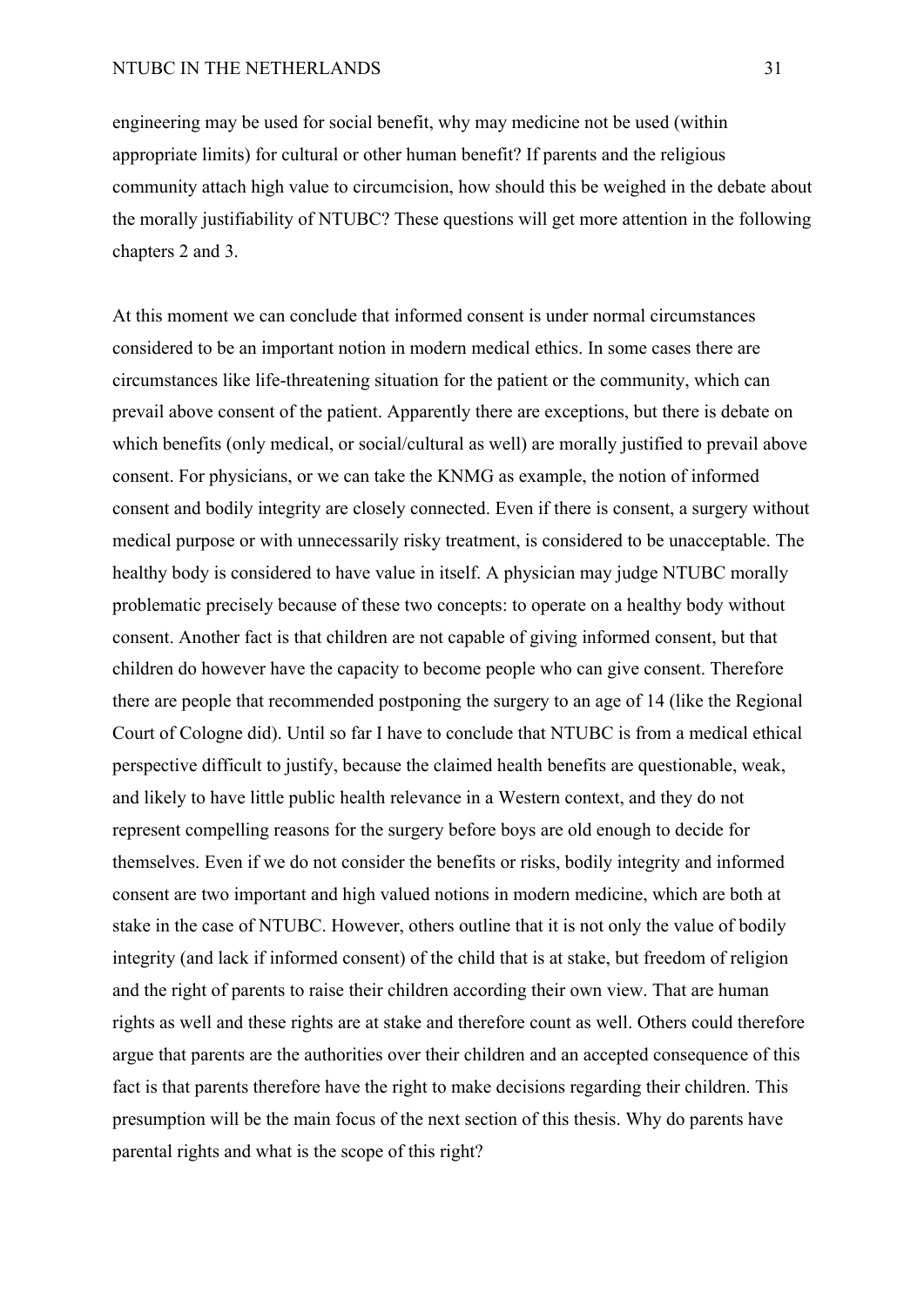### **1.6 Conclusion**

Some proponents of circumcision state that the practice of NTUBC is justifiable because of the medical benefits the procedure has, whereas opponents state that there are certain risks, which make the procedure unjustifiable. Therefore this chapter investigated the medical facts regarding circumcision. I unfortunately have to conclude that the represented facts conflict with each other, may be culturally biased, hence are still disputed. Schoen (2006) and the AAP (2012) claim several benefits like protection against UTI, HIV acquisition, penile cancer and penile dermatoses and protection for women against cervical cancer and against chlamydia. Others think that the medical benefits are irrelevant or negligible compared to the risks. The risks of NTUBC can be divided in different categories. First there is the direct effect of pain, which boys feel when they are circumcised without anaesthesia – this applies mainly to Jewish boys, the only group that still gets circumcised without anaesthesia. Subsequently there are the postoperative risks like bleedings and infections. Next to that there are the possible long-term physical effects of NTUBC like bladder and urination problems and sexual problems. Psychological problems are also reported, but unfortunately there are not yet systematic studies conducted towards the psychological impact of NTUBC. Instead of utilitarian reasoning in terms of risks and benefits, some opponents of NTUBC refer to ethical concepts as bodily integrity and informed consent when advocating against the practice, hence these concepts have been elaborated in this chapter. I have to conclude that the concept of bodily integrity is an ambiguous notion, because it can be used to argue for as well as against the practice of NTUBC. Informed consent is considered to be an important notion in modern medical ethics. Informed consent is important because it can give reasonable assurance that the patient has not been deceived or coerced into a surgery. NTUBC is a practice in which there is no consent of the child, hence it is can be stated that the child is coerced. Even though there are cases or circumstances like life-threatening situations for the patient or the community, which can prevail above consent of the patient, there is debate on which benefits (only medical, or social and cultural as well) are morally justified to prevail above consent. A physician may judge NTUBC morally problematic precisely because of the relation between his conception of the two concepts of bodily integrity and informed consent: to operate on a healthy body without consent. Since NTUBC also cannot be justifiably viewed as a preventive health measure, the conclusion of this first chapter is that the practice of NTUBC is medically ethically not justifiable. However, others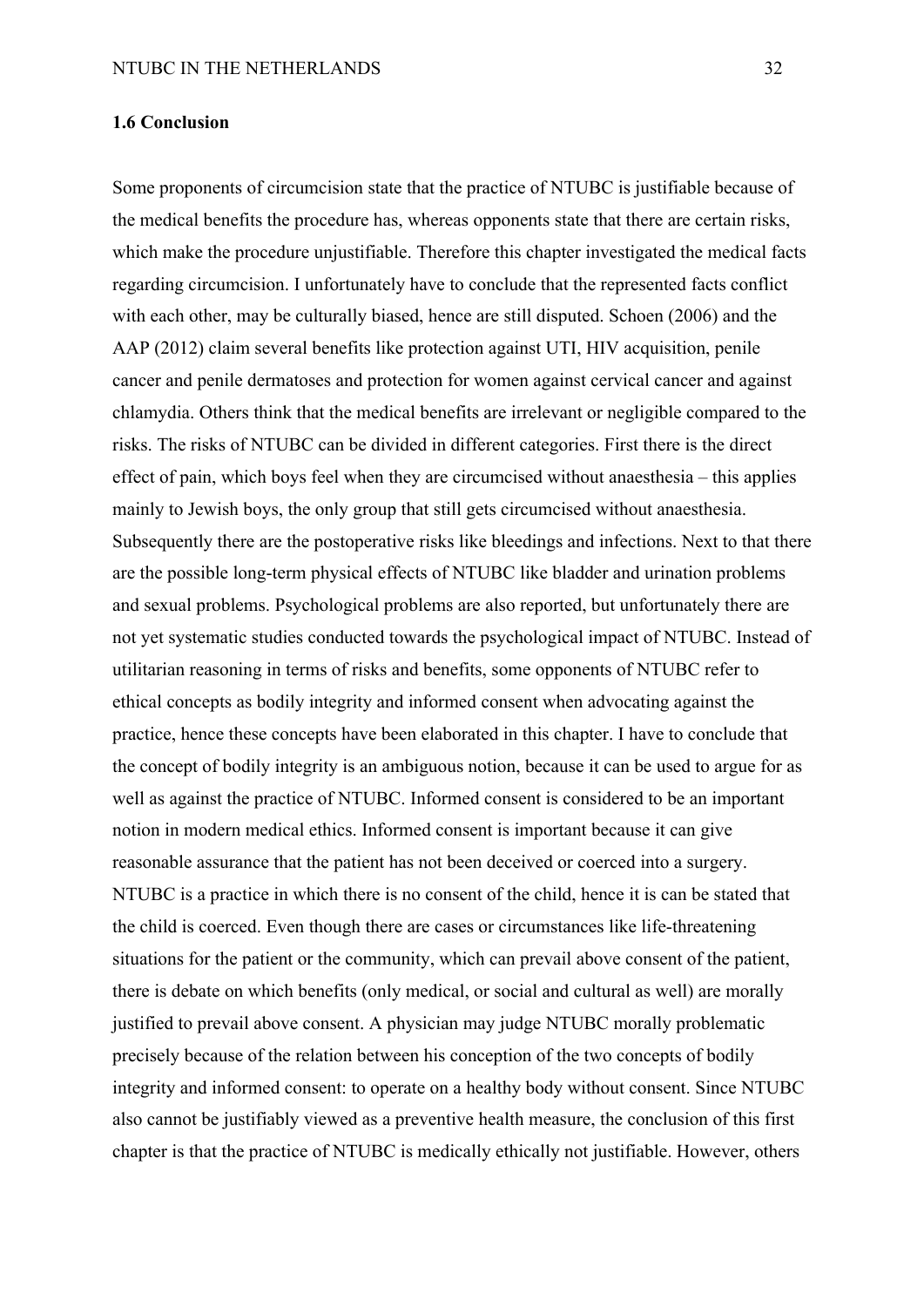## NTUBC IN THE NETHERLANDS 33

will point to another value, which is also important in the debate on NTUBC: the freedom of parents to raise their children according to their own view. This is a human right as well and should therefore be count as well in the debate about the justifiability of NTUBC (RVZ, 2012). Parents are considered to be the authorities over their children and an accepted consequence of this fact is that parents therefore have the right to make decisions regarding their children, which can sometimes greatly influence their lives. This presumption will be the main focus of the next chapter: A parental perspective.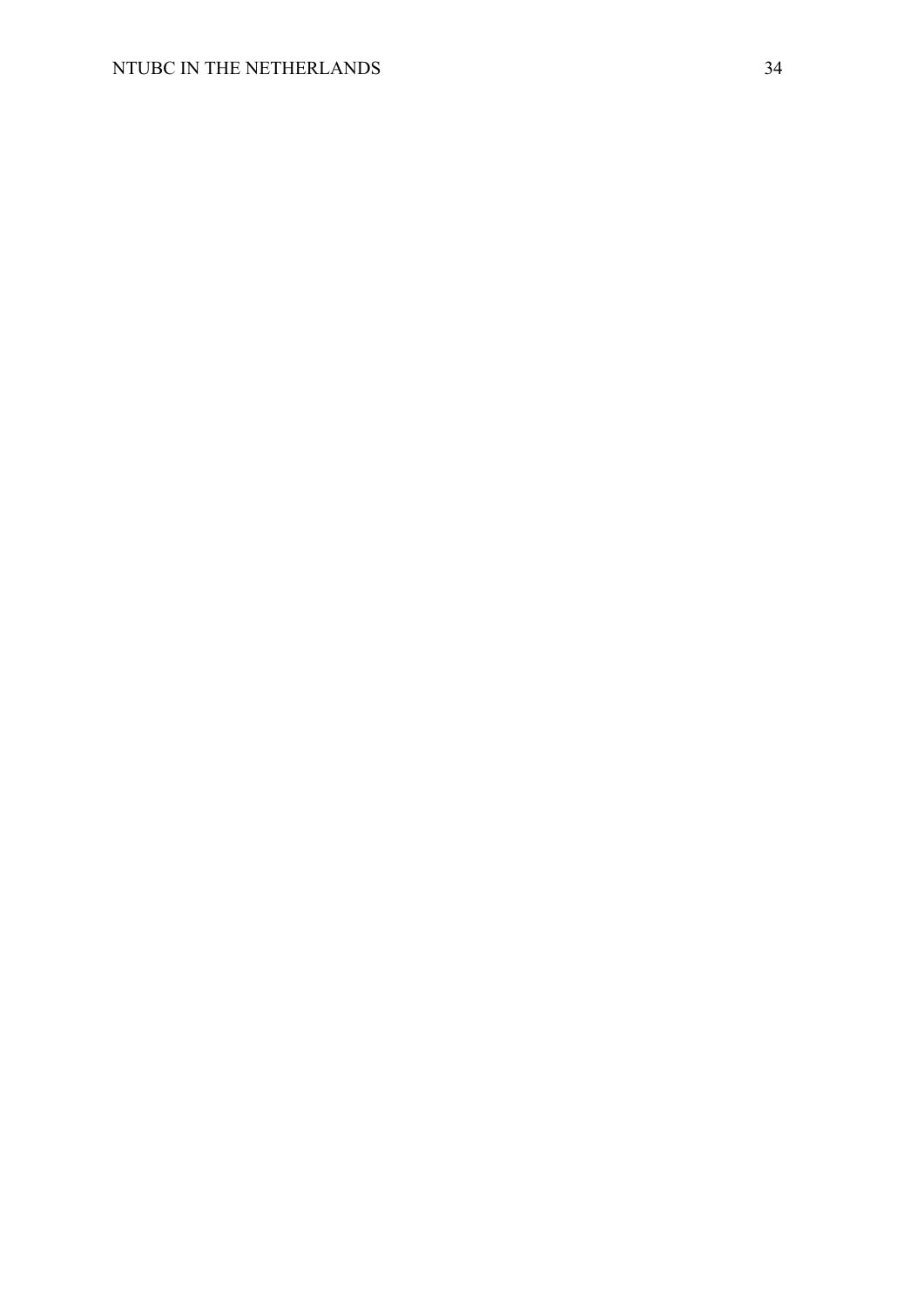#### **Chapter 2: A parental perspective**

### **2.1 Introduction**

In this chapter the moral foundation of extensive parental rights will be investigated in order to determine whether parents should have the rights to circumcise their children, or not. Nowadays we think it is reasonable to have the right to raise our own children, but the Ancient Greek philosopher Plato held a different view. In 'The Republic' he describes that the state should have an educational function. The child is a future citizen and it therefore belongs to the state. Education is compulsory and the state is responsible for this education. In 'Laws' Plato allows family raising for all citizens, but with restrictions on child rearing and inheritance. These were restrictions like regulations on the amount of children and if too many children were born in one family these children should be adopted by families who have no children of their own. From our contemporary (liberal) point of view these are quite strict regulations concerning matters we now view as private family matters. It is also written in the Convention on the Right of the Child that the child has the right to live with its parents, unless it is bad for them (article 9). One child-centred argument for why parents have so much latitude in raising their children is because too much regulations would make parenting less enjoyable and would have as a result that the family institution works less well (Brighouse & Swift, 2006, p. 86). However, there are still certain restrictions and regulations towards family matters. And since our morals constantly evolve, our idea about what 'good' parenting is, changes as well. According to Brighouse (2003), the increasing tendency of adults to listen to children probably constitutes a distinct moral improvement (Brighouse, 2003, p. 692). But not only a child gets more heard than fifty years ago, affections like child obesity were never an issue. But recently, in June 2012, three children in The Netherlands were placed under supervision orders because they were obese (Lindhout, 2012). Child obesity is now considered to be harmful for the health of the child. Apparently there is a certain scope in which parents may legitimately raise their children according to their norms. But when parents go beyond that scope the state will interfere. This chapter will investigate the right of parents (parental rights) and the scope of this right; how much power should parents have over their children? But first the more fundamental question: 'why should parents be granted extensive permission to direct their children's lives?' will be elaborated.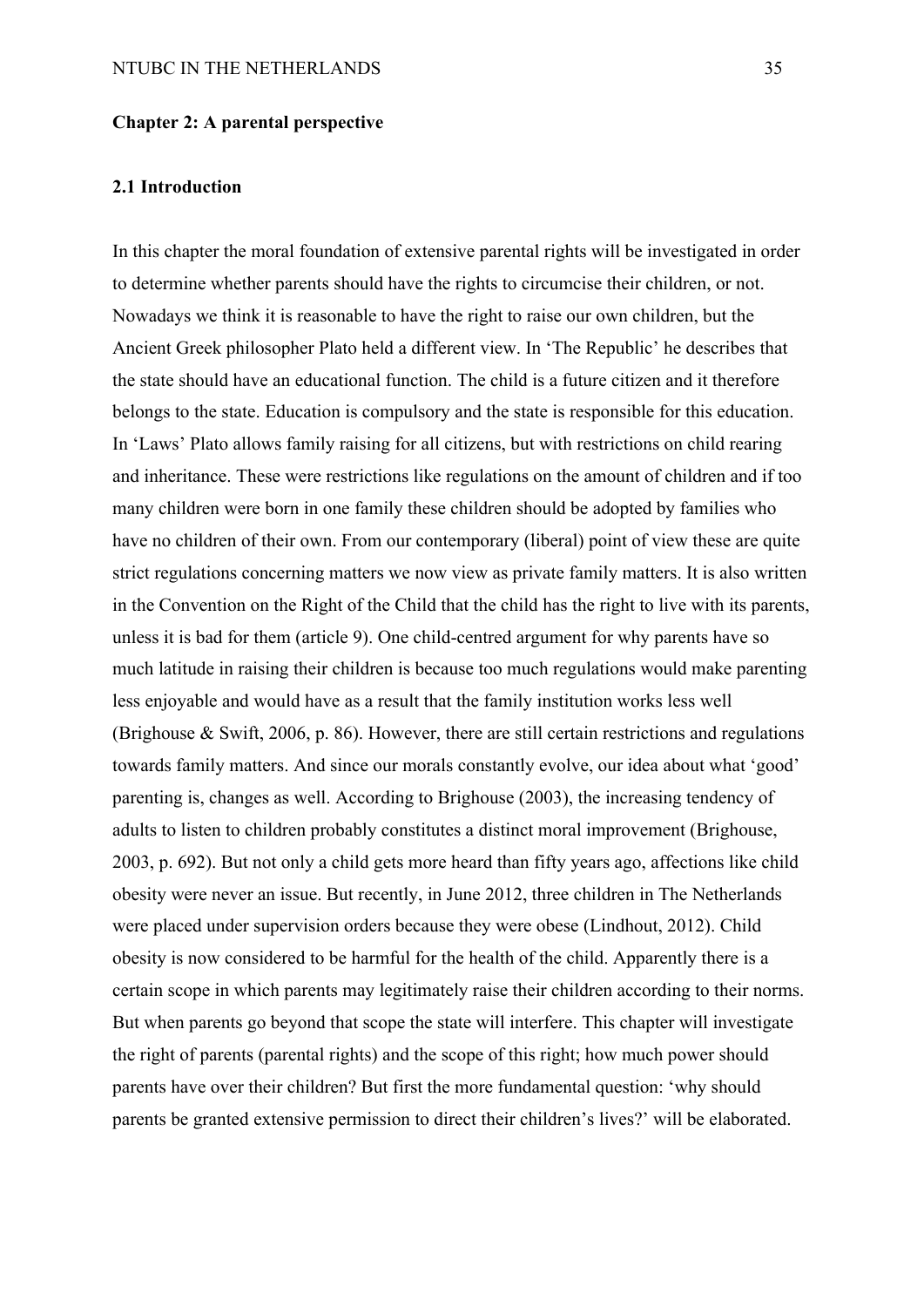Arguments why parents should have parental rights can be separated into non-parent-centred arguments and parent-centred arguments. One powerful non-parent-centred argument – which focuses on the interest of children – runs as follows: the family is the institution best suited to meeting children's interest. In order for this institution to work well people must have incentives to be parents and to be the kind of parents who will do well regarding their children. Control, regulation, and monitoring will make parenting less enjoyable. Parents must have a sense that parenting is serving their own flourishing and well-being. Children will therefore suffer in a society in which parenting is a case monitoring and regulations (Brighouse & Swift, 2006, p. 85). A second argument in this category considers children as public goods (like Plato did) and focuses on the future social and economic benefits of children. Well-raised children are public goods in many senses. They are future workers and consumers that will pay taxes. Parental rights will help to secure parental investment in children. Another argument, formulated by Vernonique Munoz-Darde – which she attributes to Bertrand Russell – is that the family is necessary for maintaining the background of diversity against which people can make a wide range of choices about how to live. Another variant of this argument claims that the family is causally necessary, if not itself constitutive, for a just society. All these arguments focus on the interest of children or third parties not solely on the parents. Brighouse  $\&$  Swift (2006) however claim that parents also have fundamental rights with respect to their children (p. 86). A fundamental right is a right someone has in virtue of being a person, and in this case in virtue of being a parent. Its justification is granted into the benefits it brings for that person and not to others (this however does not exclude that it could benefit others as well). One example of a fundamental right in liberal societies is the right to freedom of conscience and of association. However the fact that (some) parental rights are fundamental, does not make them absolute; they are conditional and limited. They are conditional in the sense that in some way the interest of the child is sufficiently being protected (one can discuss on what 'sufficiently' is). Finally parental rights are limited in the sense that they cannot decide everything for their child. For example, under normal circumstances a child is obliged to go to school whether a parent wants it or not.

But why exactly do parents have fundamental parental rights? Brighouse & Swift draw upon an argument made by Schoenman (1980). Schoeman claims that relationships involving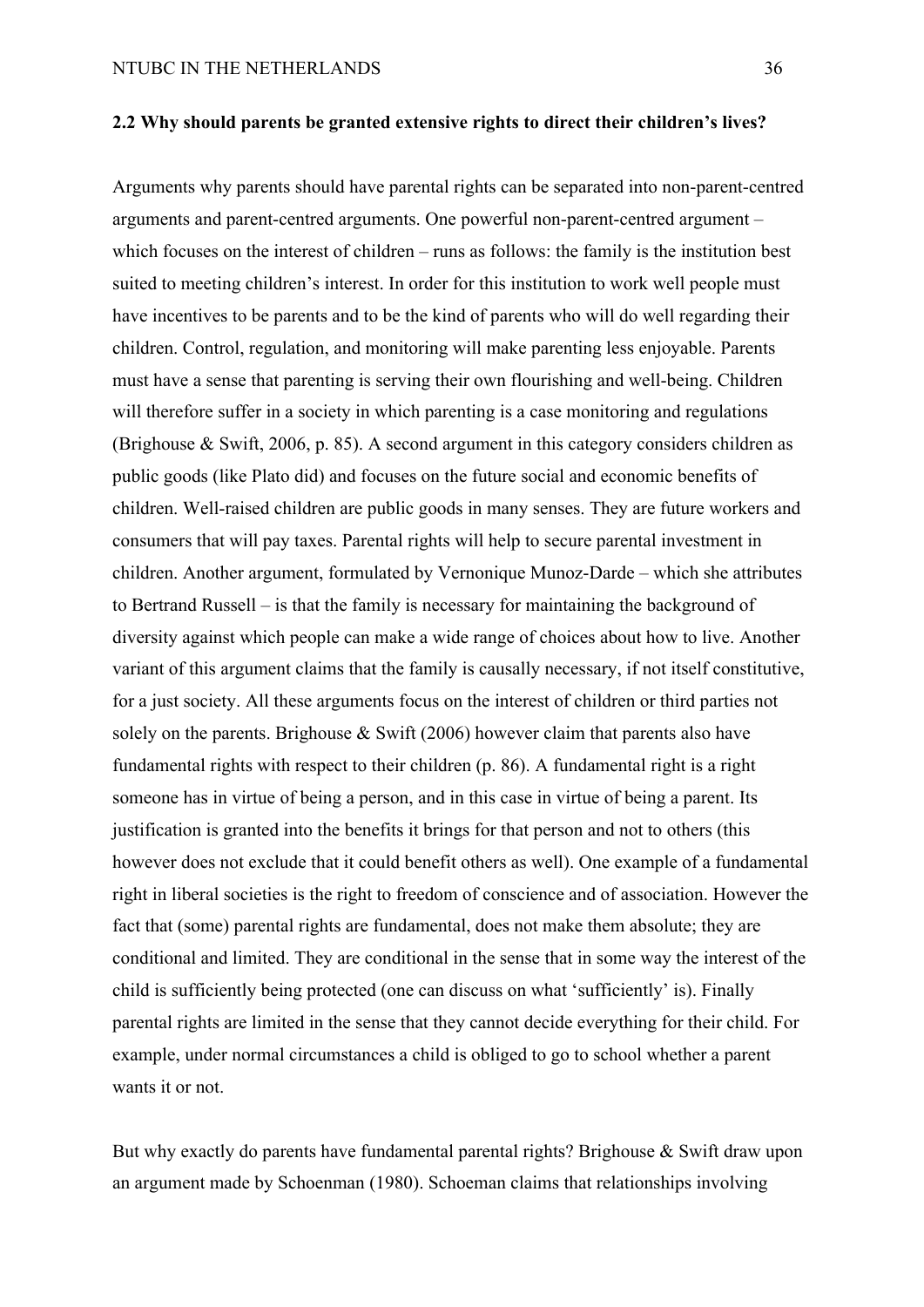## NTUBC IN THE NETHERLANDS 37

personal commitment to others give meaning to our lives. Intimacy is an essential feature of such relationship. If outsiders control the terms of such relationship, then the conditions for intimacy are jeopardized. The state should therefore not interfere (unless some threshold of treatment is not met) with the relationship between parent and child because an authentic relationship is crucial for the well-being of both parent and child. Intimacy is namely essential for the significance of a family relationship. This argument is however a parentchild centred arguments since state intervention could be harmful, because it violates the intimacy for both parties. The argument doesn't claim or explain that a parental-child relationship is different from an intimate relationship between adults. Adults can have intimacy with other consenting adults and so, it seems, do not need to have intimate relationships with children in order to have the intimacy so important to human flourishing. The parent-child relationship however, is of a different moral quality than any other relationship. To see why, the distinguishable features of the parents-child relationship will be further discussed.

The way in which a parent-child relationship differs from a relationship between adults exists first of all in the asymmetry of power that parents have over children. Parents have the power to make the lives of their children miserable or happy. Young children cannot deliberately control the lives of their parents. The second difference lies in the fact that adults normally have the power to exit a certain relationship with someone else, whereas children do not have a real exit option in the relationship (until they reach a sufficient age to escape) (Brighouse  $\&$ Swift, 2006, p. 92). Third, there is a difference in quality of intimacy between parent and child. The love a parent receives from a child (especially in early years) is spontaneously and unconditional and in particular outside the rational control of the child. The child trusts the parent completely – unless it is systematically abandoned for a long period. The parent does not express, as the child does, all his spontaneous reactions or all his emotional responses. Because of this moral inequality of the relationship parents are responsible for the immediate well-being of the child and the development of future capabilities. Parents have a nonfiduciary interest in playing this fiduciary role. This role enables them to exercise and develop capacities of which the development and exercise are for many people – though not for all – crucial to their fully flourishing of their lives. A parent develops as person and derives satisfactions that otherwise would be unavailable. The successful exercise of this role contributes to the success of one's life (Brighouse & Swift, 2006, p. 95). No other relationship contains all these specific features like the parent-child relationship and these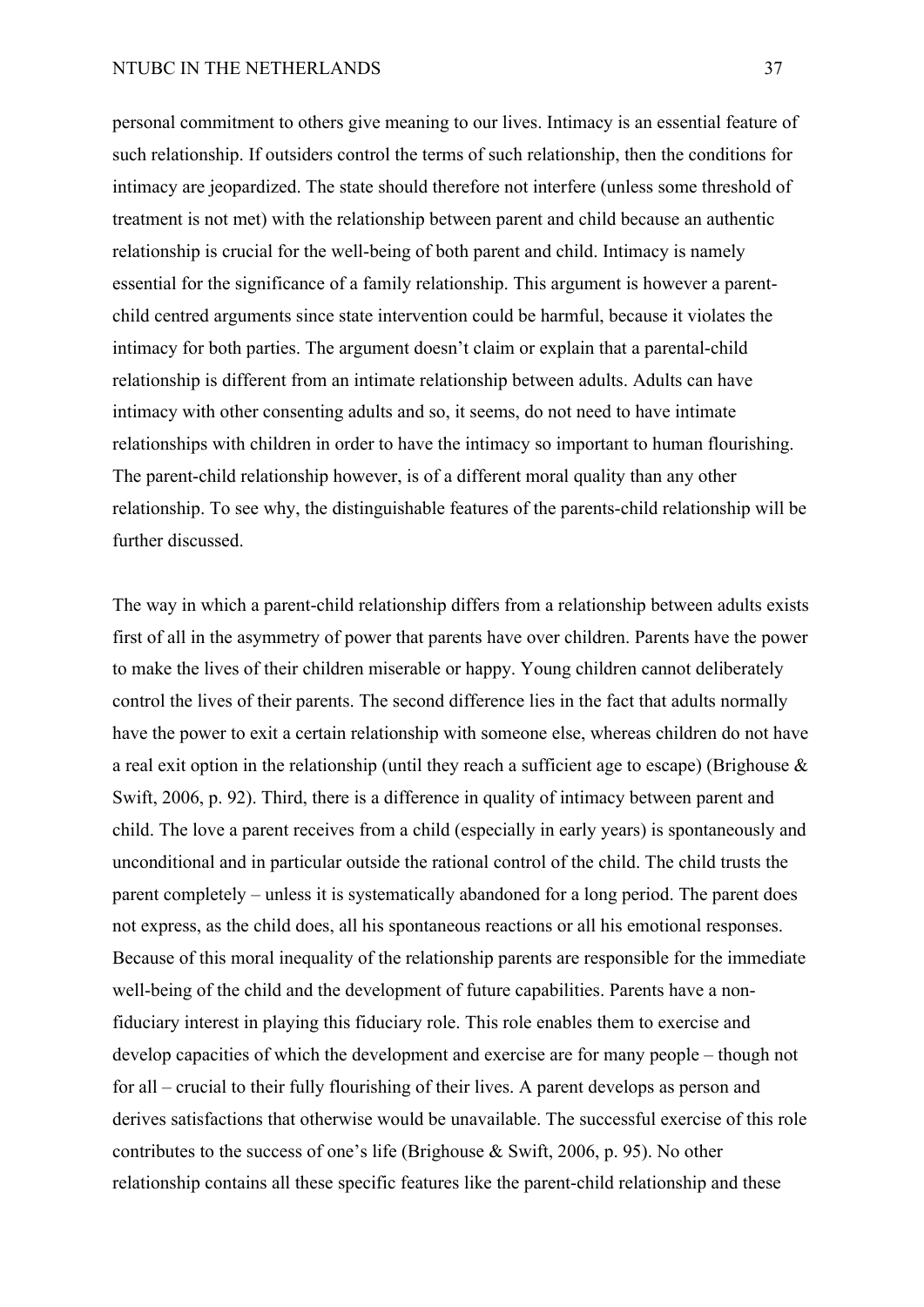specific features contribute to the well-being of the parent in a quite distinctive way. The bottom-line of the argument, why parents should have fundamental parental rights to raise their children, is because being a parent and having an intimate relationship with your child, contributes to the flourishing of the parent.

I wonder however whether parents without extensive power and freedom would be unable or unwilling to raise their children well? The special features of the parent-child relationship: the asymmetry of power between parent and child, the fact that children have no real exit option, and the difference in quality of intimacy, are according to Brighouse  $\&$  Swift arguments why parents should have fundamental rights. The first two features of this relationship: the absolute difference in power between parent and child and the fact that children do not have a real exit option, are more convincing to give children fundamental rights instead of the parents. Is it not because of these features that parental rights are conditional and limited? Are rights not mainly meant to protect the vulnerable? That children should be protected with certain rights is formulated in the United Nations Convention on Right of the Child.

# *Convention on the Rights of the Child*

The UN adopted the Convention on the Rights of the Child in 1989. It was the first international treaty to state the full range of civil, political, economic, social and cultural rights belonging to children. The convention deals with child-specific needs and rights. It requires that states acts in the best interest of the child (Article 3). Common law of many countries had previously treated children as possessions or chattels. The Convention acknowledges that every child should have certain basic rights. The four core principles of the Convention - nondiscrimination; the best interest of the child; the right to life, survival and development; and respect for the views of the child - apply to all actions concerning children. Every decision concerning children should take into account the obligation to promote the harmonious development of every child.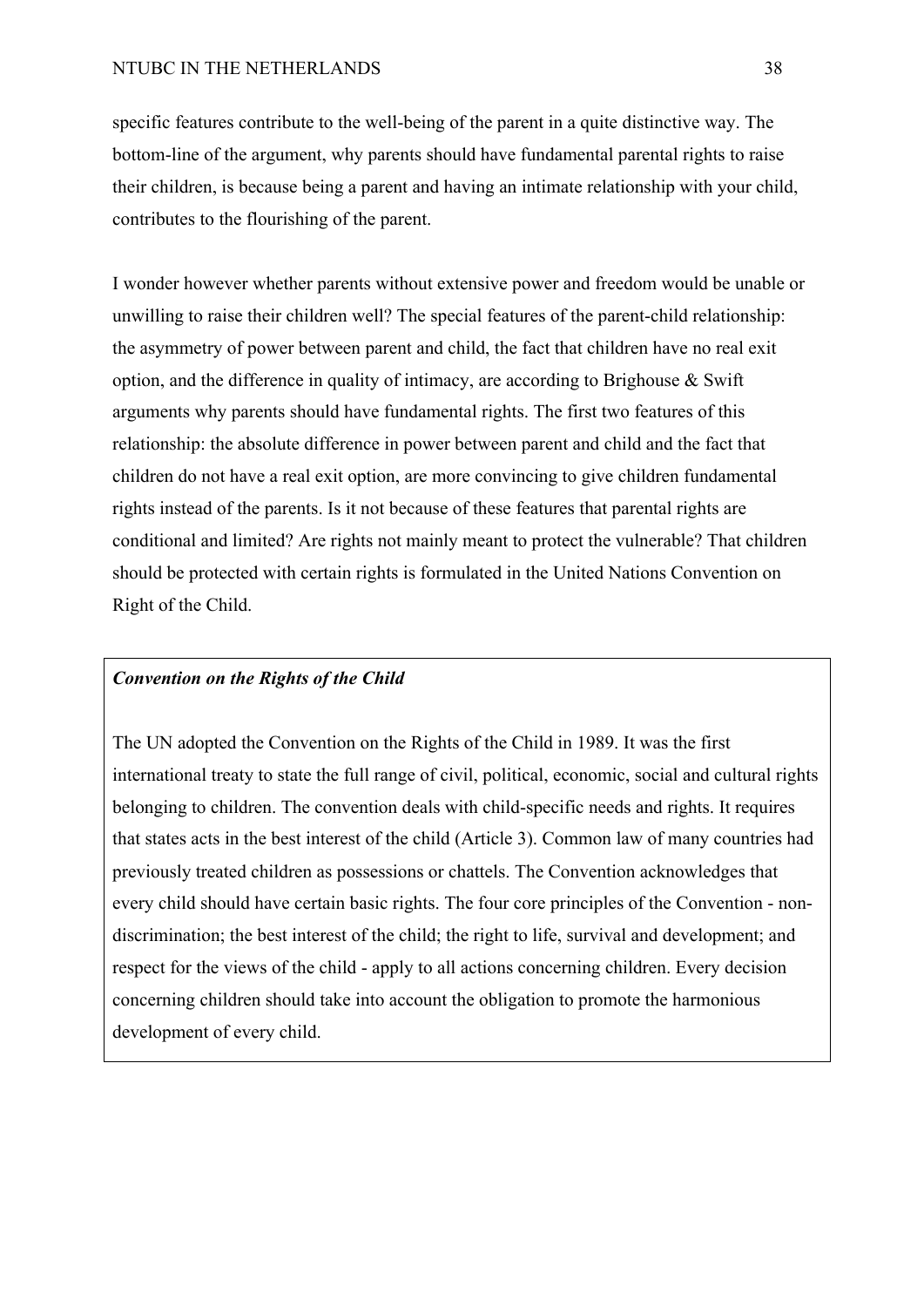#### **2.3 What are the restrictions on parental rights?**

Since we now have an idea why parents should have the right to raise their own children, the next step is determining the content of parental rights. What does it mean that people have a fundamental right in raising their children? Do parental rights have priority over other principles such as fair equality of opportunity? Or more relevant, do parental rights have priority over other liberal rights like the bodily integrity of the child? The starting point of this thesis was the ruling of the German regional court, which thought that parental rights on circumcision should be restricted because it is a violation of the bodily integrity of the child and conflicts with the interest of the child of being able to make his decision on his religious affiliation. According to the court, circumcision permanently and irreparably changes the child's body. This change conflicts with the child's interest of later being able to make his own decisions on his religious affiliation (BBC News, July 13th 2012).

The first thing that can be said about the fundamental right to raise one's children is that it does indeed not mean that this right is unlimited. One clear example is that the right to suicide appears to follow from the right to self-governance, but clearly the right to infanticide does not follow from the right to raise a child. Suppose a drug that would produce firm and unshakable belief in the divine rights of kings were available. The right to self-governance might give one the right to administer that drug to oneself, but it would not justify giving it to one's children (Brighouse & Swift, 2006, p. 102). The Convention is also set up because children should not be viewed and treated as possessions: they have basic rights as well. The implication of this argument is the following: even if we argue, or think, that non-therapeutic circumcision – or circumcision because of religious or cultural reasons – is justifiable because it is a case of self-governance to get circumcised or not, then this does not justify that parents have their children circumcised. One needs a different argument to argue why parents have the right to circumcise their children.

Parents do however have the right to determine whether the child will attend a church, a mosque or neither, they have the right to live with their child and spend a substantial part of the day with him or her. They have the right to share their enthusiasms with their children, including, for example, their enthusiasm regarding their own particular cultural heritage, but there are limits. Liberals think that parents may not legitimately indoctrinate their children. Liberal thinkers assert that children have a fundamental interest in prospective autonomy.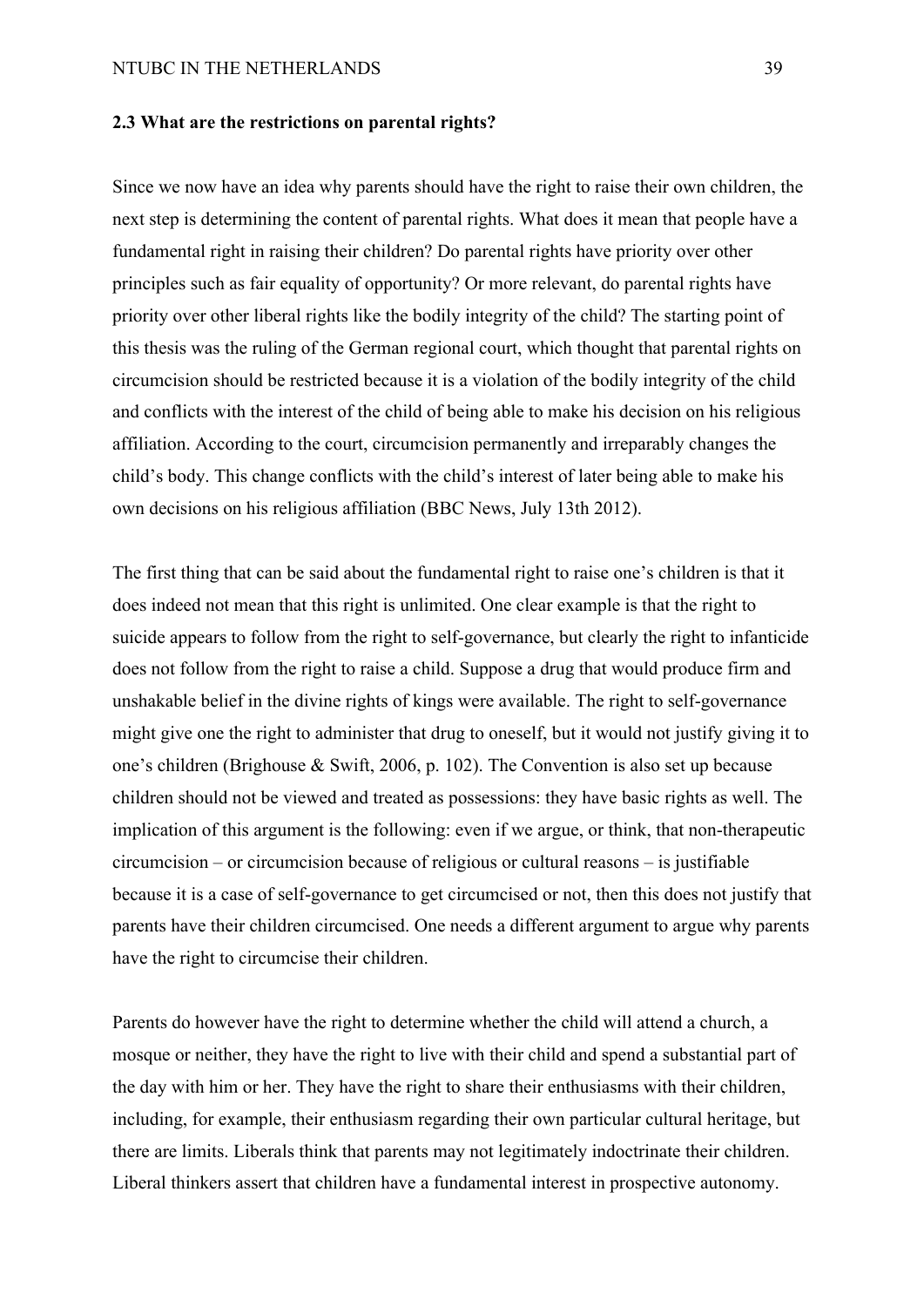## NTUBC IN THE NETHERLANDS 40

Parents do have a legitimate interest in being able to deliberately influence their children's values and beliefs insofar as they can do so without compromising the child's prospective autonomy. It is however difficult to separate between the right to enthusiastically raise your children with a certain religion – or with certain norms – and the indoctrination of children with a certain faith (Brighouse & Swift, 2006, p. 104).

At this point it can be concluded that parents should have fundamental parental rights because being a parent and having an intimate relationship with your child, contributes to the flourishing of the parent. But these rights, even though being fundamental are conditional and limited as well. These rights should be limited because parental rights are rights over others who have no realistic exit options. Hence, limited in the sense that they do not have extensive rights in transmitting their values on their children. Conditional in the sense that parents should provide their children in their basic need and rights as formulated in the Convention. About the content of the upraising of children like religious beliefs can be stated that the purpose of parental rights is to protect the parental interest in having and maintaining a relationship of that kind, hence parental rights are justified insofar as they are required for protecting that relationship. Even though it is formulated in the Convention that states should act in the best interest of the child (Article 3), parents are not under a legal obligation to do so. As long as parents are ensuring that the child's interests are well-enough served, parents are not under an obligation to be considering the child's best interests as they exercise these rights (Brighouse & Swift, 2006, p. 102). If we want to test the case of circumcision on the purpose of parental rights: to protect the parental interest in having and maintaining a relationship of that kind, hence parental rights are justified insofar as they are required for protecting that relationship. We have to answer the question whether the right of parents to circumcise their children is required to protect the specific parent-child relationship? Or, this question can also be asked the other way around: would a ban on circumcision be a violation of the intimate parent-child relationship, which is needed for the parent (and child) to flourish? If circumcision would be considered unethical and therefore banned, would this make parents unable to create an intimate parent-child relationship?

I think it is very hard to argue that the right to circumcise your child is necessary to protect the specific parent-child relationship. The fact that Muslim and Jewish parents attach great value to the practice of circumcision, doesn't justify the practice. A ban on circumcision would also not unable the parent to have an intimate relationship with his child. If a family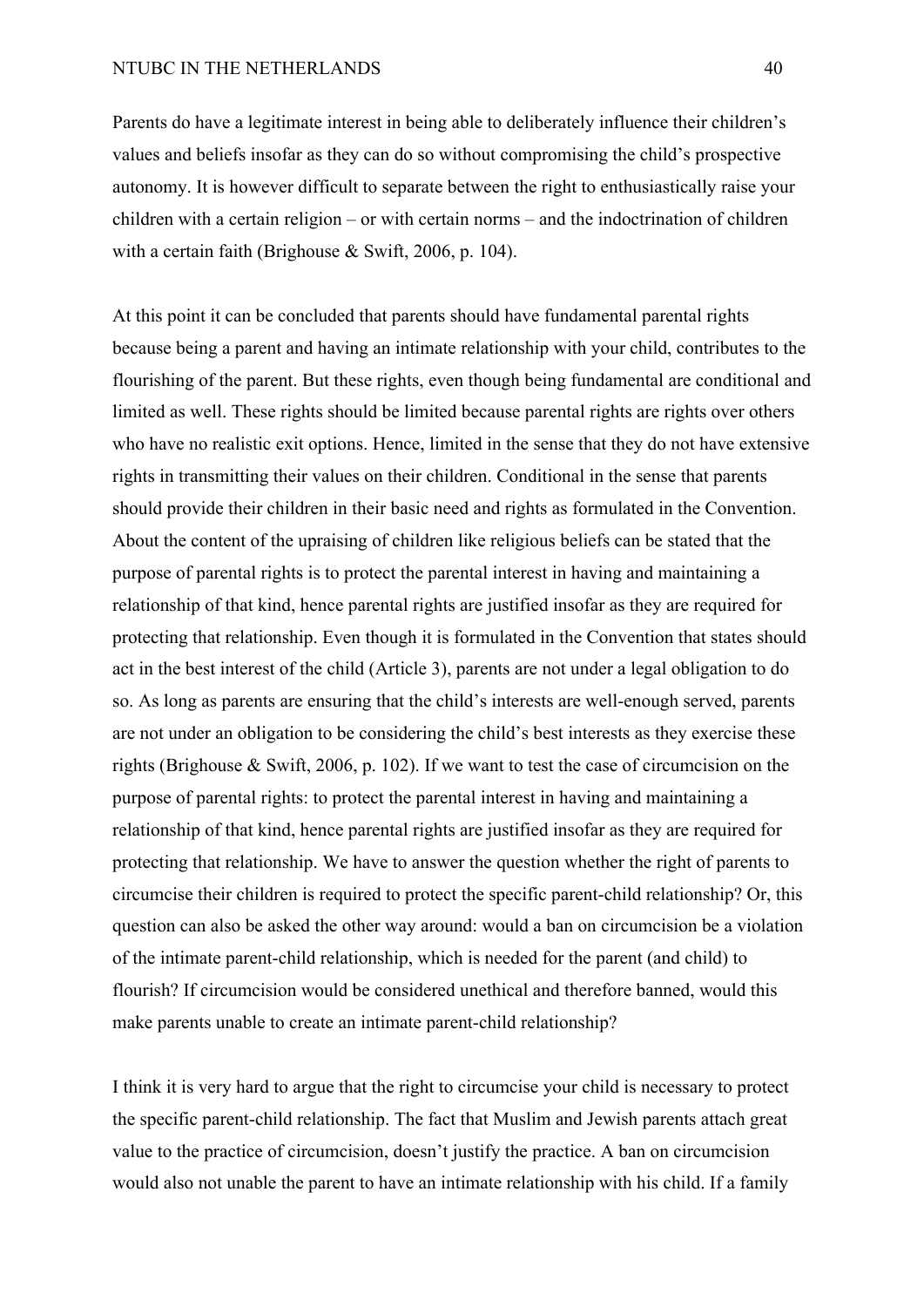from Somalia immigrates to The Netherlands, they are also not allowed to circumcise their daughter(s). Maybe parents can *feel* violated in their parental rights, but in The Netherlands – as in most other countries – circumcision of girls, named Female Genital Mutilation, is forbidden. Children are right bearers as well and often the restriction of individual rights is the violation of someone's else's right as described by Mill's harm principle (which will be elaborated in the next chapter). According to the German court NTUBC is a violation of different rights of the child. Parents should have and do have the right to raise their children in a certain religion or in a certain culture, but the right to circumcise your child should be out of the scope of this right. The court's argument is that circumcision is a violation of the child's right to bodily integrity and it conflicts with the child's interest of later being able to make his own decision on his religious affiliation. The concept of bodily integrity has already been elaborated in the previous chapter, but the right to an open future has not been. The main question of the next paragraph therefore is whether NTUBC should be considered as a violation of the child's interest of later being able to make his own decision on his religious affiliation. This idea is connected with the concept of the right to an open future.

## **2.4 Right to an open future**

Different philosopher advocate the concept of the right to an open future for children. One of these advocates is Joel Feinberg. He argues that children possess anticipatory autonomy rights, which are violated when children's future options are prematurely closed, and respected when children's future options are kept open (Mills, 2003, p. 499). Kenneth Henley also argues that children's liberty rights to an open future are more important than their parents' liberty rights to raise them according their own lights. He argues that the state should protect children from the tendency of their parents to force them into a kind of life they want for them. According to Henley parents have a moral duty, if not a legal duty, to foster the unfolding liberties of the child (Mills, 2003, p. 499). From this point of view NTUBC is a form of not respecting the anticipatory autonomy rights of children. If parents want to educate their child as 'neutral' as possible, then they should not circumcise their child. However, every parent wants to raise his child as good as possible, and Jewish people or Islamic people, do not want to raise their children 'neutral', they want to raise their children to become 'good' Jews or Muslims and being circumcised is according to them, part of being a good Jew or Muslim. The standing of children in this debate precisely reveals tension between two values to which liberals are committed: toleration and autonomy. The principle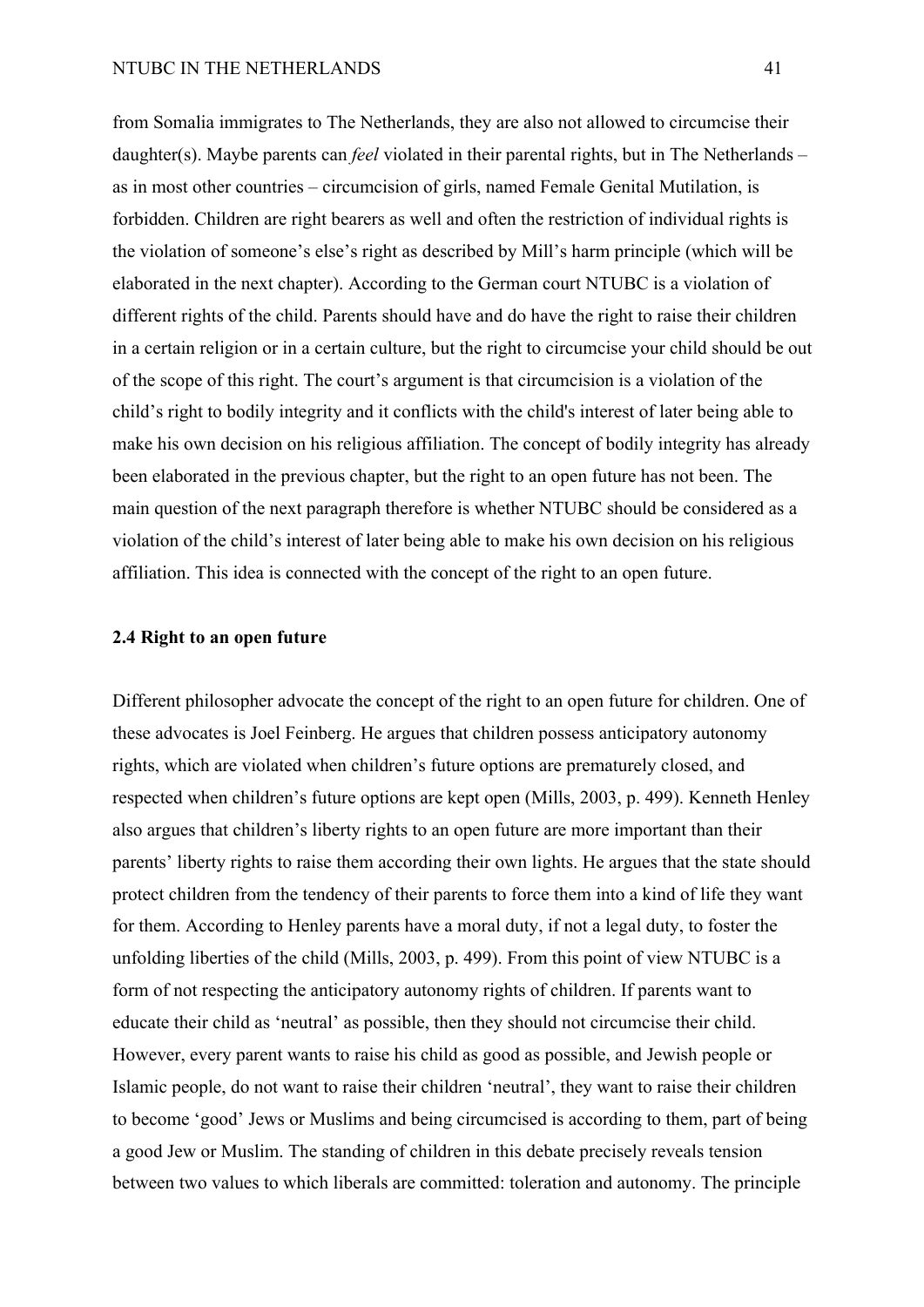## NTUBC IN THE NETHERLANDS 42

of toleration says that we should not interfere with the moral beliefs and practices of others – as long as the practices done out of these beliefs do no harm to nonconsenting others. The principle of autonomy says that every individual should have the internal resources and skills necessary to rationally evaluate and revise their autonomy. To coerce someone, without justification in terms of harm to nonconsenting others, violates both their autonomy and the prohibition on intolerance. The claim of parents to raise their children as they see fit, even in ways that will inhibit the development of their children's capacity for autonomy, throws this tension into sharp relief (Brighouse & Swift, 2006, pp. 82-83).

### **2.5 Conclusion**

In this chapter the fundament of parental rights is elaborated. Parents should have fundamental parental rights, because being a parent contributes to the flourishing of the parent. These rights are however not unconditional and unlimited. They are conditional because parents should ensure their children in certain basic needs and rights. They are limited because parents are not allowed to indoctrinate their children. If we formulate the purpose of parental rights to be the protection of the parental interest in having and maintaining a relationship of that kind, means that parental rights are justified insofar as they are required for protecting that relationship. Because it is very hard to argue that the right to circumcise your child is necessary to protect the specific parent-child relationship, the right to circumcise your child should not be regarded as a parental right. Circumcision is a form of not respecting the child's anticipatory autonomy rights. This however does not necessarily imply that NTUBC should be legally banned in The Netherlands. Freedom of religion is a fundamental right as well in The Netherlands and religious toleration has long been the paradigm of the liberal ideal of toleration. In the next chapter it will be investigated whether a liberal society should tolerate NTUBC as a form of religious practice, or should a liberal society protect the child bodily integrity and prospective autonomy and therefore protect children from their parents?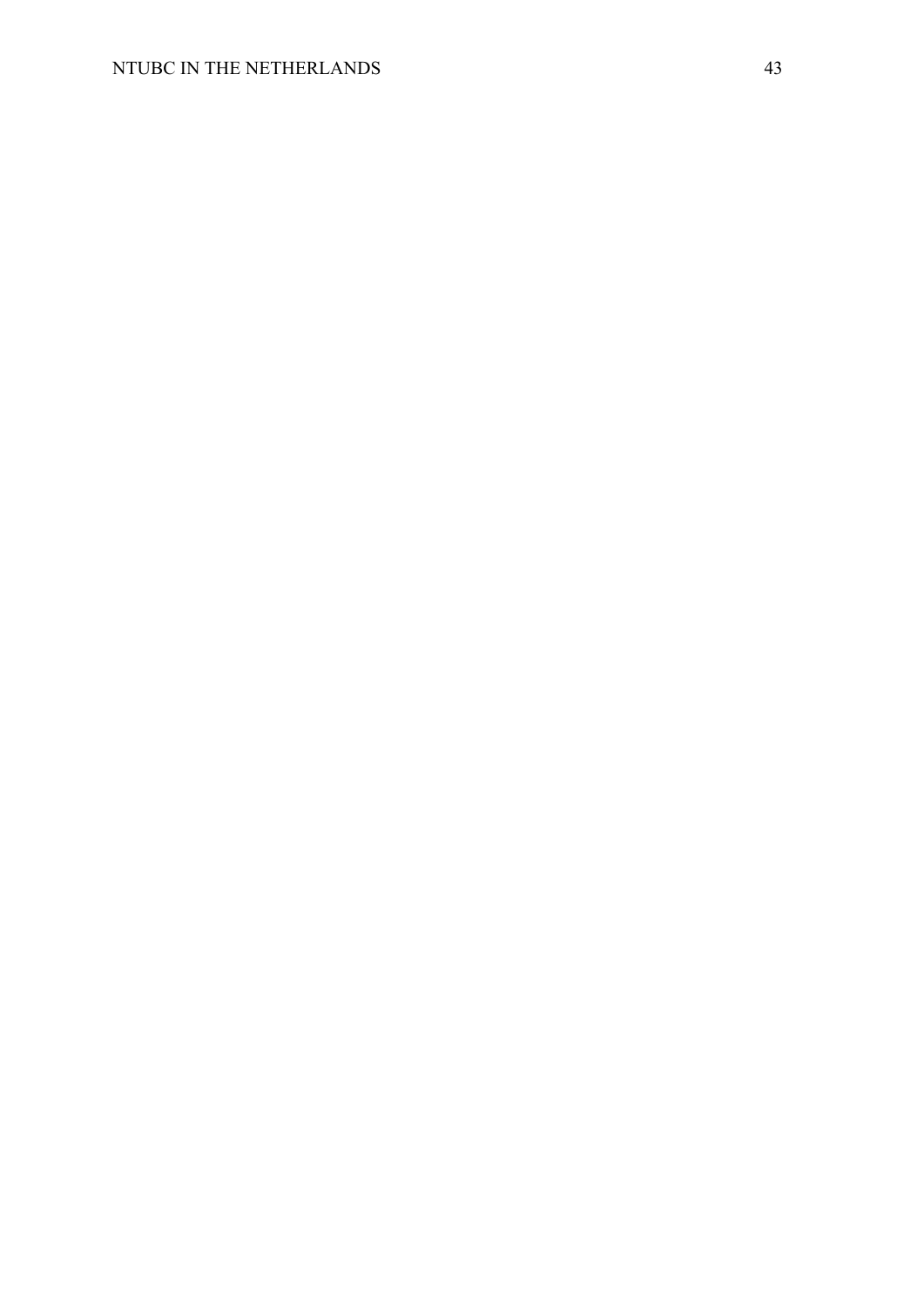### **Chapter 3: A policy perspective**

### **3.1 Introduction**

Liberal democratic societies take autonomous individuals as the primary objects of moral concern and take the primary attributions of rights to be of individuals over themselves. Liberals have therefore reason to be suspicious of the idea that parents have fundamental rights to direct the lives of their children (Brighouse & Swifts, p. 81, 2006; Galenkamp, p. 82, 2012). One may ask what the role of governments should be in the case of a possible violation of a child's right? According to the Convention of the Rights of the Child governments have the responsibility to take all available measures to make sure children's right are respected (Article 4). According to the Regional Court of Cologne the practice of NTUBC is against the interest of the child because it leads to a physical alteration of the body, and because people other than the child are determining its religious affiliation (The Guardian, June 27th 2012). In the Convention is also stated that when parents make decisions that affect children, they should respect the view of the child (Article 12). Since we do not know what kind of religious affiliation (if any) the child will have, we shouldn't make this decision for the child. The case of NTUBC confronts the state with a dilemma: on the one hand society should guarantee individual rights and on the other hand it should respect and tolerate different beliefs. Rawls stated about toleration that we should draw lessons from our political history of the European wars of religion, and we therefore have to accommodate the plurality of conflicting and incommensurable conceptions of the good held by the different members of our democratic societies (Rawls, 1985, p. 230). This other side of the liberal medal is also supported by the Convention of the Right of the Child:

*"In those States in which ethnic, religious or linguistic minorities or persons of indigenous origin exist, a child belonging to such a minority or who is indigenous shall not be denied the right, in community with other members of his or her group, to enjoy his or her own culture, to profess and practise his or her own religion, or to use his or her own language."* (Article 30)

The first part of this chapter will be an analysis why a liberal society should tolerate the practice of NTUBC. The second part of this chapter will be an elaboration of reasons why a liberal society should forbid NTUBC. Subsequently the question will be elaborated whether a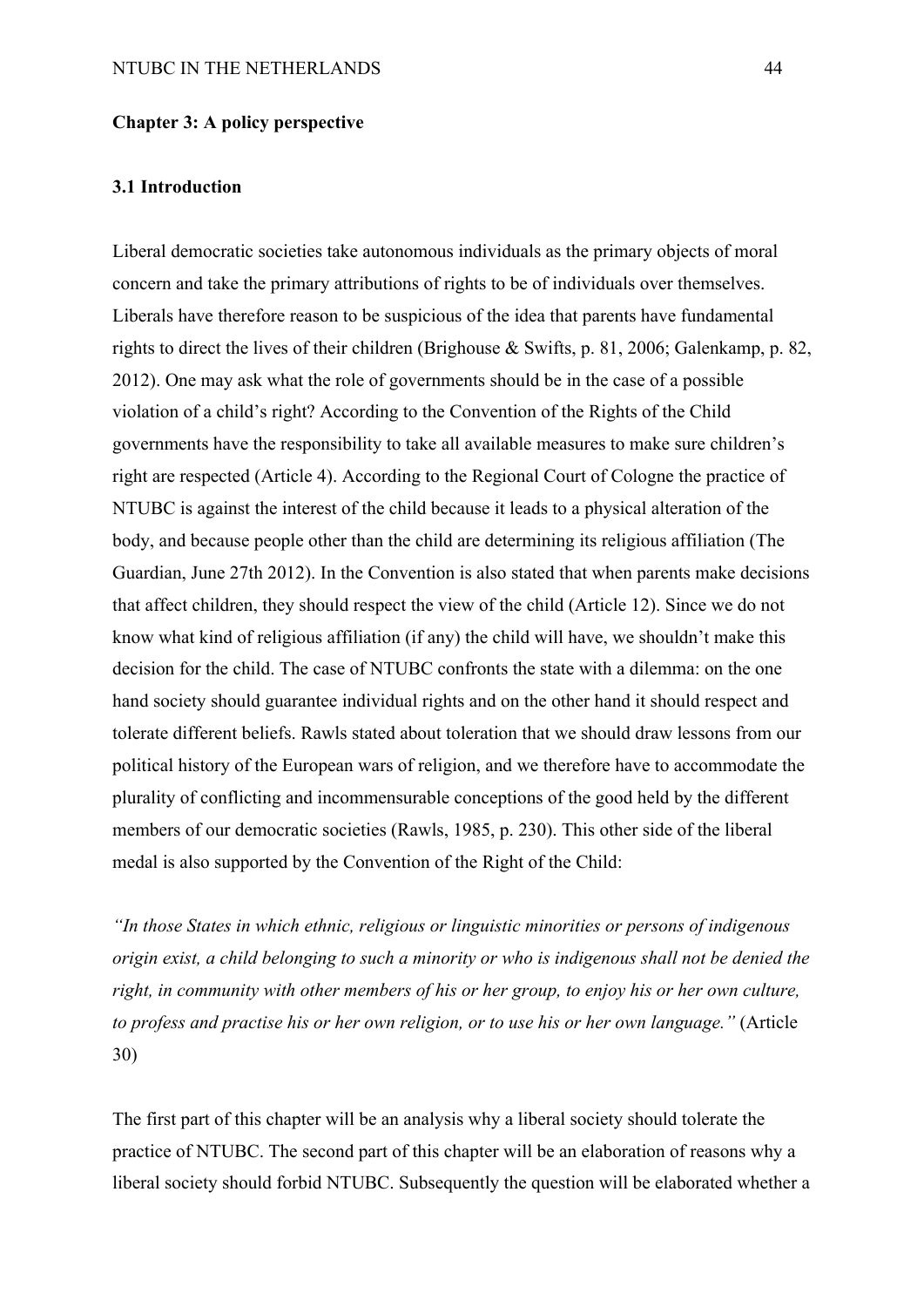legal ban on NTUBC is the right way to go when one considers the practice of NTUBC ethically unjustifiable.

## **3.2 Why tolerate NTUBC?**

### **3.2.1 Introduction**

It is often argued that NTUBC is a form of freedom of religious practice. The fundamental right of freedom of religion is stipulated in article 6 of the Dutch basic law: *"Everyone shall have the right to profess freely his religion or belief, either individually or in community with others, without prejudice to his responsibility under the law. Rules concerning the exercise of this right other than in buildings and enclosed places may be laid down by Act of Parliament for protection of health, in the interest of traffic and to combat or prevent disorders."* This article states that people have the right to profess freely their religion or belief, individually or in community. Therefore the state has the obligation to let people believe what they want to believe. Locke gives another argument for religious toleration:

*"I esteem it above all things necessary to distinguish exactly the business of civil government from that of religion and to settle the just bounds that lie between the one and the other. If this be not done, there can be no end put to controversies that will be always arising"*  (John Locke, 1983)

The concern of the church is the salvation of souls, whereas the concern of the state is a secular one. Namely the protection of civil goods: life, liberty and estate. The state cannot have authority of man's soul, by imposing one kind of religious worship or by forbidding others. The state should play a quite limited role; it should abstain from any intervention in the religious sphere (Locke, 1983). The Regional Court of Cologne weighed three articles from the basic law: the right of the parents, the freedom of religious practice and the right of the child to bodily integrity, before coming to the conclusion that the procedure was not in the interest of the child. The Regional Court is of the opinion that NTUBC is a form of conflicting bodily harm on boys too young to consent and that it contravenes the right to choose religion in later life. In the next subsection this ruling will be criticized from a legal point of view, after that I will try to find philosophical support for a defence of NTUBC through elaboration of the concept of toleration.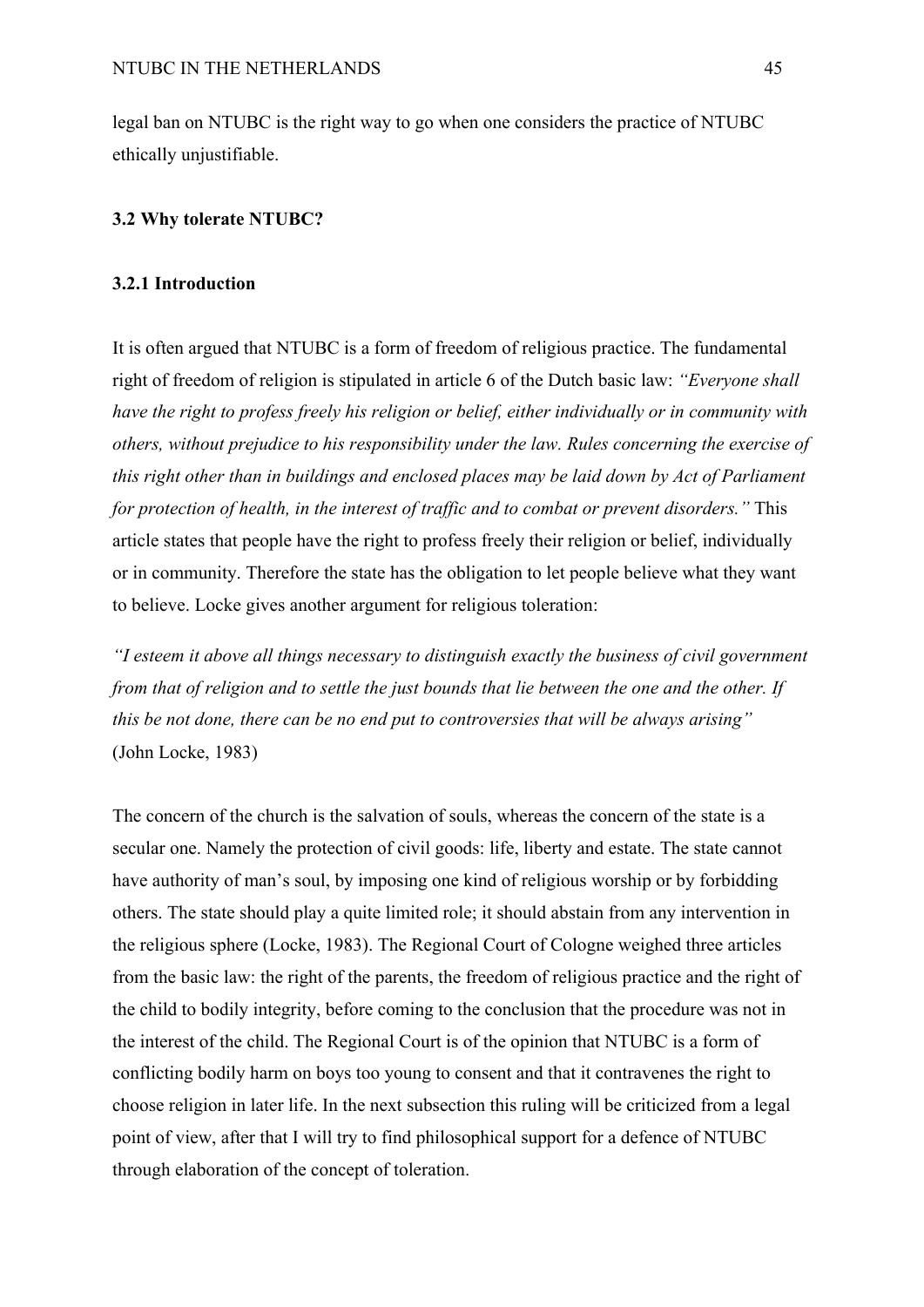### **3.2.2 A legal defence of NTUBC**

Günzel (2013) accuses the Regional Court of bad interpretation of the three articles. It greatly underestimates the importance and constitutional value of the right to parental care. This is a natural right; it is first and foremost their duty to care for their children and to bring them up. This right does not just only strengthen to serve the child's well-being, but as discussed in chapter in two (A parental perspective), parents have a fundamental right in raising their children because it serves their well-being and flourishing as well. Parents have therefore the right to take important decisions regarding their children. The best interest of the child not only encompasses his physical well-being, but also his religious upbringing and identity. The exact definition of the best interest of the child is a case for the parents to find out, not for the state. Only in case of misuse, when the best interest of the child is clearly endangered, does the state have the right and the duty to step in, to limit parental rights. The Regional Court did not take the freedom of religion of the parents into account the way it should have done. It did not explore the religious foundations of circumcision in Islam and the meaning and significance of the practice. Therefore the court overlooks the great importance the act has for the exercise of their religion. Freedom of religion of parents in this case stretches to the religious, cultural and ethical education of the child. This is also supported by the Convention of the Child. It is written that a child belonging to a religious minority shall not be denied the right, in community with other members of his or her group, to enjoy his or her own culture and to profess and practice his or her religion (Article 30). Just as the child learns his parents' mother tongue and becomes integrated into the social circles to which they belong, the child is also introduced to his parents' religion. And since religion is not something that can be really learned and understood in depth without being a part of it, it is only natural that the child has to be treated as a full member of the religion with all his rights and duties. Consequently, religious education means to perform all the relevant rituals (Günzel, 2013, p. 3). Ascribing the right to bodily integrity a very high value and ranking amongst the fundamental rights, is like reducing the well-being of the child to solely physical well-being (Günzel, 2013, p. 3). This high ranking of bodily integrity can be questioned considering the fact that it can be easily regulated by law – as opposed to parental rights and religious freedom. The irreversibly of the procedure alone does not render the act an unconstitutional infringement upon bodily integrity: most parental decisions are irreversible. The most important of all, since a prohibition of circumcision constitute a restriction of parental right, the state has to prove that this act harms the child to such a great extent that it overrides the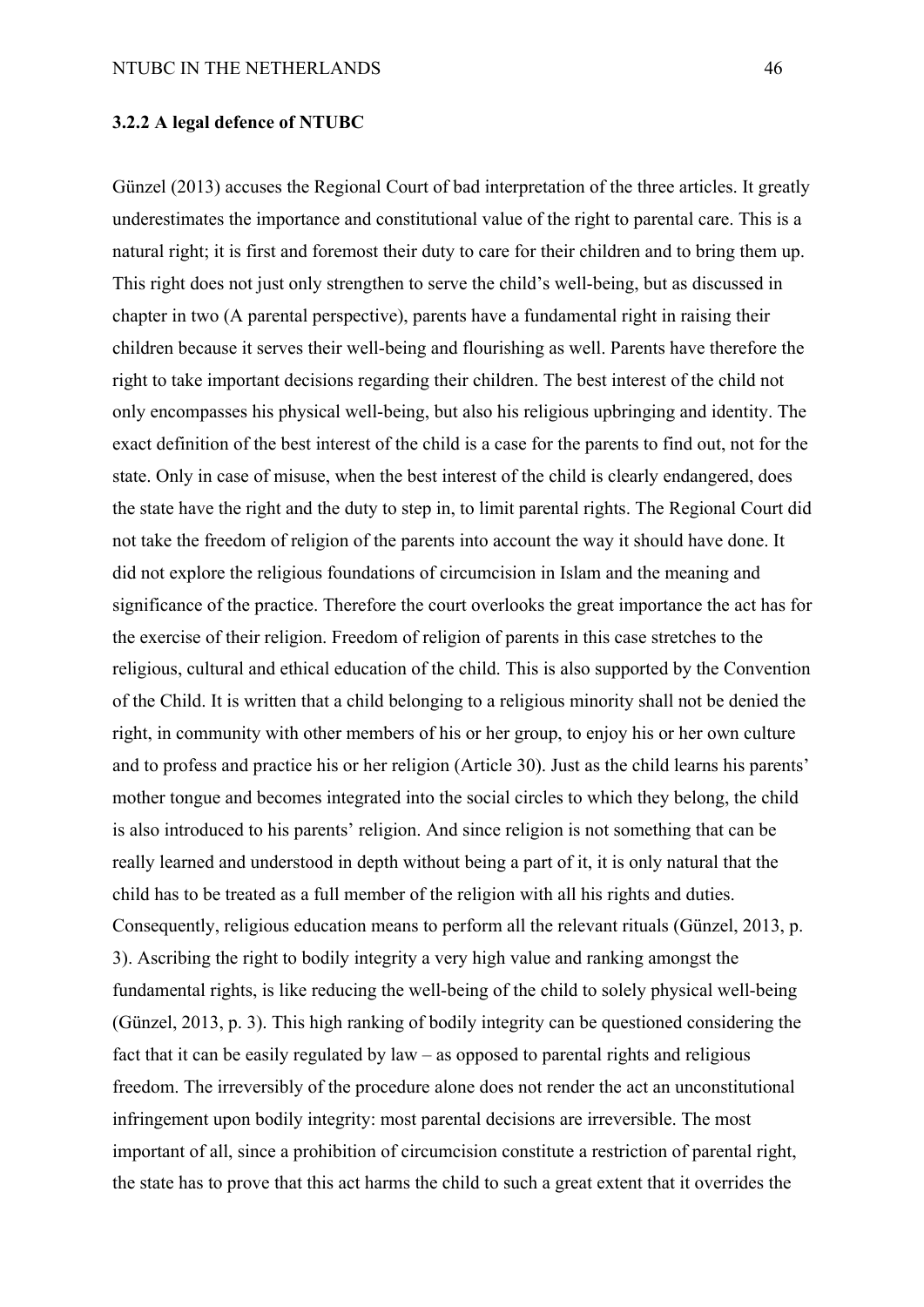precedence of the parent's right to define the best interest of the child. This proof has not been put forward (Günzel, 2013, p. 4).

# **3.2.3 Philosophical support**

### **3.2.3.1 Unwanted interference?**

In the previous section the high ranking of the child's right to bodily integrity opposed to the parental rights by the Regional Court, has been criticized. Another point, that has not been stressed yet, is the fact that the right to bodily integrity exists to protect people against unwanted interference to their body. I wonder however, whether NTUBC should be regarded as an *unwanted* interference?

Parents have the right to raise their children according to their ideal. In chapter 2 is argued why parents should have, even though limited and conditional, fundamental rights: because it contributes to the flourishing of the parent. Religion is also an ideal with specific norms and rituals. Since in Judaism and Islam circumcision is obliged or recommended, most parents circumcise their sons. The Regional Court considers circumcision to violate the bodily integrity. This right exists to protect people against unwanted interference to their body. But how many circumcised boys, consider their circumcision as an unwanted interference to their body? Povenmire has argued that there are justified exceptions to overrule the right to freedom of bodily integrity. One exception could be that a violation is needed in order to maintain the well-being of a person, or when a violation is necessary for the general wellbeing (vaccinations). But he also argues that an exception is allowed when: '*clear and convincing evidence indicates that the minor would have given consent if shown competent to do so'* (Povenmire, 1998, p. 102)*.* What are the implications of the fact that most boys do not feel damaged by their circumcision and some, or even most, are happy with their religious covenant? Isn't it true that most Jewish children, stay Jewish and most Islamic children, stay Islamic? Of course there is a small group of children, who will actively choose for another religion or no religion, but still this does not mean that their circumcision is unwanted. They can consider it to be a cultural and religious symbol of their parents, carried with pride. If, in the case of NTUBC, one appeals to the right to bodily integrity and the fact that this right exist to protect people against unwanted interference, practice shows that for most boys NTUBC is not unwanted interference. Then why should the state protect children against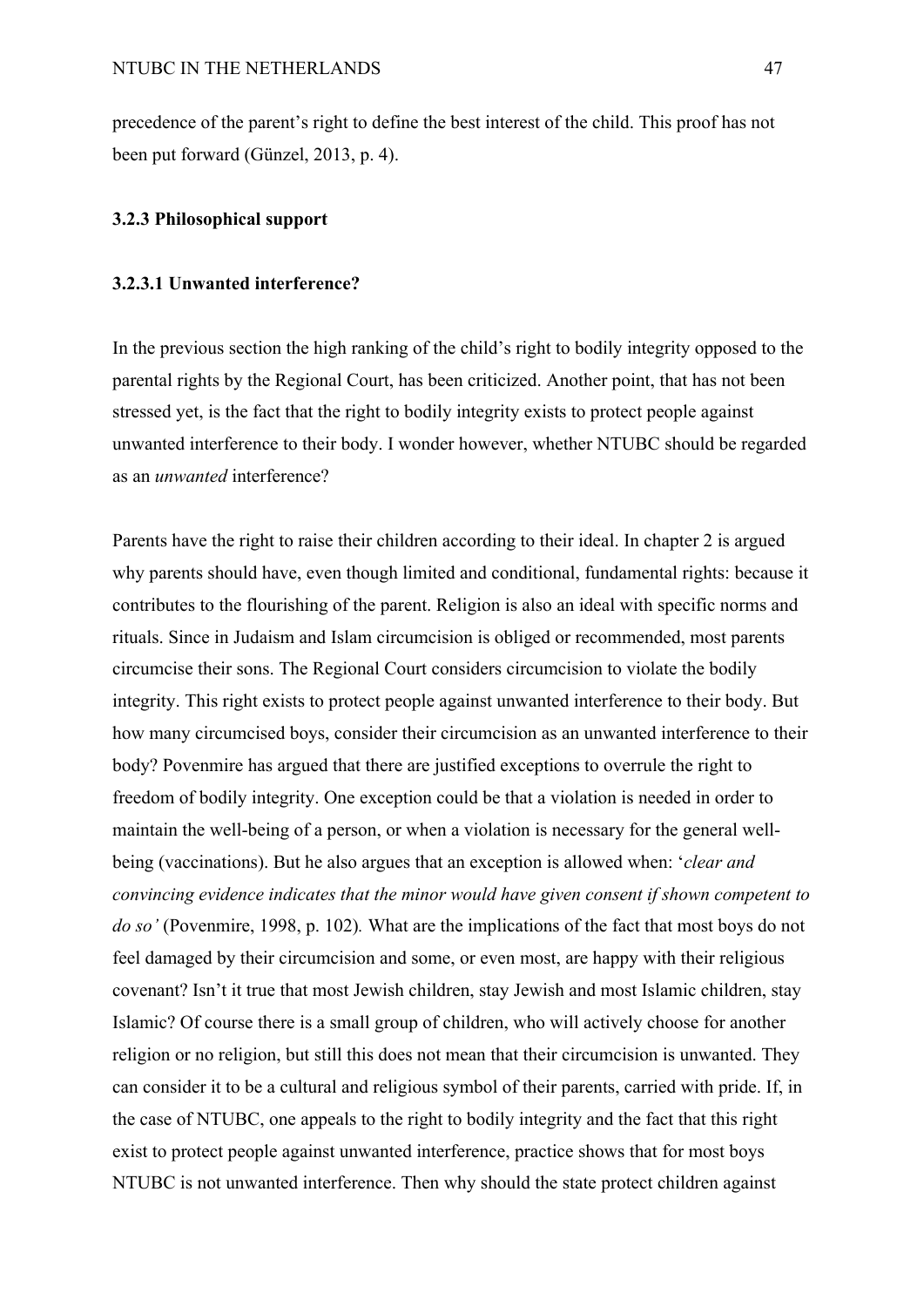#### NTUBC IN THE NETHERLANDS 48

NTUBC? A prohibition of circumcision will constitute a restriction of parental right, therefore the state has to prove that NTUBC harms the child to such a great extent that it overrides the precedence of the parent's right to define the best interest of the child (Günzel, 2013, p. 4). A small group of boys indeed feel damaged by their circumcision, being permanently marked for life, but if the practice contributes to the flourishing of the whole family or a whole religious community, should not in that case a ban on NTUBC in the Netherlands be considered as an expression of our own hegemonic ethical vision of the good? Would a legal ban not have as result a greater loss for society as a whole? A ban could, on the other side, be considered as a victory for children's and individual rights. A consequence could be that the Jewish and Islamic community feels of no longer being able to profess their religion in our liberal society. One can wonder whether society is the total sum of all individuals taken together, or does a society exist in different groups? One could say that The Netherlands most likely is a combination of individuals and religious groups together. Should not therefore the state exempt religious claims of conscience from the burden of its law? In order to answer this question, the concept of (religious) toleration will be investigated.

## **3.2.3.2 Principled toleration**

In the Netherlands multiple religions and cultures live next to each other. Religious toleration has therefore long been the paradigm of the liberal ideal of toleration. This makes the Netherlands not only a liberal democratic society; it is a multicultural society as well. Bernard Williams formulated principled toleration the following:

*"A practice of toleration means only that one group as a matter of fact puts up with the existence of the other, differing, group [...] One possible basis of such an attitude [...] is a virtue of toleration, which emphasizes the moral good involved in putting up with beliefs one finds offensive [...] If there is to be a question of toleration, it is necessary that there should be some belief or practice or way of life that one group thinks (however fanatically or unreasonably) wrong, mistaken or undesirably."* (Williams, 1996)

This means that for there to be a practice of toleration one group must deem another differing group's belief or practices 'wrong, mistaken or undesirable' and yet put up with them nonetheless. That means that toleration does not exist where one group is simply indifferent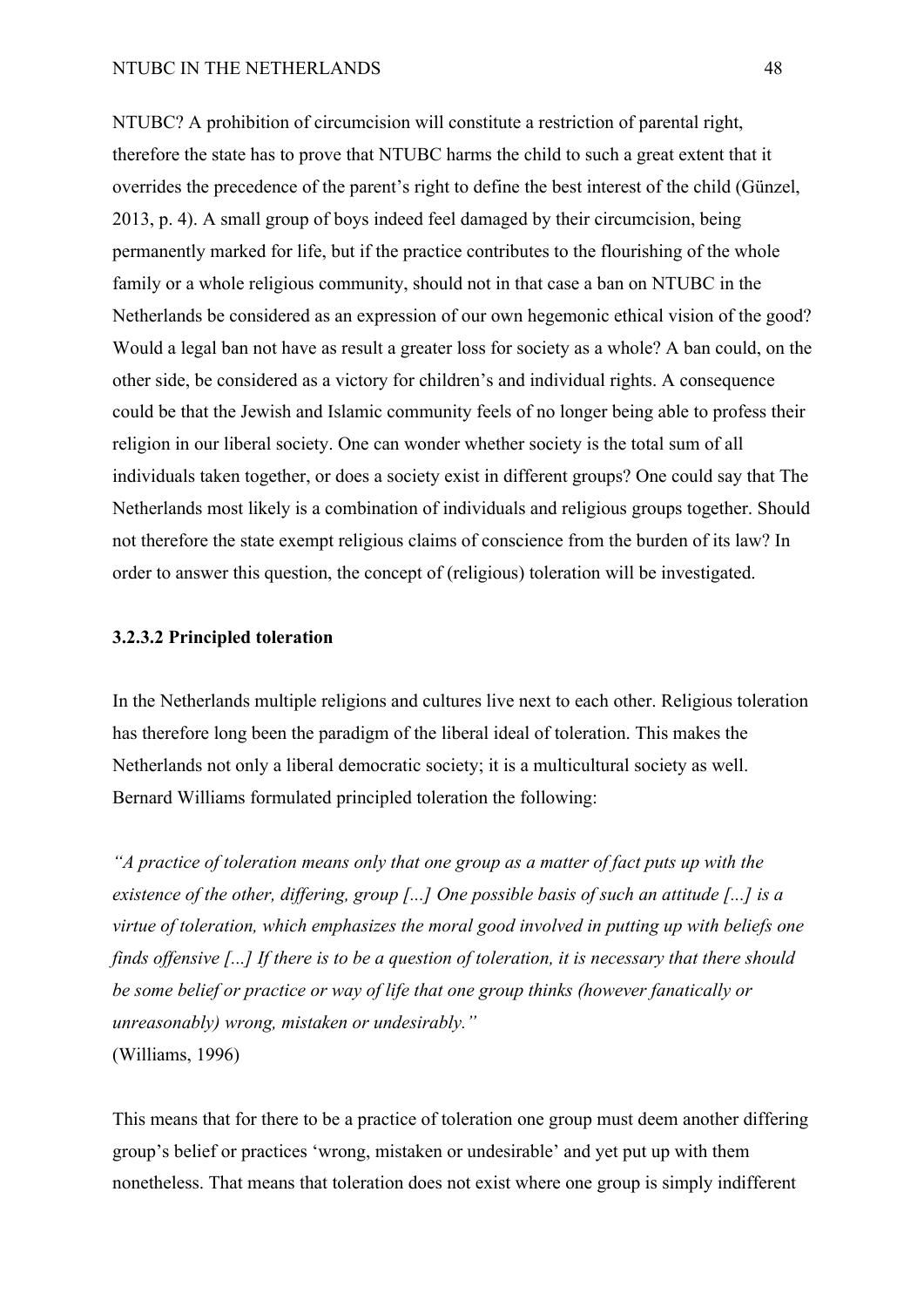to another. One group should actively concern itself with what the other is doing (Leiter, 2013, p. 8; Forst, 2003). Obviously in many cases, the attitude of indifference is morally preferable to that of toleration, if we consider for example the sexual orientation of one's neighbours.

Much that has the appearance of principled toleration is nothing more than pragmatic. One group would gladly stamp out the others' belief and practices, but has reconciled itself to the practical reality that it cannot get away with it. The need for tolerance suddenly becomes clear when religious groups become a minority and are not able to convince or suppress other religions or opinions. Mill described this phenomenon according the next example:

*"Those who first broke the yoke of what called itself the Universal Church, were in general as little willing to permit difference of religious opinion as that church itself. But when the heat of the conflict was over, without giving a complete victory to any party, and each church or sect was reduced to limit its hopes retaining possession of the ground it already occupied; minorities, seeing that they had no chance of becoming majorities, were under the necessity of pleading to those whom they could not convert, for permission to differ. "* (Mill, 2002, p. 7)

To an outsider this might look like toleration, one group seems to put up with the other, but it does not embody that what Williams called a *virtue* of tolerance (Leiter, 2013, p. 9). You can only speak of genuine 'principled toleration' in cases where one group actively disapproves of what another group believes or does, where that dominant group has the means at its disposal to effectively and reliably change or end the disfavoured group's beliefs or practices, and yet still the dominant group acknowledges that there are moral or epistemic reasons to permit the disfavoured group to keep on believing and doing what it does (Leiter, 2013, p. 13).

The strictly moral arguments for toleration claim either that there is a right to the liberty to hold the beliefs and engage in the practices of which toleration is required, or that toleration of those beliefs and practices is essential to the realization of morally important goods. The moral arguments divide, predictably enough, into deontological and utilitarian forms. John Rawls gives in *A theory of justice* a deontological argument for toleration. Toleration would follow from the principle of equal liberty. Rawls argues that if rational people would be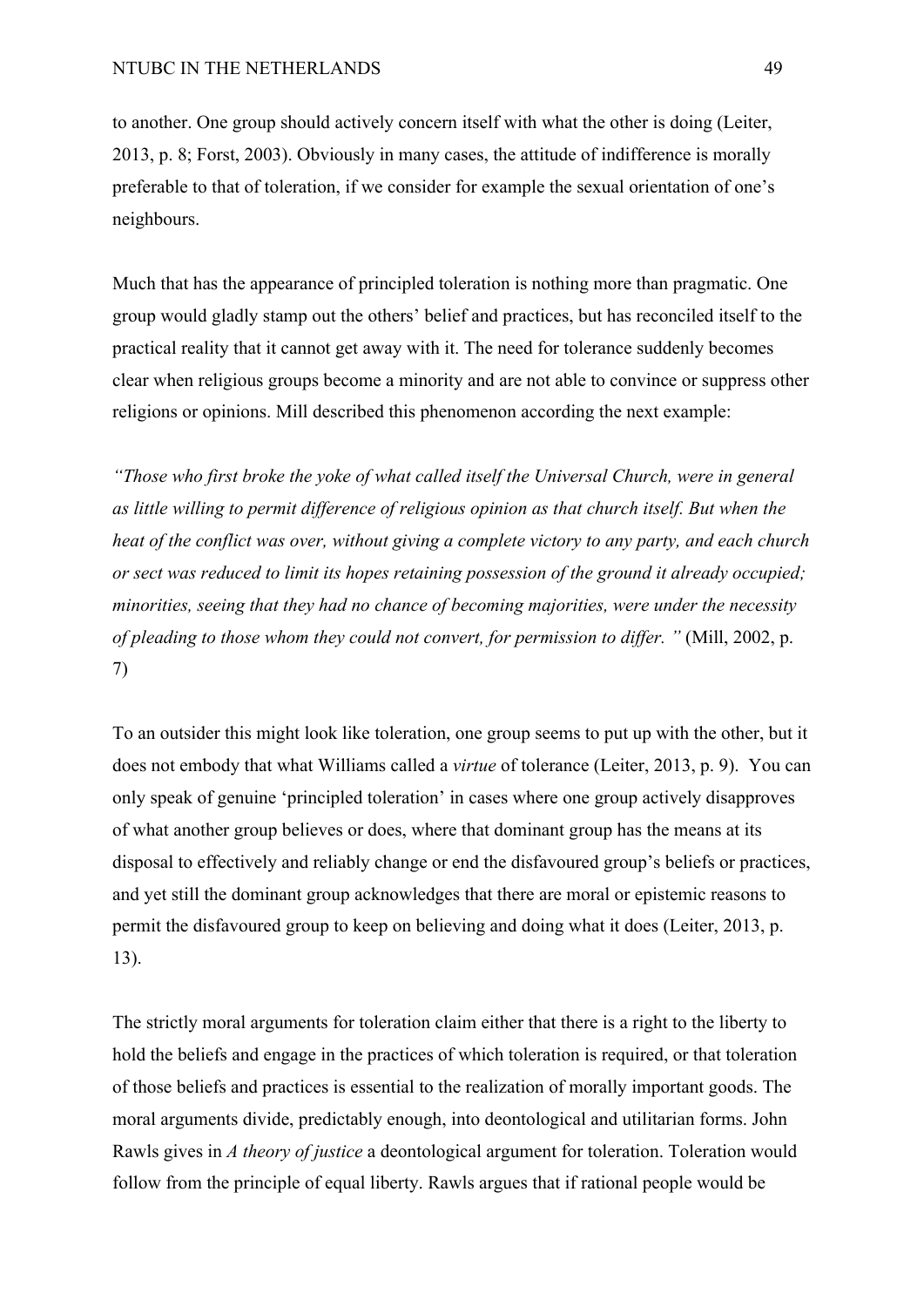behind a veil of ignorance opt for toleration, if they were deprived of the kind of information about their future place in society, before choosing what they think are the basic principles of justice.

*"If the parties don't know how their religious or moral view fares in their society, whether, for example, it is in the majority of minority [...] [E]qual liberty of conscience is the only principle that the persons in the original position can acknowledge. They cannot take chances with their liberty by permitting the dominant religious or moral doctrine to persecute or to suppress others if it wishes. Even granting ... that it is more probable than not one will turn out to belong to the majority (if a majority exists), to gamble this way would show that one did not take one's religious or moral convictions seriously, or highly value the liberty to examine one's belief."*

The utilitarian arguments come in many different varieties, but all share the core idea it maximizes human well-being to protect liberty of conscience against infringement by the state. Mill's work *On Liberty* draws upon the same principles, but uses an epistemic argument as well. He emphasizes on the contribution that tolerance makes to knowledge. The reason why liberty of conscience promotes human well-being rests on a simple idea: namely, that being able to choose what to believe makes for a better life, conversely, make life worse (Leiter, 2013, pp. 17-18).

As already shortly mentioned, the scope of tolerance varies. The degrees, practices and limits of tolerance are dependent of the context. Tolerance towards attitudes, thoughts and beliefs of others should be maximal (Dekkers, 2006). Moral truths however, supply the ground for a wider scope of toleration, one that encompasses practices, not just beliefs (Leiter, 2013, p. 20). The worth of different modes of life should be proved practically through experiments in living. It is not enough to hear about differences in the way of living, one should empirically experience differences. However, all arguments for toleration recognize side-constraints on the scope of toleration (Leiter, 2013, p. 21).

For the Rawlsian the limitation of liberty is justified only when it is necessary for liberty itself, to prevent an invasion of freedom that would be still worse, so liberty of conscience is to be limited only when there is a reasonable expectation that not doing so will damage the public order, which government ought to maintain (Leiter, 2013, p. 22). For the utilitarian, by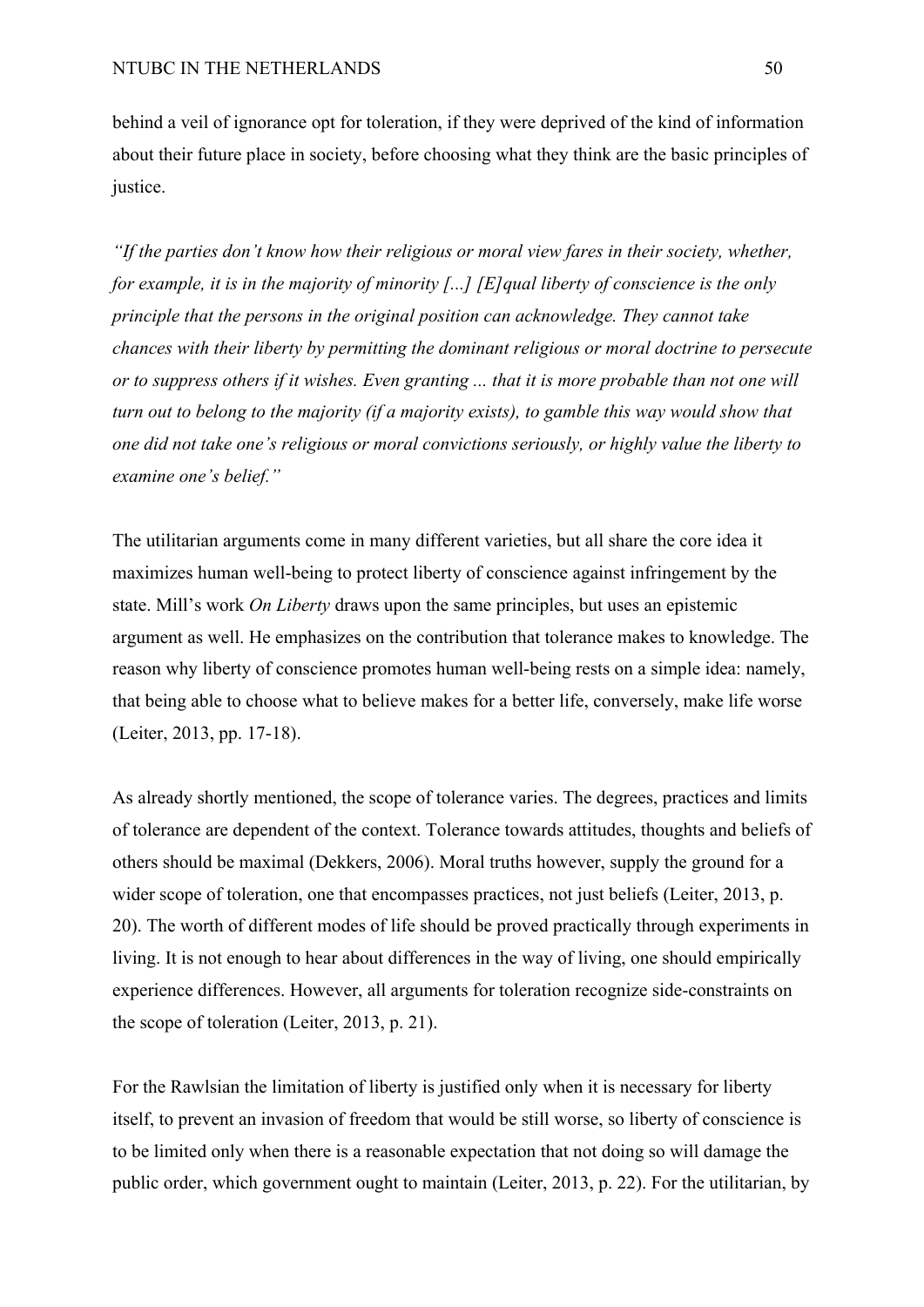#### NTUBC IN THE NETHERLANDS 51

contrast, the side constraints typically rest on some form of the harm principle formulated by Mill. The harm principle entails justification of restricting liberty to engage in actions that cause harm or threaten imminent harm to others. On either theoretical approach, the liberty interests or well-being of others in the community sets the limits of tolerance. These limits apply not to beliefs of others, but to practices that emanate from those beliefs. When everything is tolerated, also wrong practices will be tolerated. One you acts this way, or precisely not acts, will tolerate injustice and oppression. At this point, tolerance will become immoral (Dekkers, 2006, p. 188).

### **3.2.3.3 Religion**

At this point the question arises what the principled reasons are – if there are any – for the state to exempt religious claims of conscience from the burden of its law? Brian Leiter tried to discover the special features of religion that bears for religious toleration. The first two features that single out religious states of mind of other states of mind is that for all religions there are at least some beliefs central to the religion that:

*"(1) Issue in categorical demands on action - that is, demands must be satisfied no matter what an individual's antecedent desires and no matter what incentives or disincentives the world offers up; and* 

*(2) do not answer ultimately (or at limit) to evidence and reasons, as these are understood in other domains concerned with knowledge of the world. Religious beliefs, in virtue of being based on 'faith', are insulated from ordinary standards of evidence and rational justification, the ones we employ in both common sense and in science."* (Leiter, 2013, p. 34)

The first categorical feature has to do with the fact that believer experience religious commands as categorical. The second feature of insulation has to do with the fact that religious beliefs are purportedly supported by evidence, but they are still insulated from revision in light of evidence (Leiter, 2013, p. 40). The third feature Leiter comes up with is the fact that:

*(3) religious beliefs involve, explicitly or implicitly, a metaphysics of ultimate reality.* (Leiter, 2013, p. 47)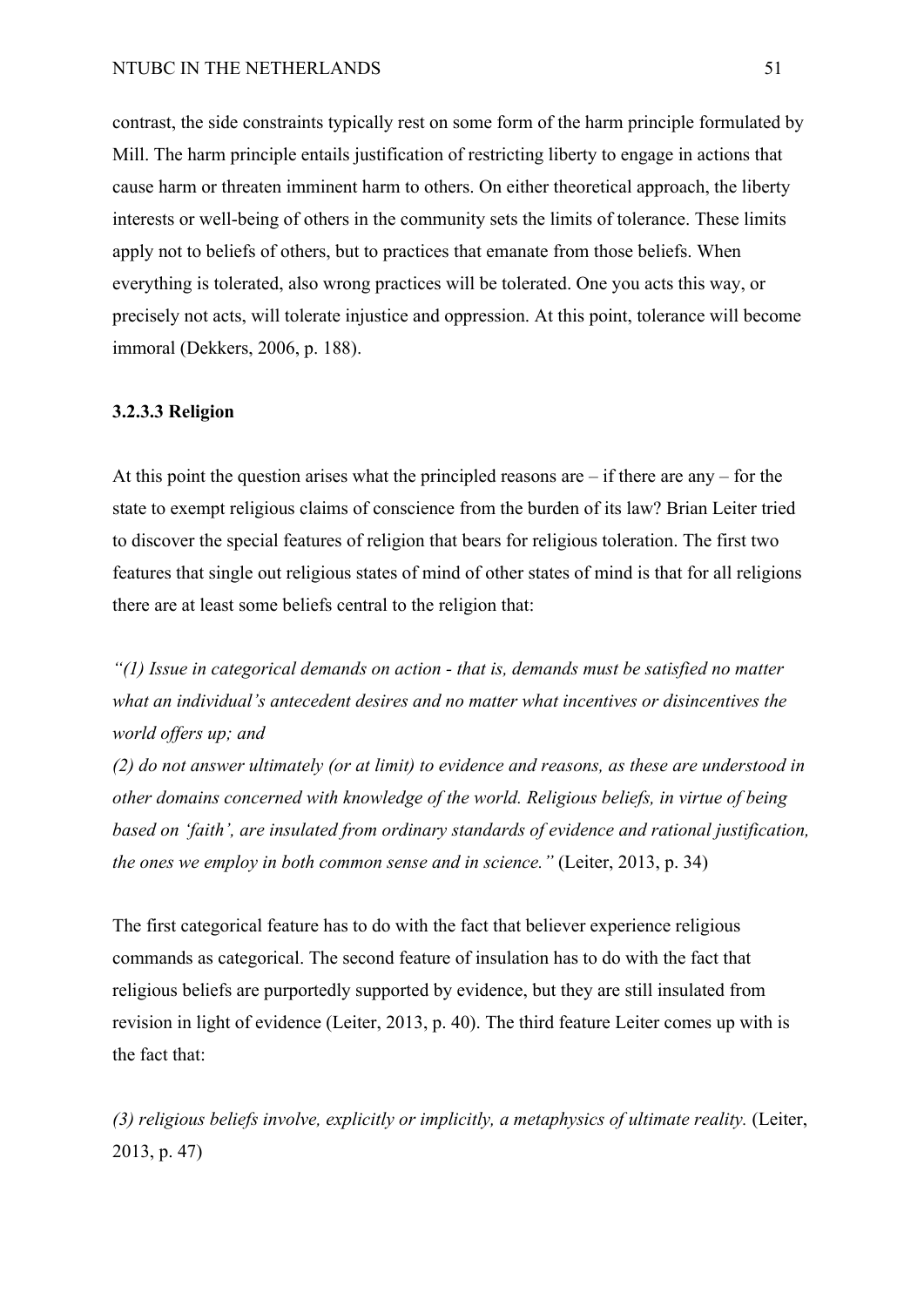This claim seems to be a variant of the second distinctive feature of religion, but it adds to the second claim that it not only is insulated in the sense that it doesn't answer to empirical evidence, but also in the sense that it does not even aspire to answer to such evidence. The fourth feature of religion concerns existential consolation, namely the fact that there are some beliefs in religion that:

*(4) render intelligible and tolerable the basic existential facts about human life, such as suffering and death.* (Leiter, 2013, p. 52)

If these claims about religion are right, would that constitute any reason to think that principled toleration demands tolerance of those beliefs in particular? As already discussed, there are compelling reasons for the state to respect liberty of conscience, but there is no apparent reason why states should carve out special protections that encourage individuals to structure their lives around categorical demands that are insulated from the standard of evidence and reasoning we everywhere else expect to constitute constraints on judgements and actions. Singling out religion for toleration would be equivalent to the idea that we ought to encourage the conjunction of categorical demands and its basis in epistemic indifference. If matters of religious conscience deserve toleration, then they do so because they involve matters of conscience, not matters of religion (Leiter, 2013, p. 64).

One could even wonder whether these distinguishable features of religious beliefs, being both categorical and insulated from evidence, should not be considered as reasons to worry that religious beliefs are far more likely to cause harm and infringe of liberty to others? And might this not be the reason that there are special reasons not to tolerate religion? In the next subsection the question will be elaborated why a liberal should forbid the practice of NTUBC.

#### **3.3 Why should a liberal society forbid the practice of NTUBC?**

### **3.3.1 Introduction**

As earlier stated liberalism takes the individual as the primary object of moral concern. Individuals should therefore have the right to control their own lives, rights that may not be overridden except when they conflict with others, or to avert great disaster. Variants of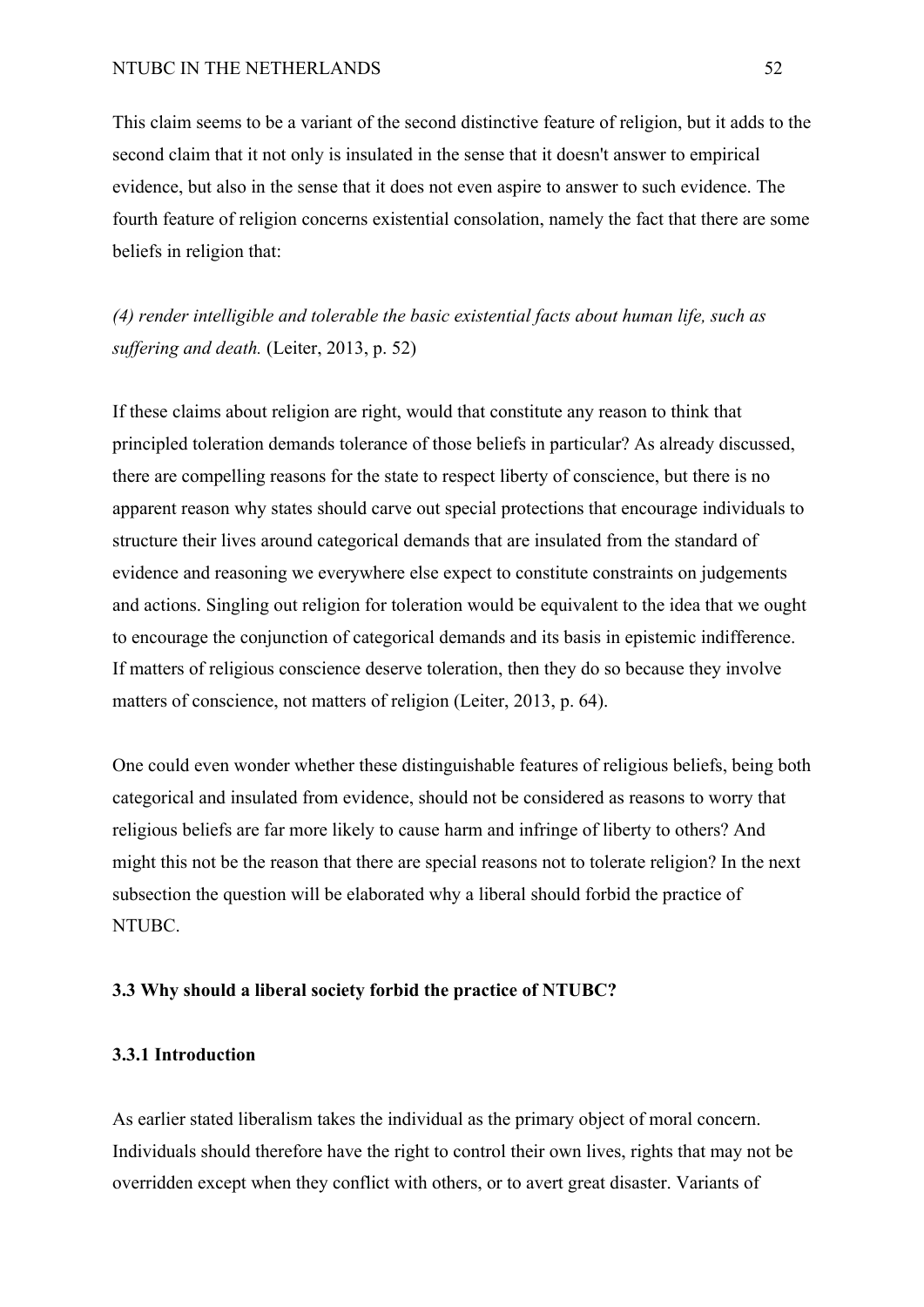liberalism differ on the question what these rights exactly are, or when they can be overridden, but the basic idea is undisputed (Brighouse & Swift, 2006, p. 80). The German Regional Court is of the opinion that NTUBC is a form of conflicting bodily harm on boys too young to consent and that it contravenes the right to choose religion in later life. The court weighed up three articles from the basic law; the right of the parents, the freedom of religious practice and the right of the child to bodily integrity, before coming to the conclusion that the procedure was not in the interest of the child. Because they consider NTUBC to harm a child, physically and in its future right to choose religion in later life (hence in its prospective autonomy), they think the rights of parents should not be able to overrule these rights of the child. Harm is indeed a general accepted principle that restricts individual freedom when conflicting with others' individual freedom. The philosophical background of this principle will be elaborated in the next section.

# **3.3.2 Philosophical background: individual rights and their restriction**

Often it is thought that toleration of the state towards individuals should end when practices harm non-consenting others (Brighouse & Swift, 2006, p. 83). The German Court considered NTUBC to be a practice, which harms non-consenting others. The question whether NTUBC should be considered as bodily harm has already been elaborated in the first chapter, which concerned the medical ethical perspective of NTUBC. The KNMG considered circumcision as harm to a child; the AAP thinks the benefits slightly outweigh the risk and thinks it should remain a family matter. Jewish and Islamic parents might from their religious point of view even consider *not* circumcising as doing harm to their child, in the paragraph about bodily integrity was explained why. Opponents of circumcision often connect the concept of bodily integrity with wholeness and use this as argument to oppose to circumcision as being a violation of bodily integrity. Bodily integrity is however a central notion both in Judaism as Islam, but they do not consider circumcision to violate the integrity of the body. Male circumcision is considered to improve the human body. The foreskin is regarded as an unnecessary body part and its removal is needed in order for the body to get its ideal form. In this way one could even think circumcision to contribute to the integrity of the body (Dekkers, 2005).

The right to bodily integrity is formulated in article 11 of the Dutch law under the name of 'Inviolability of the body'. This right entails that everybody is allowed to determine what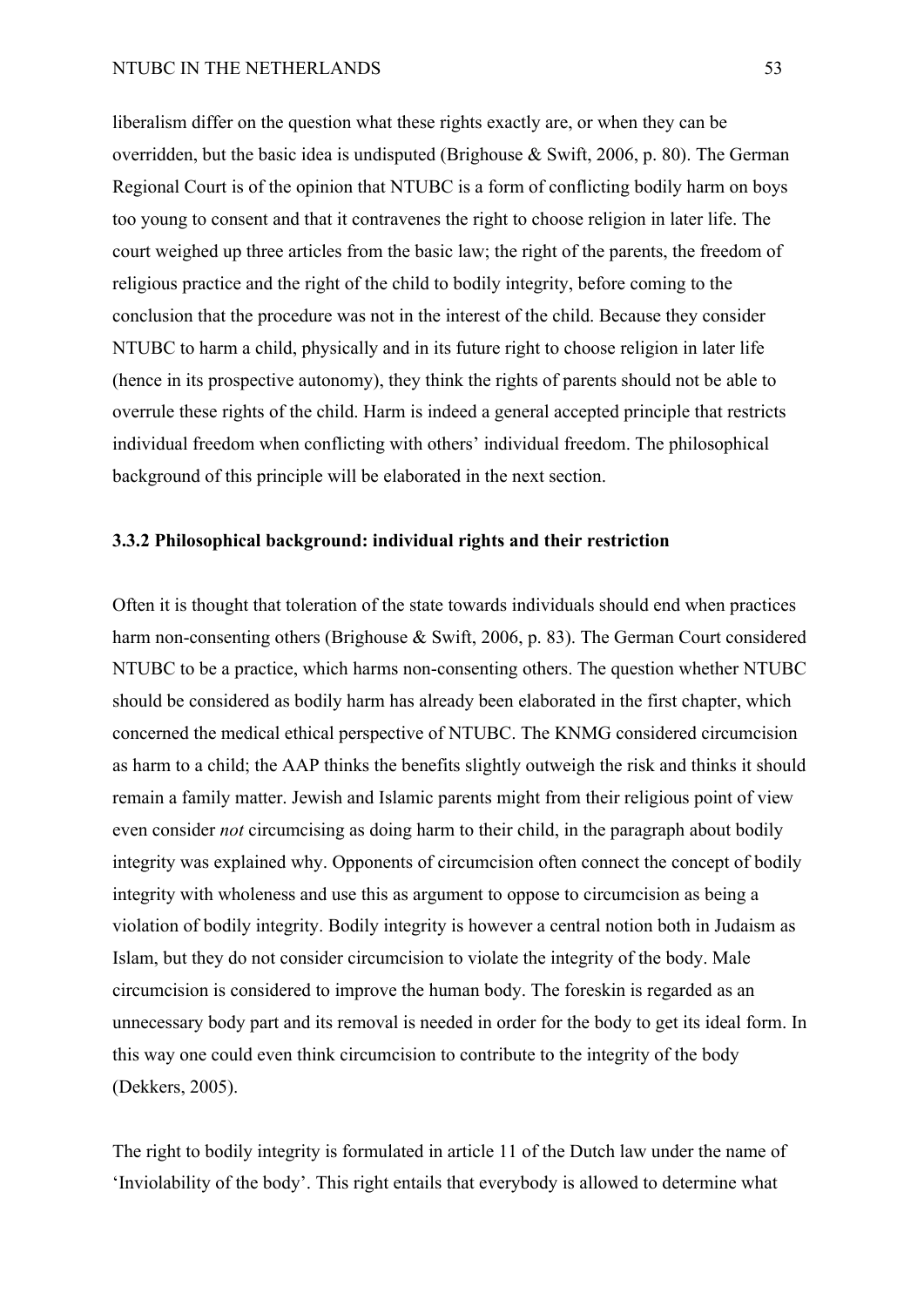happens with his or her body, which medical treatments will be conducted and which medicines will be taken (Article 11, Dutch basic law). NTUBC can be considered, like the German court did, as a practice, which directly harms the child in this right. According to the court NTUBC doesn't only harm the child in the right to bodily integrity, but in the right to choose religion in later life as well. Therefore the case of NTUBC calls for a restriction of parental rights.

John Stuart Mill gives the reason why in a liberal society freedom is restricted when it has as result harm to others. In his book *On liberty* he elaborates different important questions concerning the authority of society over the individual. What is the rightful limit to sovereignty of the individual over himself? Where does the authority of society begin? How much of human life should be assigned to individuality, and how much to society? Mill first argues why society should not interfere with the individual when it 'purely' concerns personal conduct: "But neither one person, nor any number of persons, is warranted in saying to another human creature of ripe years, that he shall not do with his life for his own benefit what he chooses to do with it." (Mill, 2002, p. 64) The opinion of the majority should not be imposed as a law on the minority – on questions of self-regarding conduct – because this opinion is quite as likely to be wrong as right. Different people have different preferences and everyone should therefore have the freedom to decide on questions of self-regarding conduct (Mill, pp. 70-71, 2002). People should have the freedom to live their life according to their own conception of the good, because we can never know the truth about what the good life is. Mill considers the truth as an important good. Despites Mill's robust rationale for individual freedom of thought and speech, he does not think there is an unqualified right to liberty. The limit to sovereignty of the individual over himself is the following: "As soon as any part of a person's conduct affects prejudicially the interest of others, society has jurisdiction over it, (and the question whether the general welfare will or will not be promoted by interfering with it, becomes open for discussion.)" (Mill, 2002, pp. 63-64) According to Mill the only legitimate reason for state interfering in individual liberty is 'damage, or the probability of damage, to the interest of others' (Mill, 2002, p. 79).

The harm principle entails justification of restricting liberty to engage in actions that cause harm or threaten imminent harm to others. The state is bound to maintain a vigilant control over the exercise of any power over others, because of the fact that the state should respect the liberty of individuals concerning conduct regarding the self. Mill however states about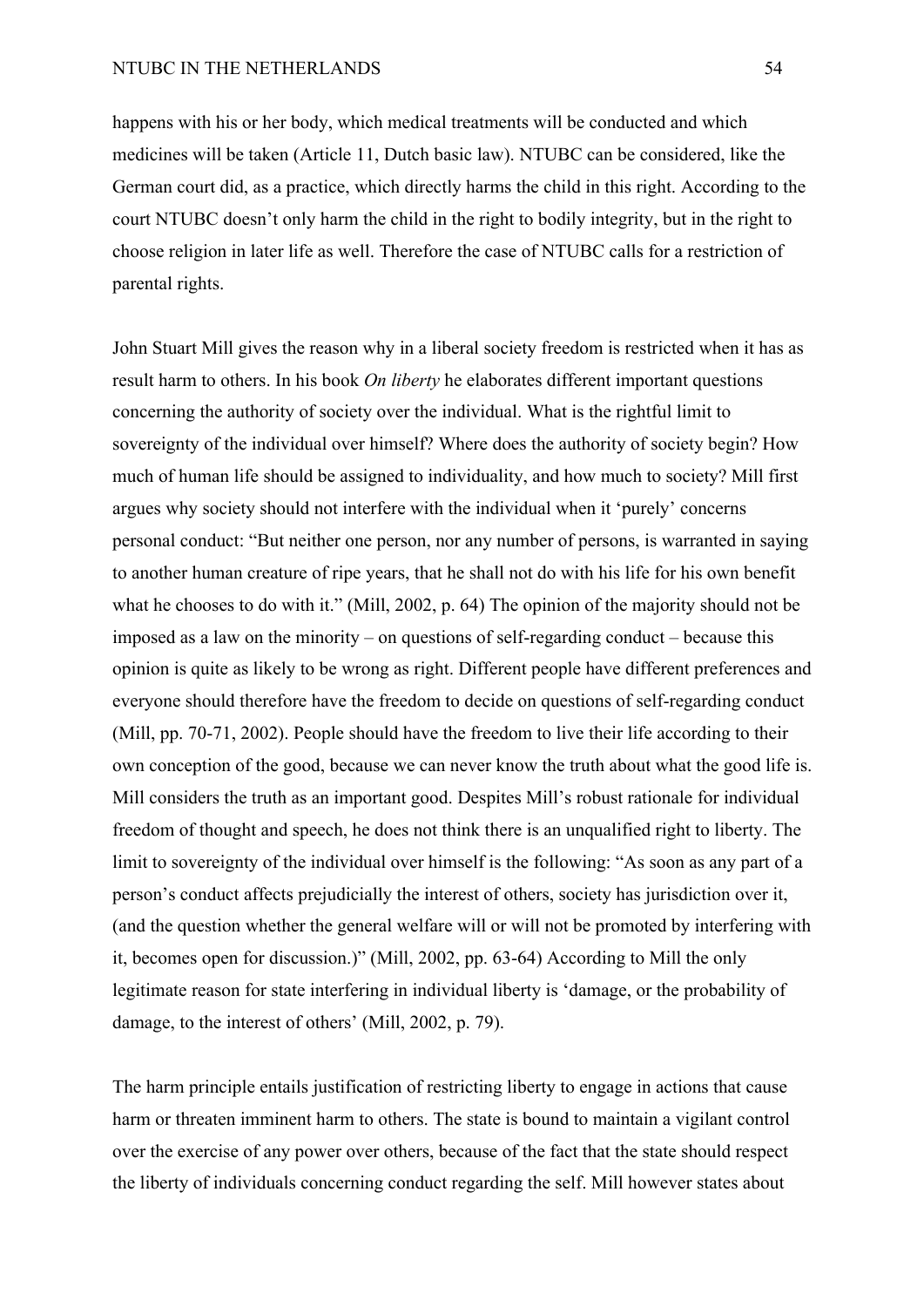## NTUBC IN THE NETHERLANDS 55

this obligation, that it can almost entirely be disregarded in the case of family relations. Family relations have a direct influence on human happiness, more important than all the others taken together. The almost despotic power of husbands over wives needs not to be enlarged upon here. "Because nothing more is needed for the complete removal of the evil, than that wives should have the same rights, and receive the same protection of law in the same manner, as all other persons; and because, on this subject, the defenders of established injustice do not avail themselves of the plea of liberty, but stand forth openly as the champions of power." (Mill, 2002, p. 88) Mill states that exactly in the case of children, very often, misapplied notions of liberty are the real obstacles to the fulfilment by the state of its duties. "One would almost think that a man's children were supposed to be literally, and not metaphorically, a part of himself, so jealous is opinion of the smallest interference of law with his absolute and exclusive control over them." (Mill, 2002, p. 89)

If someone would argue that NTUBC is an expression of the freedom of religion of the parents, Mill would argue that this would be a misapplied notion of freedom. Children are not literally a part of their parents. Parents have, and also should have, freedom of consciousness and freedom of religion. But this applies to their children as well. The freedom of religion of the parents should end where the rights of their children begin. The state should be maximally tolerant towards the freedom of conscience, hence the freedom of religion of the parents. To make an appeal to one's right, in this case the freedom of religion, always presupposes some responsibility towards others. Reformulated in legal terms, a rights bearer may not abuse his rights in order to make an irreversible religious mark on their child. The state cannot, and should not, be maximally tolerant towards practices and actions. There is no need for the state to facilitate the almost despotic power parents have over their children. The state has the duty to secure and protect children's right to bodily integrity. Mill would therefore agree with Povenmire (1998) that normally the absence of consent is all that is required in the case of competent adults, to preserve an individual's bodily integrity and this should also be the case with children (Povenmire, 1998, p. 102). The state should also secure children's right to choose their own religion in later life. Children namely have the capacity to become competent adults and that is also the reason why in liberal societies the development of children in their personal and moral autonomy is a fundamental value and why parents should have this development as a major aim in the upbringing of their children (McLaughin, 1994, p. 171).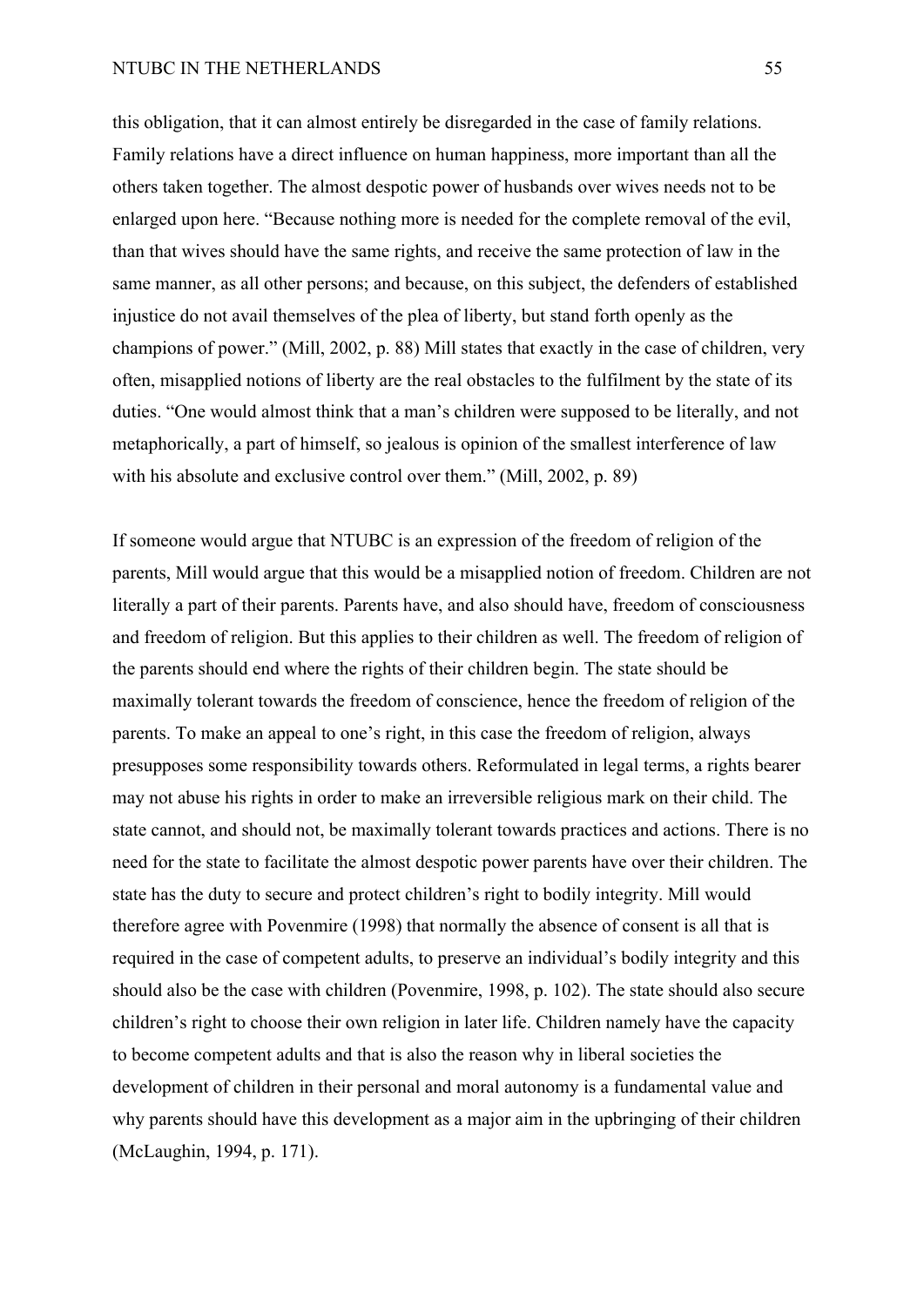#### NTUBC IN THE NETHERLANDS 56

Even if most Western democratic states no longer endorse a distinctively religious vision. No state is completely neutral. Every state stands for and enacts a vision of the good. That the good life is necessarily a freely chosen one in which a person develops his unique capacities as part of a plan of life is probably the dominant liberal ethic of the past century (Gaus et al., 2011). In a liberal society much value is attached to individual freedom and to the individual choice to live your life according your own conception of the good. Hence, much value is attached to the concept of consent and to freedom of religion. From this point of view a ban on NTUBC seems reasonable, since an irreversible religious mark is made on the child without its consent. Parents ask physicians to physically mark their healthy child. When a Hell's Angel goes to a tattoo shop, because he wants his baby son to get the same tattoo he has on his butt, this would not be tolerated in our society. We think that a child should have to opportunity to give consent for such a tattoo. Then why do we in a liberal society tolerate religious people to make an irreversible mark on their child and non-religious people not? For what reasons has religion this special position in society to deviate from our democratic laws? It has already been argued that if matters of religious conscience deserve toleration, then they do so because they involve matters of conscience, not matters of religion (Leiter, 2013, p. 64). NTUBC is therefore hardly morally justifiable. The reason why we still tolerate NTUBC has a practical reason. It is a tradition that has been practiced for almost six thousand years (Rizvi et al., 1999, p. 13). People have grown into the practice. The Moroccan Dutch writer Said El Haji has serious objections to NTUBC but he doesn't think a legal ban on NTUBC is the right way to go. He thinks a ban would only stimulate the need to keep to ritual alive, because bans have an affirmative effect on the shared identity of a group, in this case, Muslims and Jews. A religious perpetuated tradition only changes unseen and over a long period of time, because it concerns a group of people who draw strength from the fact that they are a collective unit. Here is a rationalization for compulsively maintaining circumcision: cultivation of group identity. Or as Maimonides in The Guide to the perplexed puts it: "A physical sign for unification of the people who believe in the oneness of God and therefore belong together, so that a stranger will not be able to be part of the community as such". In Islam, circumcision is not a religious obligation. Nowhere in the Qur'an is written that boys ought to be circumcised. Yet the social pressure is intense. A Muslim man, who is not circumcised, is not a 'real' Muslim. But is it not callous to base a group's identity on a tradition of idle hope and unnecessary pain (de Volkrant, October 6, 2012)?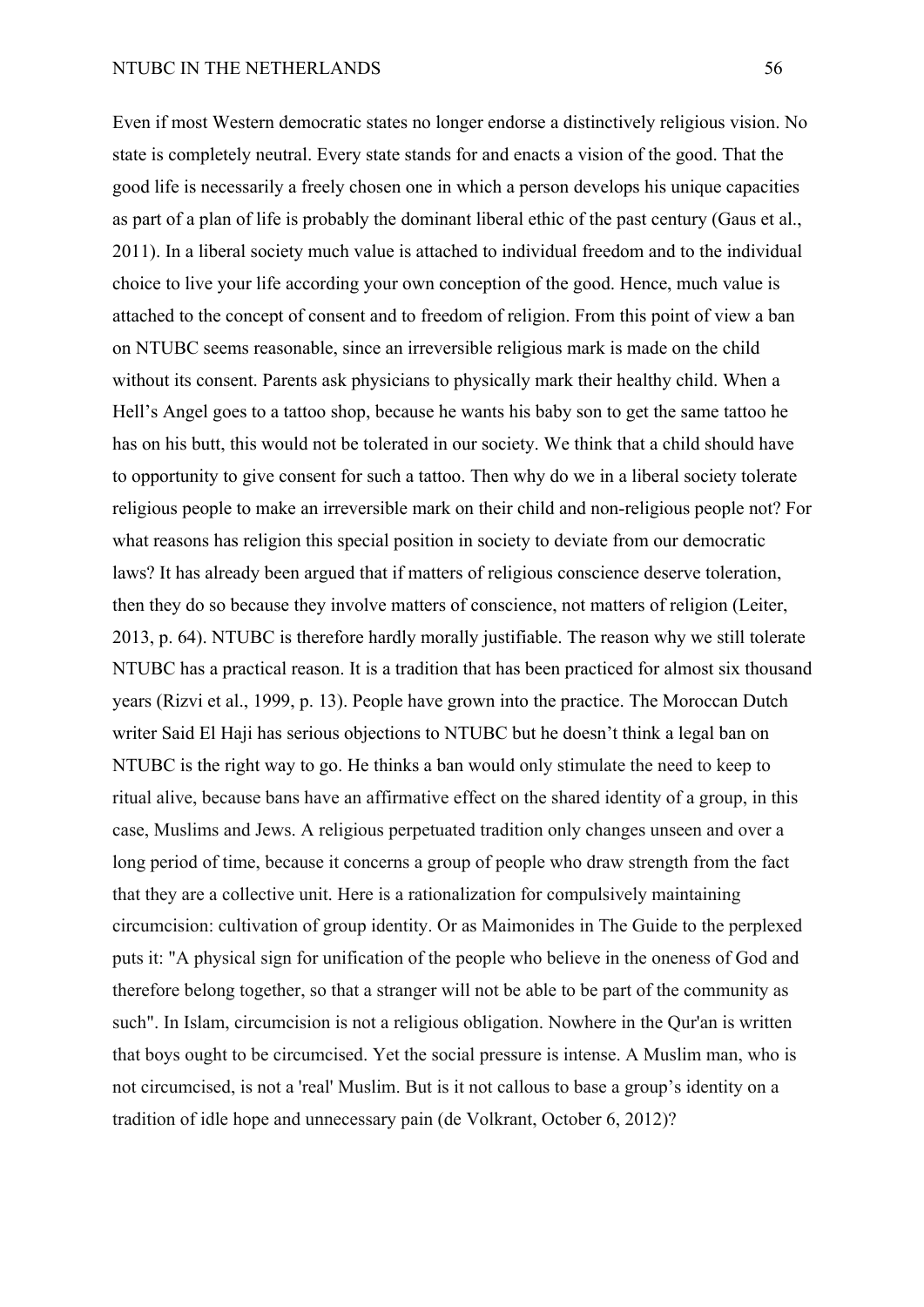#### **3.4 Conclusion**

The starting point of this chapter was the ruling of Regional Court of Cologne. The court ruled that NTUBC is a form of conflicting bodily harm on boys too young to consent and that it contravenes the right to choose religion in later life. The right of the parents therefore should not be able to outweigh the child's right to bodily integrity. This ruling is however, not undisputed. It is argued that parental rights and freedom of religious practice are more important than the right to bodily integrity of the child, since the right to bodily integrity is easily regulated by law, as opposed to parental rights and freedom of religion. And if the right to bodily integrity exists to protect people against unwanted interference, practice shows that NTUBC is most often not an unwanted interference, hence why should the practice be banned? After all, religious toleration has long been the paradigm of the liberal ideal of toleration. But an investigation of the concept of toleration showed that all arguments for toleration recognize side-constraints on the scope of toleration and that matters of religious conscience deserve toleration, but only because it concerns matters of conscience, not matters of religion. In liberal societies individuals are considered the primary objects of moral concerns. Restriction of individual rights, hence the only legitimate reason for state interference is damage, or the probability of damage, to the interest of others. I therefore have to conclude that the freedom of religion of the parents should not include the right to circumcise their children. To argue that the practice of NTUBC is a form of freedom of religion would be a misapplied notion of freedom. Children are right bearers as well and NTUBC clearly violates the right to bodily integrity of the child. A legal ban on NTUBC would probably not be a good idea since bans have an affirmative effect on the shared identity of a group, in this case, Muslims and Jews. A ban will therefore only stimulate the need to keep the ritual alive. Elaboration of the practice of NTUBC from a policy perspective shows that there is an almost untenable tension in our society between on the one hand the liberal, multicultural ethics of religious tolerance and on the other hand the liberal ethics of elementary, individual rights.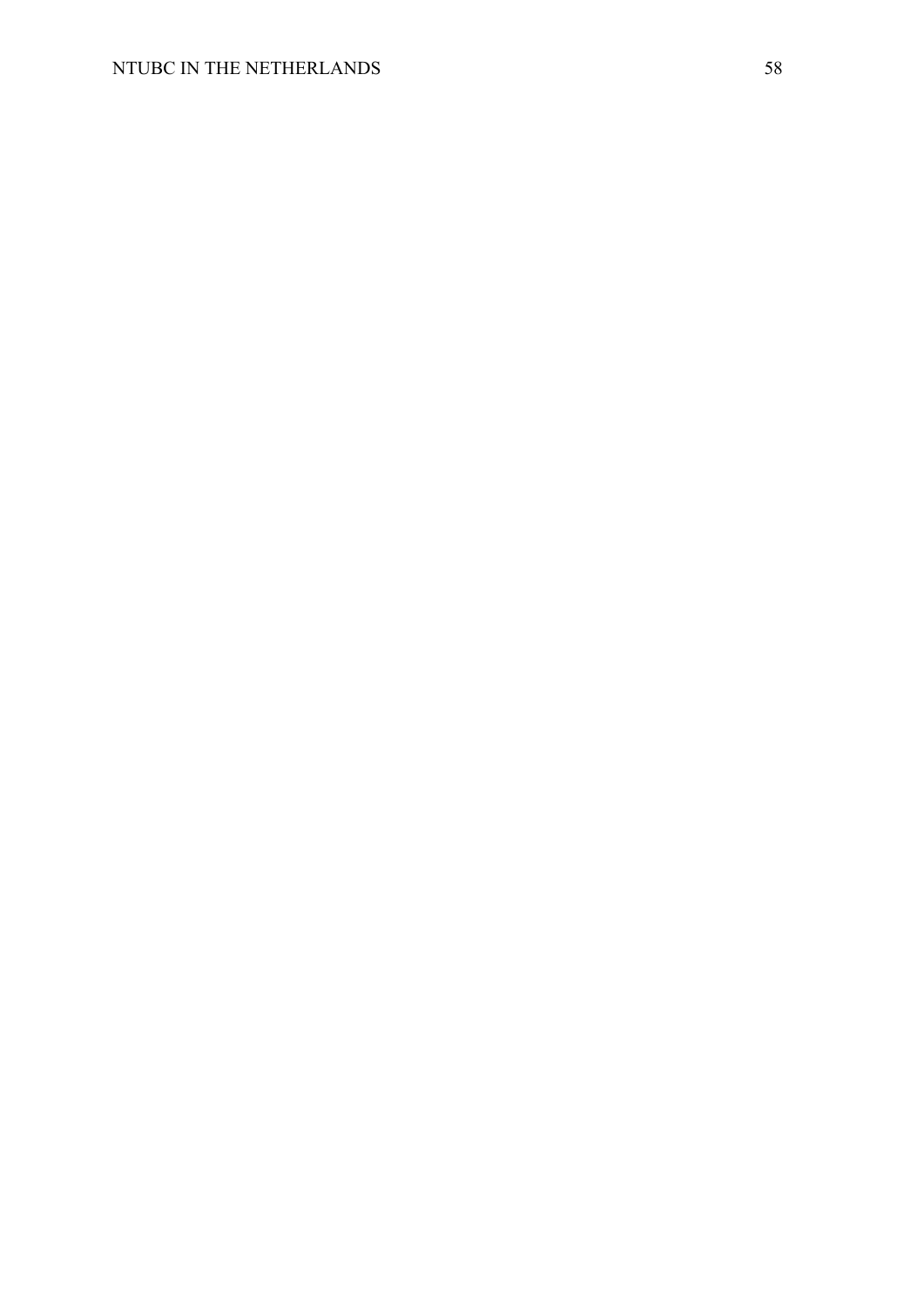### **Conclusion**

In this thesis I investigated the practice of underage boy circumcision in The Netherlands. The research question of this thesis was whether non-therapeutic underage boy circumcision (NTUBC) is morally justifiable in a liberal-democratic society like The Netherlands. In order to get a comprehensive answer to this question, the practice of NTUBC was considered from three different perspectives: a medical ethical, a parental and a policy perspective.

In the first chapter, which concerns the medical ethical perspective, potential risks and benefits of NTUBC have been elaborated. This is done on the basis of the position papers of the Royal Dutch Medical Organisation (KNMG) and the American Academy of Pediatrics (AAP). The conclusion of this chapter was that it is very hard to methodologically determine the effects of NTUBC. Several benefits are claimed by the AAP like protection against: urinary tract infection (UTI), certain sexual transmitted diseases (STDs), HIV/AIDS acquisition, and penile cancer. Other studies also claim male circumcision to protect women against cervical cancer and chlamydia. The KNMG and a European commentary on the AAP report think that these claimed benefits are weak, questionable, and likely to have little public health relevance in a Western context. The KNMG mainly emphasizes on the risks of NTUBC, which can be divided in different categories: first there is the direct effect of pain that boys feel when they are circumcised without anaesthesia. This effect mainly applies to the Jewish boys that get circumcised, because only this group still gets circumcised without anaesthesia. Subsequently there are the postoperative risks like bleedings and infections. Possible long-term physical effects of NTUBC are bladder and urination problems, and sexual problems. Apart from physical problems, men also contacted the Circumcision Resource Center for psychological complaints due to their circumcision. Because of the conflicting positions of the AAP and the KNMG, I have to conclude that evidence concerning medical risks and benefits of circumcision found in the literature, is often conflicting, culturally biased or inconclusive.

After this conclusion the normative assumptions in the medical ethical debate of proponents and opponents of circumcision were investigated. Opponents of the practice often refer to the concepts of 'bodily integrity' and 'informed consent' when arguing against NTUBC. People who argue against circumcision often connect bodily integrity with the concept of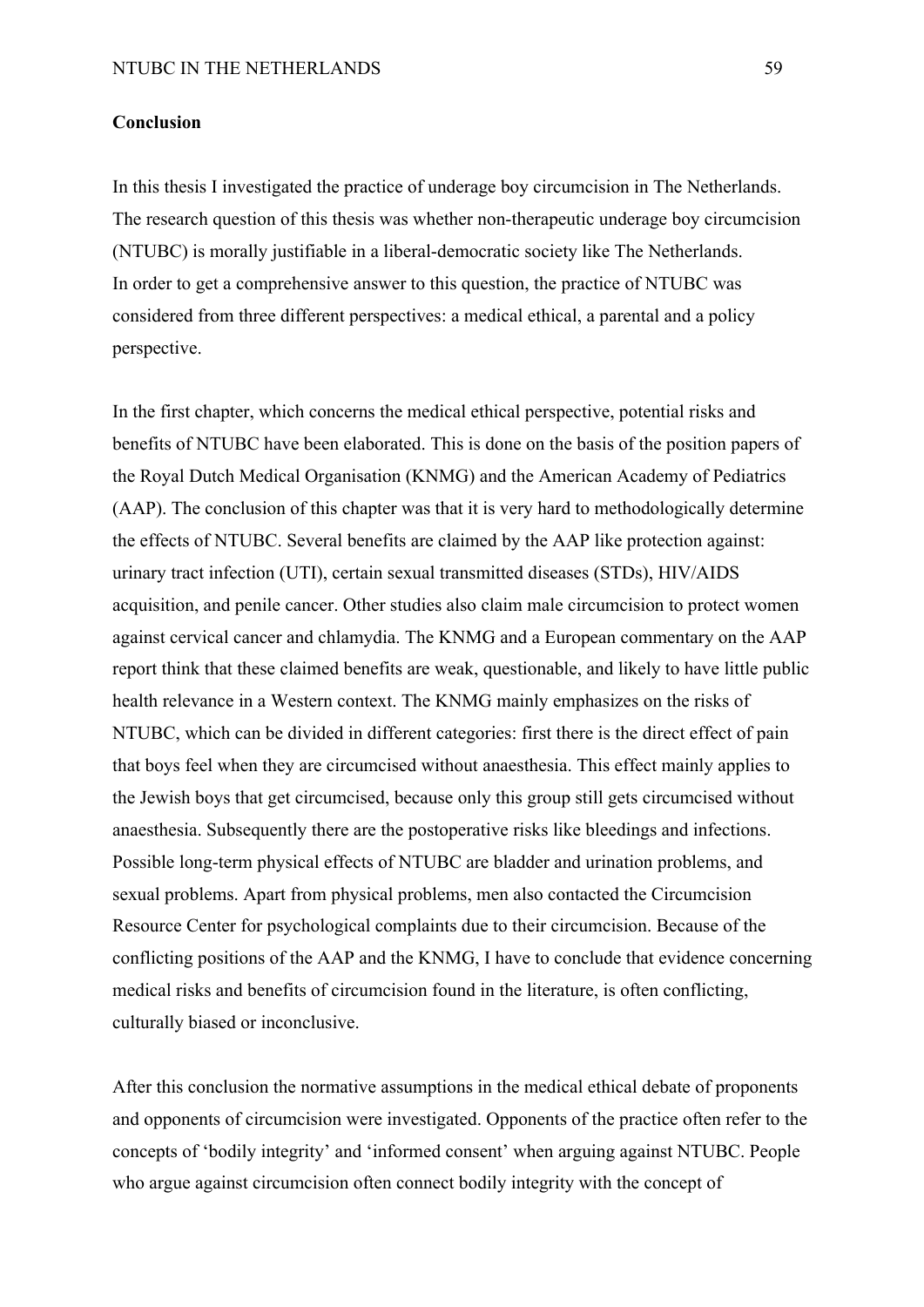#### NTUBC IN THE NETHERLANDS 60

'wholeness'. However, Muslim and Jewish people do not consider NTUBC to be a violation of bodily integrity. Male circumcision is considered as a perfection of the human body. I therefore had to conclude that the concept of bodily integrity is an ambiguous notion. After that conclusion the concept of informed consent was elaborated. Informed consent is under normal circumstances considered to be an important notion in modern medical ethics. It is important because it can give reasonable assurance that the patient has not been deceived or coerced. There are cases or circumstances – like life-threatening situations for the patient or the community – which can prevail above consent of the patient, but there is debate on which benefits (not only medical, but social or cultural as well) are morally justified to prevail above consent. NTUBC is a practice in which there is no consent of the child, hence it is coerced. A physician may judge NTUBC morally problematic precisely because of the relation between his conception of bodily integrity and informed consent: to operate on a healthy body without consent. Others will however, argue that the parental right to raise your children is a fundamental right as well. Parents should therefore be considered as authorities over their children and an accepted consequence of this fact is that parents therefore have the right to make decisions regarding their children, which can sometimes greatly influence their lives. This presumption was the main focus of the second chapter: A parental perspective.

In the second chapter the main question was why parents have parental rights and the corresponding question regarding the scope of this right. The parent-child relationship has certain features and being involved in such a relationship can make a crucial contribution to the flourishing of the adult. This however doesn't mean that parental rights are unconditional and unlimited. They are conditional because parents should ensure their children in certain basic needs and rights. As long as parents secure their children in their basic needs, parents have the right to determine whether the child will attend a church, a mosque or neither. They also have the right to share their enthusiasms with their children, including, their enthusiasm regarding their own particular cultural heritage. But of course there are limits to this right. Liberals think that parents may not legitimately indoctrinate their children, because they assert that children have a fundamental interest in prospective autonomy. At this point the question arises whether the rights of parents to circumcise their children is essential to protect the specific parent-child relationship. This question can also be asked the other way around: would a ban on circumcision be a violation of the intimate parent-child relationship, which could be necessary for the parent (and child) to flourish? Based on the used literature I find it very hard to argue that the right to circumcise your child is necessary to protect the specific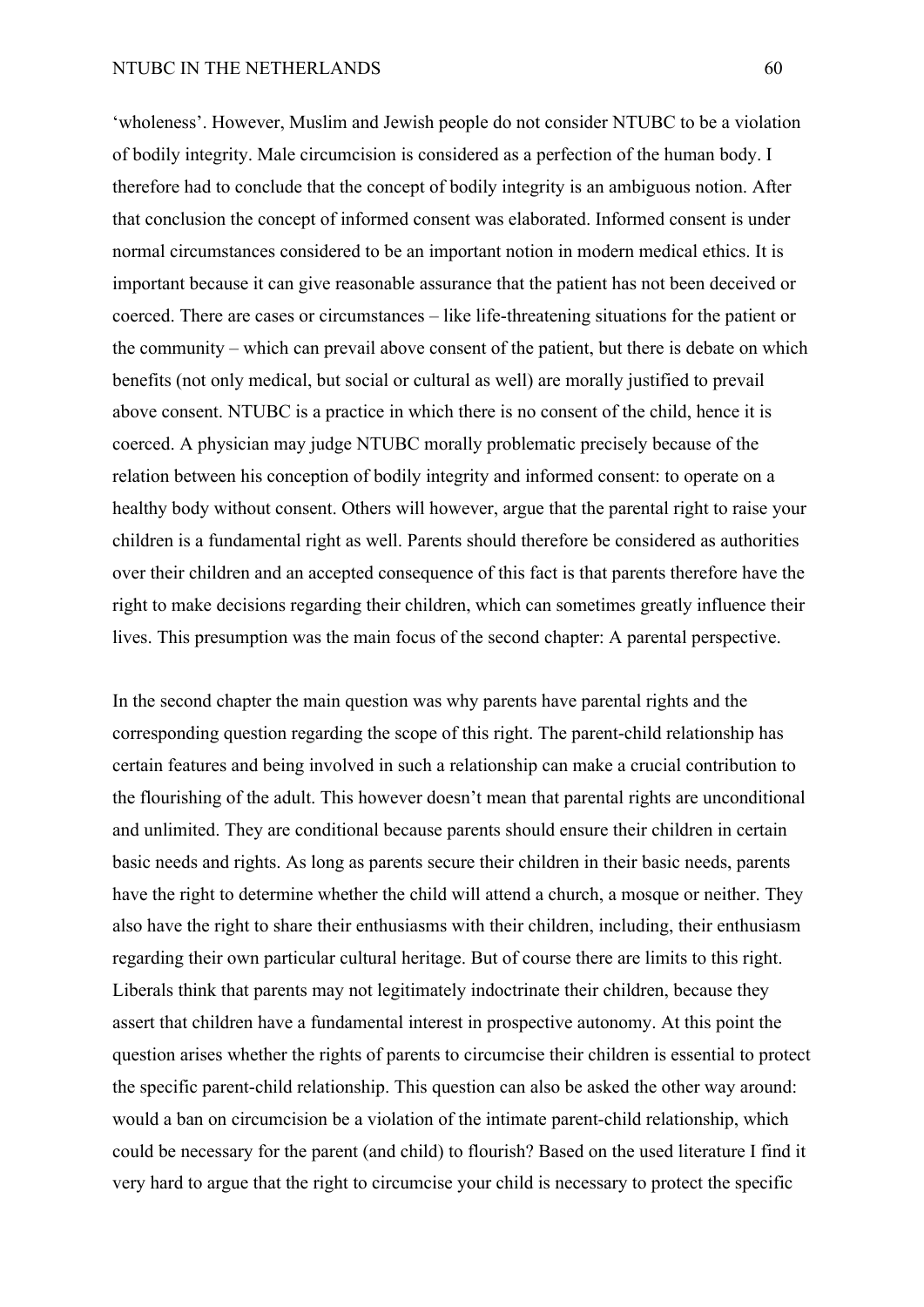parent-child relationship. The fact that Islamic and Jewish parents attach great value to the practice of circumcision, does not justify the practice. I believe that a ban on NTUBC, like the ban on Female Genital Mutilation, would not unable a parent to have an intimate relationship with his child.

In the third chapter, which concerns the policy perspective regarding NTUBC, the main question regards the weighing of different rights. Are children's liberty rights to an open future more important than their parents' liberty rights to raise them according to their own insights? The regional court of Cologne (Germany) ruled that NTUBC is a form of conflicting bodily harm on boys too young to consent and that it contravenes the right to choose religion in later life. The right of the parents therefore should not be able to outweigh the child's right to bodily integrity. This ruling is however, not undisputed. It is argued that parental rights and freedom of religious practice are more important than the right to bodily integrity of the child, since the right to bodily integrity is easily regulated by law, as opposed to parental rights and freedom of religion. If the right to bodily integrity exists to protect people against unwanted interference, practice shows that NTUBC is most often not considered as an unwanted interference, hence why should the practice be banned? After all, religious toleration has long been the paradigm of the liberal ideal of toleration. However, an investigation of the concept of toleration showed that all arguments for toleration recognize side-constraints on the scope of toleration and that matters of religious conscience deserve toleration, but only because it concerns matters of conscience, not matters of religion. In liberal societies individuals are considered the primary objects of moral concern. Restriction of individual rights, hence the only legitimate reason for state interference, is damage or the probability of damage, to the interest of others. Arguing that NTUBC is a form of freedom of religion would be a misapplied notion of freedom, because children are not literally a part of their parent. Children are right bearers as well. Parental freedom should be restricted when their children's right are clearly violated.

In this thesis I have argued that NTUBC is not medically ethically justifiable because the procedure does not meet up to the standard of being a preventive health measure and because of the child's inability to give consent at the time of underage circumcision. A vital part of the body is removed without the consent of the child that has to live with the consequences for the rest of his life. After this conclusion I have argued that circumcision should be considered to be outside the scope of parental rights. The right to circumcise your child does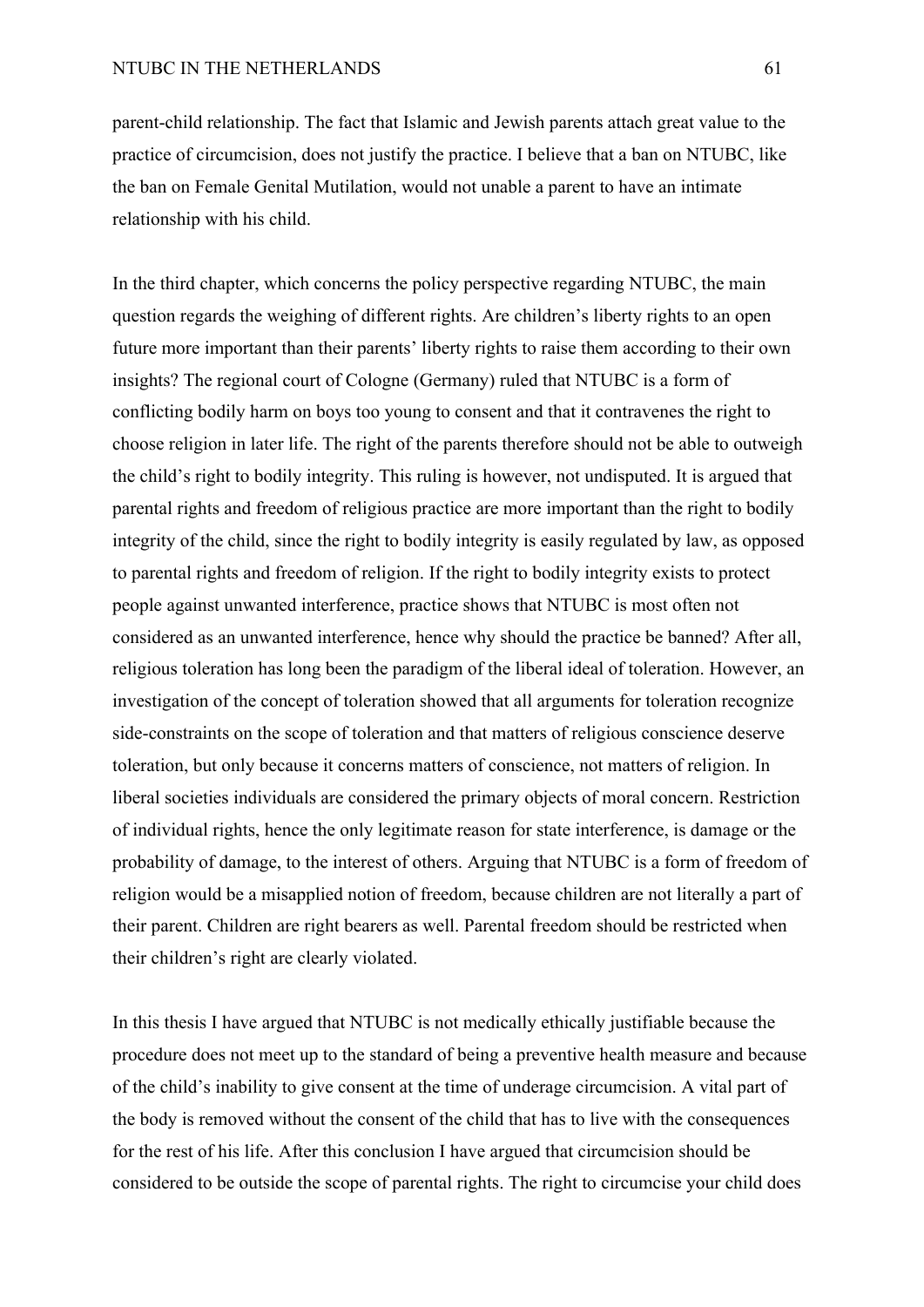not seem necessary to create an intimate relationship with your child – think of the ban on the female form of circumcision. The fact that parents attach great value to the practice of circumcision does not justify the practice. To argue that the practice of NTUBC is a form of freedom of religion would be a misapplied notion of freedom. Children are not literally a part of their parents. Parents (should) have the right to freedom of consciousness and freedom of religion. But this applies to their children as well. Children are right bearers, just as their parents are. The practice of NTUBC cannot be supported from any of the three perspectives I investigated: a medical ethical, a parental and a policy perspective, I therefore have to conclude that the practice of NTUBC is morally not justifiable. A legal ban on NTUBC could however lead to an affirmative effect on the shared identity of a group, in this case, Muslims and Jews. A ban will therefore only stimulate the need to keep the ritual alive. In this thesis it did not only become clear that the practice of NTUBC is not morally justifiable, but elaboration also shows that there is an almost untenable tension in our society between on the one hand the liberal, multicultural ethics of religious tolerance and on the other hand the liberal ethics of elementary, individual rights.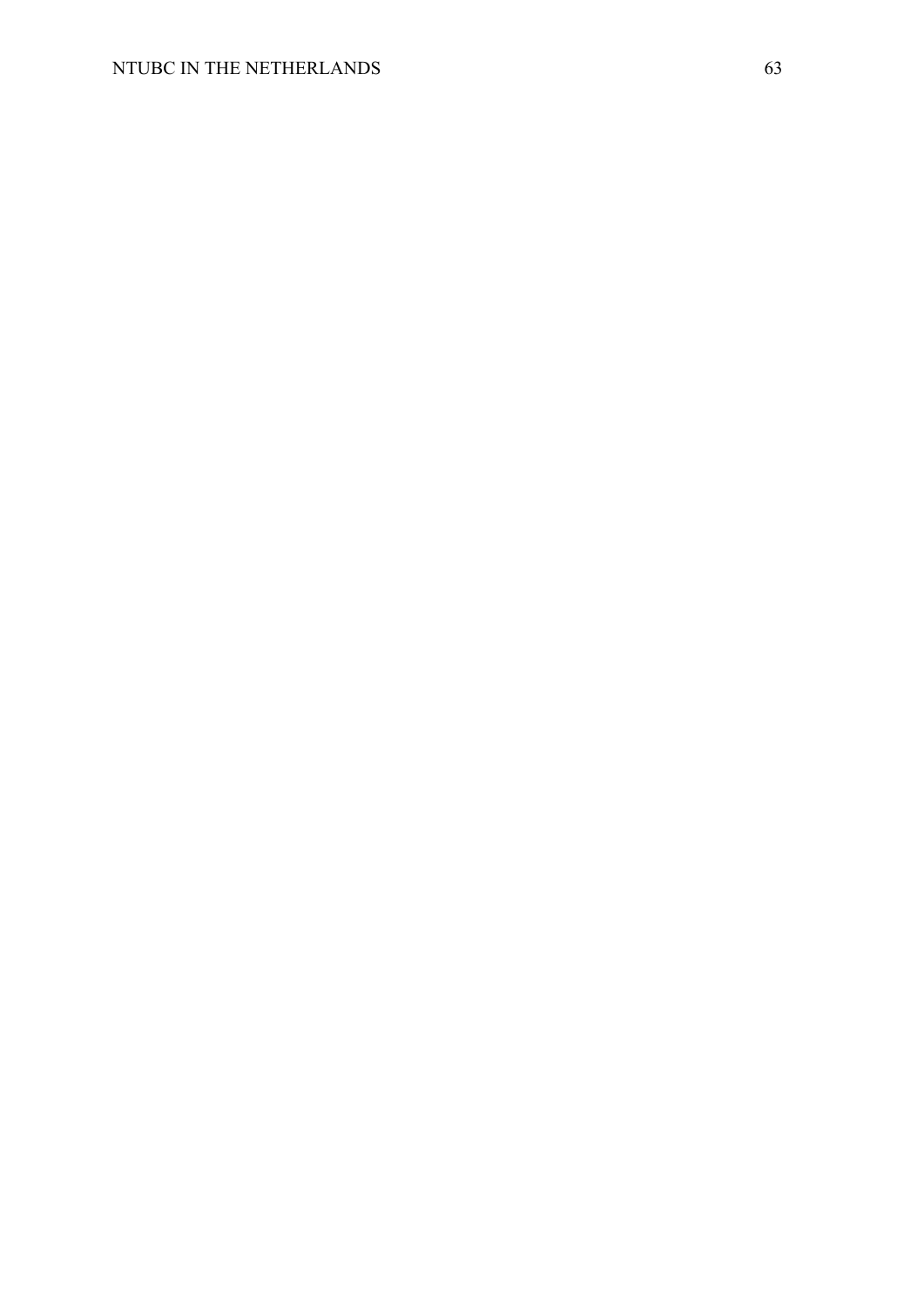#### **Reference list**

- American Academy of Pediatricians, Circumcision Policy Statement. (2012) Pediatrics, 130:3, 585-586. doi: 10.1542/peds.2012-1989
- Benatar, D., & Benatar, M. (2003). Between prophylaxis and child abuse: The ethics neonatal male circumcision. *Spring, 3:2,* 35-48.
- Bergeaud-Blacker, F. (2007). New challenges for Islamic Ritual Slaughter: A European perspective. *Journal of Ethnic and Migrations Studies, 33:6,* 965-980.
- Berlin, I. (2010). *Twee opvattingen van vrijheid* (T. Ausma). Amsterdam: Blokland. (Originally published in 1958)
- Brighouse H. (2003). How should children be heard? *HeinOnline, 45-691,* 691-711. Brighouse, H., & Swift, A. (2006). Parents' rights and the value of family. *Ethics, 117,* 80-108.
- Connolly, K. (June 27, 2012). Circumcision ruling condemned by Germany's Muslim and Jewish leaders: German Court rules that procedure is bodily harm and contravenes right to choose religion in later life. *The Guardian.* Retrieved from http://www.guardian.co.uk/world/2012/jun/27/circumcision-ruling-germanymuslim-jewish
- Dekkers, W., Hoffer, C., & Wils, J. (2005). Bodily integrity and male and female circumcision. *Medicine, Health Care and Philosophy, 8,* 179-191.
- Dekkers, W., Hoffer, C., & Wils, J. (2006). *Besnijdenis, lichamelijke integriteit en multiculturalisme: Een empirische en normatieve studie.* Budel: DAMON.
- Frisch, M., Lindholm, M. & & Gronbaek, M (2011). Gronbaek M. (2011). Male circumcision and sexual function in men and women: a survey-based, cross-sectional study in Denmark. *International Journal of Epidemiology, 40:5,* 1367-1381.
- Frisch, M., Aigrain, Y., Barauskas, V., Bjarnason, R., Boddy, S., Czauderna, P., … Wijnen, R., (2013). Cultural bias in the AAP's 2012 technical report and policy statement on male circumcision. *Offical Journal of the American Academy of Pediatrics*, 796-800. doi:10.1542/ped.2012-2896
- Galenkamp, M. (1998). Do we need special, collective rights for immigrants and refugees in Western Europe? *Citizenship Studies, 2:3,* 501-517.
- Gaus, G., & Courtland, S. D. (2011) Liberalisme. In E. N. Zalta (ed.) *The Stanford Encyclopedia of Philosophy.* Retrieved from http://plato.stanford.edu/archives/spr2011/entries/liberalism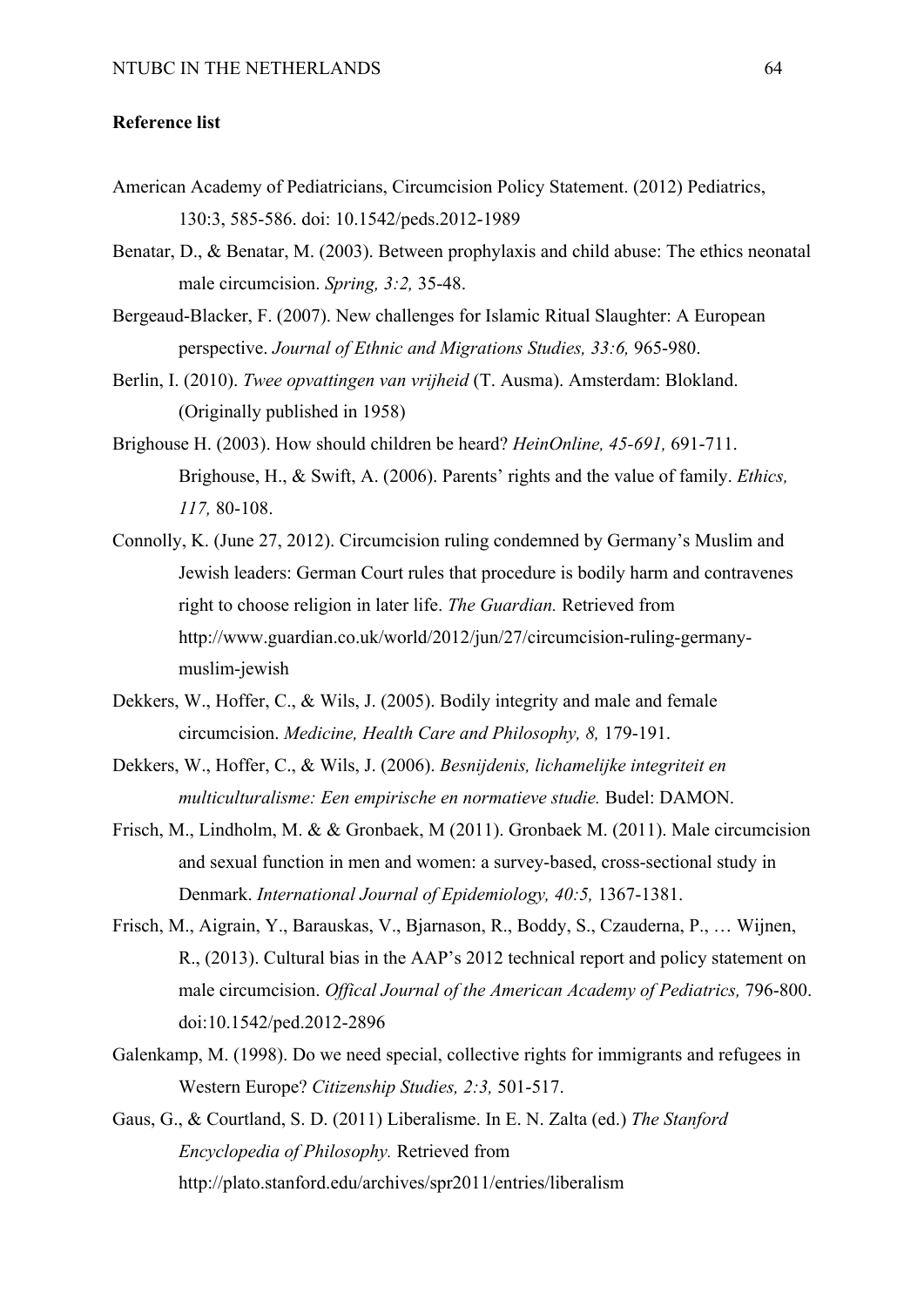- Gollaher, D. L. (2000). *Circumcision: A history of the world's most controversial surgery* [Digital version]. Retrieved from:
- Günzel, A. (2013). Nationalization of religious parental education? The German circumcision case. *Oxford Journal of Law and Religion,* 1-4. doi:10.1093/ojlr/rws066
- Hodges, F. M. (1999). The history of phimosis from antiquity to the present. In G. C. Denniston, F. M. Hodges, M. F. Milos(Eds.), *Male and Female Circucumcision*  (37-62)*.* New York: Plenum Publisher.
- Joudi, M., Fathi, M., & Hiradfar, M. (2011). Incidence of asymptomatic meatal stenosis in children following neonatal circumcision. *Journal of Pediatric Urology, 7:5,* 526- 528.
- Klijn, A. (2012). Besnijden meestal niet de beste therapie. *Medisch Contact, 19,* 1158-1159.
- KNMG-standpunt. (2010). *Niet-therapeutische circumcisie bij minderjarige jongens.*  Retrieved from: http://knmg.artsennet.nl/Dossiers-9/Dossiersthematrefwoord/Kwetsbare-patienten/Jongensbesnijdenis-1.htm
- Kurz, R., De Lourdes Levy, M., & Larcher, V. (2003). Informed consent/assent in children. Statement of the Ethics working group of the Confederation of European Specialist in Paediatrics (CESP). *Eur J Pediatr, 162,* 629-633.
- Larke, N. (2010). Male circumcision, HIV and sexually transmitted infections: A review. *British Journal of Nursing, 19:10,* 629-634.
- Leiter, B. (2013). *Why tolerate religion?* Princeton: Princeton University Press.
- Locke, J. (1983). *A letter concerning toleration.* Indiana: Hackett Publishing Company, Inc. (Originally published in 1689) Retrived from: http://books.google.nl
- Lindhout, S. (2012, June 9). Kinderen onder toezicht gesteld om overgewicht. *De Volkskrant.*  Retrieved from: http://devolkskrant.nl
- Malone, P., & Steinbrecher, H. (2007). Medical aspects of male circumcision. *BMJ, 335,*  1206-1209. doi: http://dx.doi.org/10.1136/bmj.39385.382708.AD
- McLaughin, T. H. (1994) Parental rights and the upbringing of children. In J. Astley & L. J. Francis (Eds.) *Critical perspectives on Christian education.* Wiltshire: The Cromwell Press. [Digital version Google Books] Retrieved from books.google.nl
- Mill, J. S. (2002) *On Liberty.* New York: Dover Publications, Inc.
- Moses, S., Bailey, R. C., & Ronald, A. R. (1998). Male circumcision: assessment of health benefits and risks. *Sex Transm Inf, 74,* 368-373.
- Povenmire, R. (1998). Do parents have the legal authority too consent too the surgical amputation of normal, healthy tissue from their infant children?: The practice of